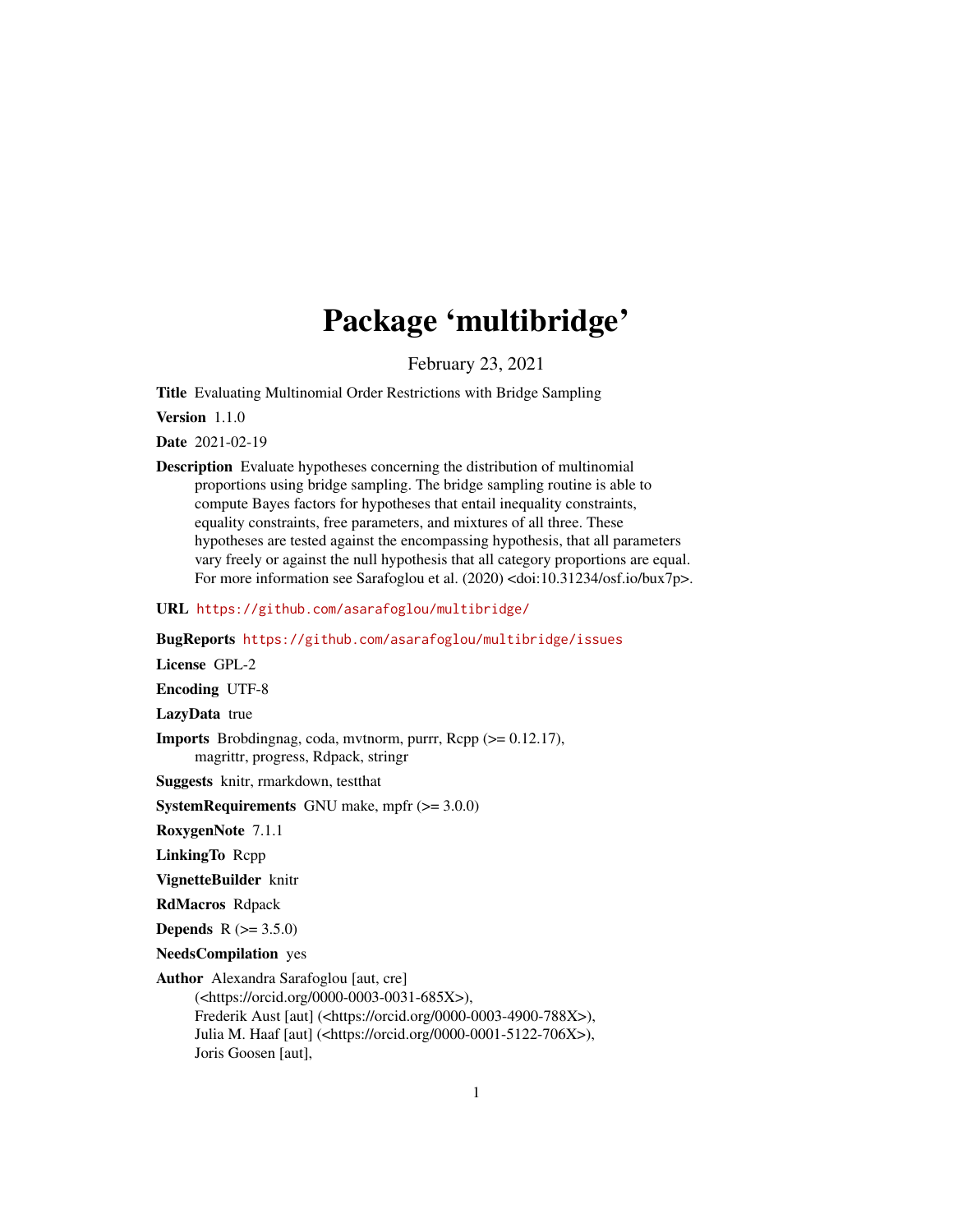Quentin F. Gronau [aut], Maarten Marsman [aut] (<https://orcid.org/0000-0001-5309-7502>)

Maintainer Alexandra Sarafoglou <alexandra.sarafoglou@gmail.com>

# Repository CRAN

Date/Publication 2021-02-23 11:10:02 UTC

# R topics documented:

| 3              |
|----------------|
| $\overline{4}$ |
| $\overline{4}$ |
| 5              |
| 6              |
| 8              |
| 11             |
| 14             |
| 16             |
| 17             |
| 18             |
| 21             |
| 23             |
| 24             |
| 25             |
| 28             |
| 31             |
| 33             |
| 34             |
| 35             |
| 36             |
| 37             |
| 38             |
| 39             |
| 39             |
| 40             |
| 41             |
| 42             |
| 43             |
| 44             |
| 45             |
| 45             |
| 46             |
|                |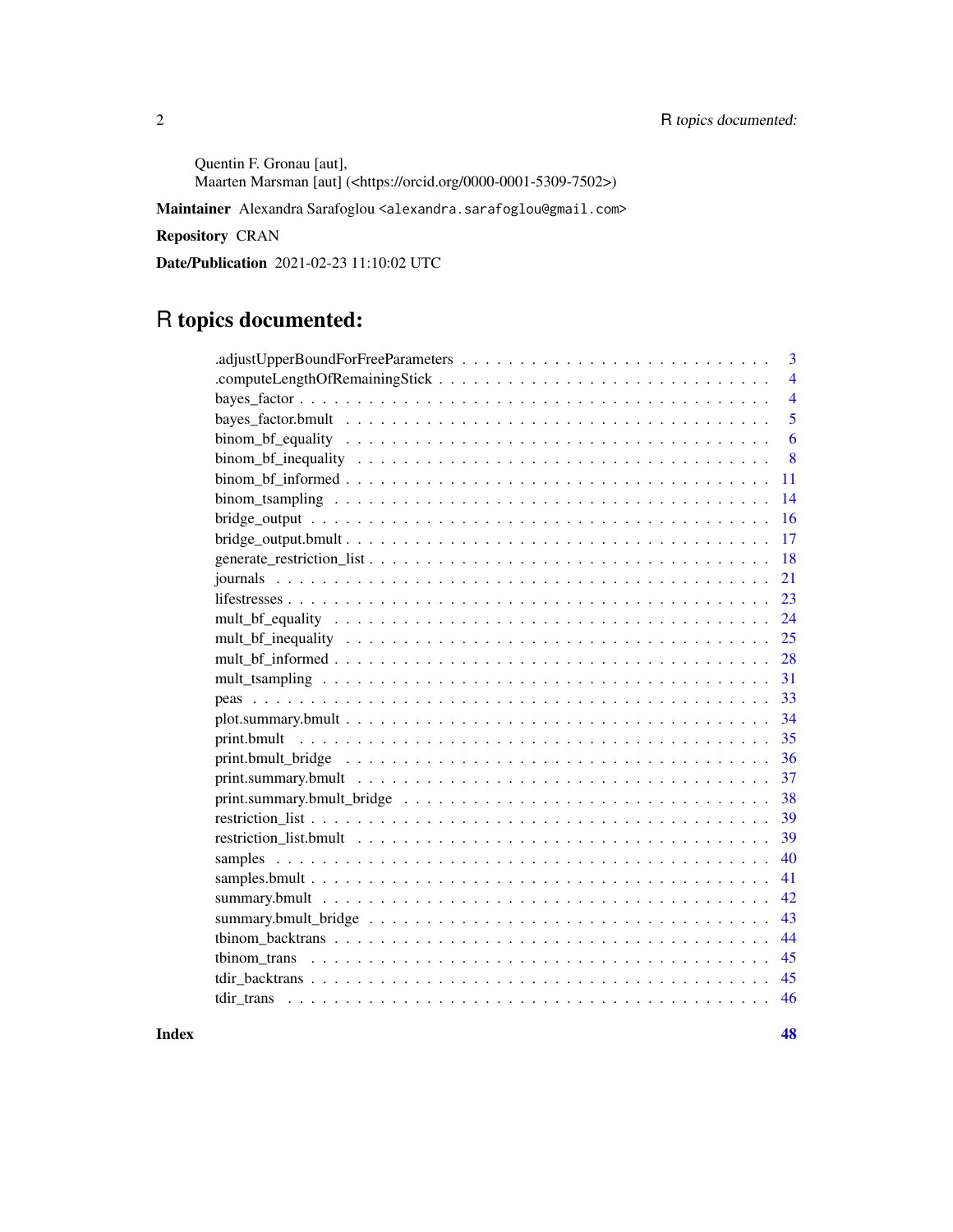<span id="page-2-0"></span>.adjustUpperBoundForFreeParameters *Adjusts Upper Bound For Free Parameters*

# Description

Corrects the upper bound for current parameter. This correction only applies for parameters that are free to vary within the restriction. Then the length of the remaining stick must be based on the largest free parameter value.

# Usage

```
.adjustUpperBoundForFreeParameters(
  theta_mat,
  k,
  upper,
  nr_mult_equal,
  smaller_values,
  larger_values,
  hyp_direction
\mathcal{L}
```
# Arguments

| theta_mat     | matrix with samples from truncated Dirichlet density                                                                                 |
|---------------|--------------------------------------------------------------------------------------------------------------------------------------|
| k             | current parameter index                                                                                                              |
| upper         | current upper bound                                                                                                                  |
| nr_mult_equal | vector of multiplicative elements of collapsed parameters                                                                            |
|               | smaller_values index of parameters that are smaller than the current one                                                             |
| larger_values | index of parameters that are larger than the current one                                                                             |
| hyp_direction | specifies whether the imposed inequality constrained imposes an increasing (i.e.,<br>'smaller') or decreasing (i.e., 'larger') trend |

# Value

adjusted upper bound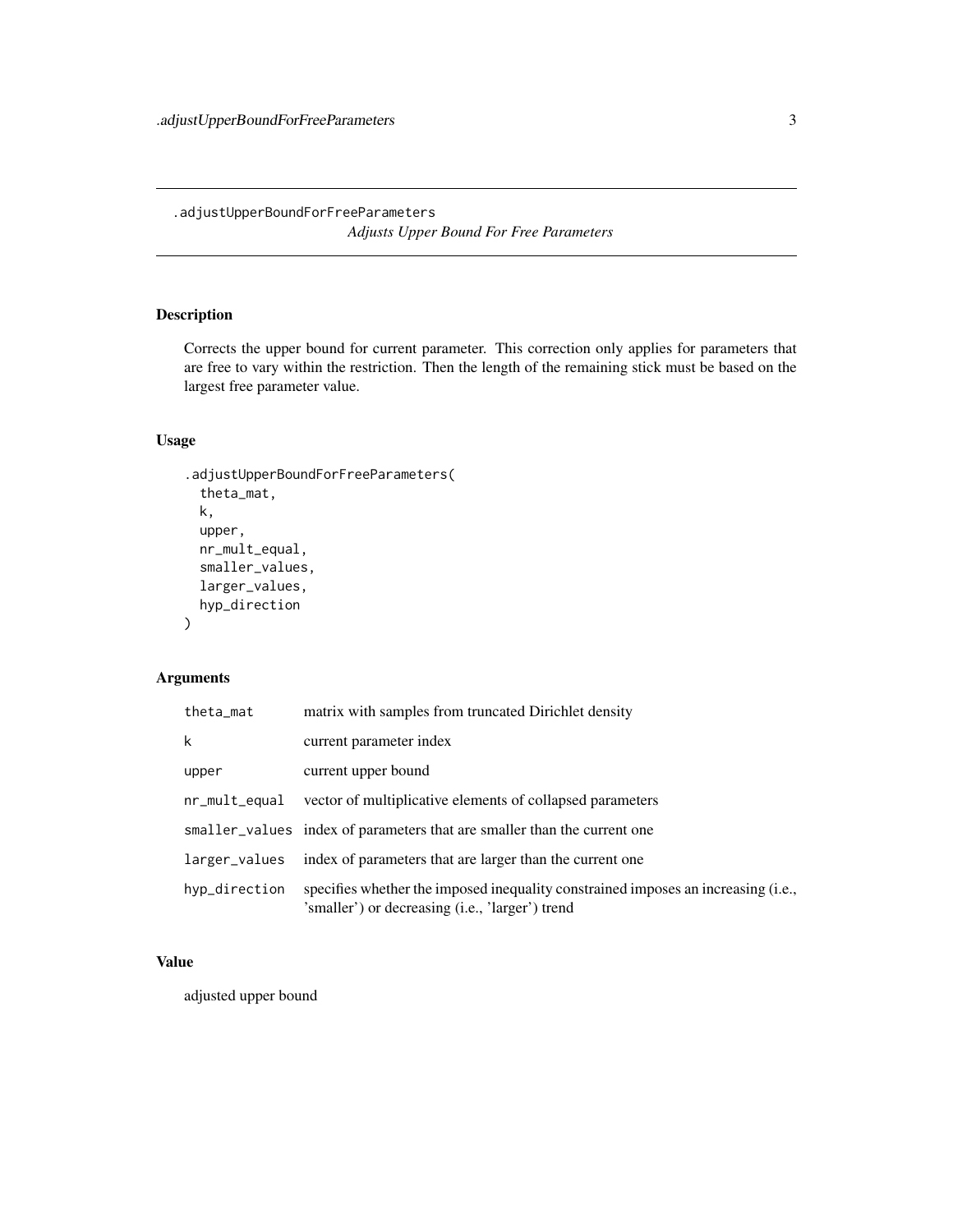<span id="page-3-0"></span>.computeLengthOfRemainingStick

*Computes Length Of Remaining Stick*

# Description

When applying the probit transformation on the Dirichlet samples, this function is used as part of the stick-breaking algorithm. It computes the length of the remaining stick when the current element is broken off.

#### Usage

```
.computeLengthOfRemainingStick(theta_mat, k, hyp_direction)
```
# Arguments

| theta_mat     | matrix with samples from truncated Dirichlet density                                                                                 |
|---------------|--------------------------------------------------------------------------------------------------------------------------------------|
| k             | current parameter index                                                                                                              |
| hyp_direction | specifies whether the imposed inequality constrained imposes an increasing (i.e.,<br>'smaller') or decreasing (i.e., 'larger') trend |

# Value

stick length

bayes\_factor *S3 method for class 'bayes\_factor.bmult'*

# Description

Extracts information about computed Bayes factors from object of class bmult

# Usage

```
bayes_factor(x)
```
# Arguments

x object of class bmult as returned from [mult\\_bf\\_informed](#page-27-1) or [binom\\_bf\\_informed](#page-10-1) or an object of class bmult\_bridge as returned from [mult\\_bf\\_inequality](#page-24-1) or [binom\\_bf\\_inequality](#page-7-1)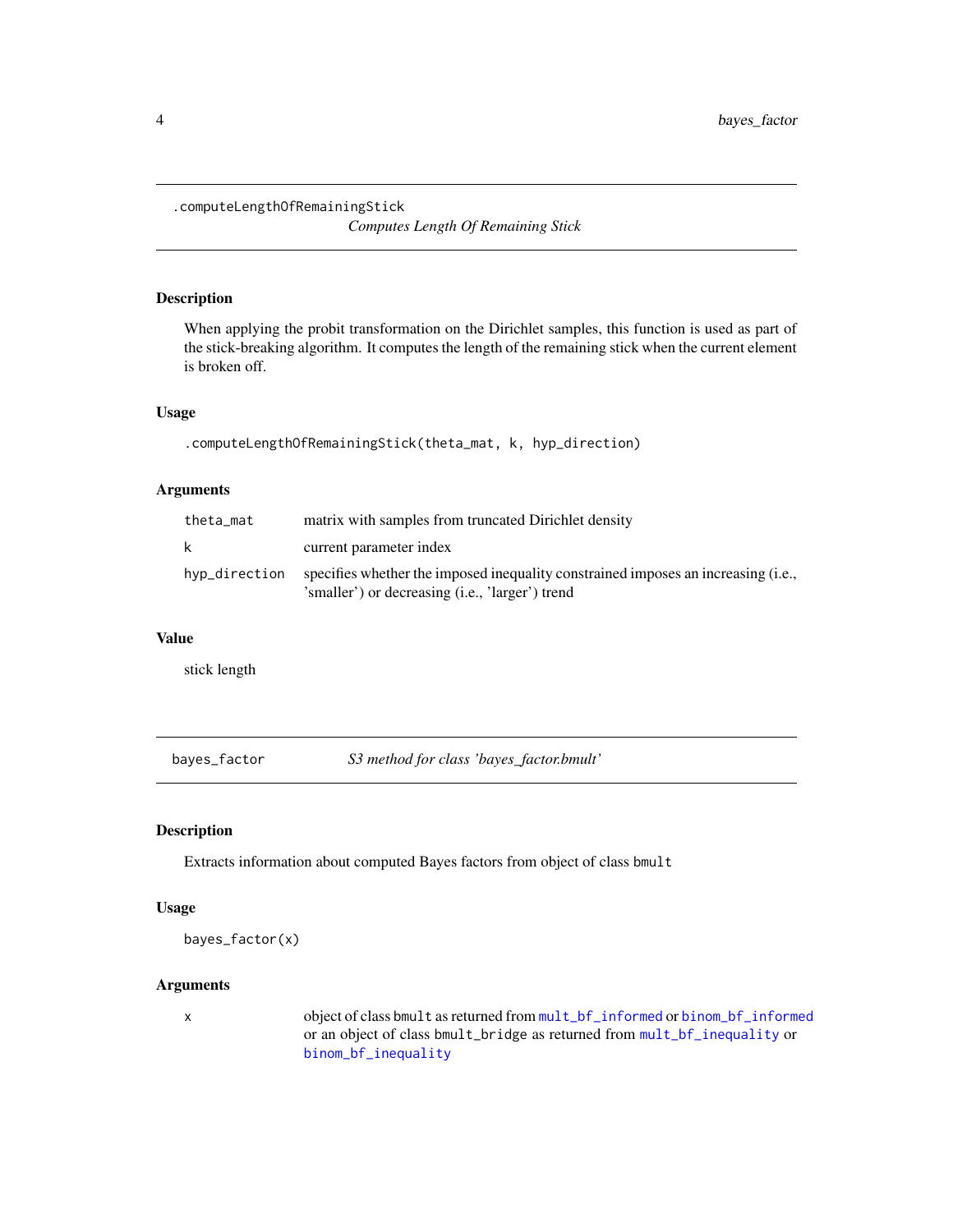# <span id="page-4-0"></span>Value

Returns list with three data.frames. The first dataframe bf\_table summarizes information the Bayes factor for equality and inequality constraints. The second dataframe error\_measures contains for the overall Bayes factor the approximate relative mean-squared error re2, the approximate coefficient of variation cv, and the approximate percentage error percentage. The third dataframe \$bf\_ineq\_table summarized information about the Bayes factor for inequality constraints, that is, the log marginal likelihood estimates for the constrained prior and posterior distribution. In addition, it contains for each independent Bayes factor the approximate relative mean-squared error re2

#### Note

In case the restricted hypothesis is tested against  $H_0$  four data. frames will be returned. The fourth dataframe \$bf\_eq\_table summarizes information about the Bayes factor for equality constraints compared to the encompassing hypothesis.

#### Examples

```
# data
x \leq -c(3, 4, 10, 11)n <- c(15, 12, 12, 12)
# priors
a \leftarrow c(1, 1, 1, 1)b \leq c(1, 1, 1, 1)# informed hypothesis
factor_levels <- c('theta1', 'theta2', 'theta3', 'theta4')
Hr <- c('theta1', '<', 'theta2', '<', 'theta3', '<', 'theta4')
## Multinomial Case
out_mult <- mult_bf_informed(x=x, Hr=Hr, a=a, factor_levels=factor_levels,
niter=1e3, seed=2020)
bayes_factor(out_mult)
```

| bayes_factor.bmult | Extracts information about computed Bayes factors from object of |  |  |
|--------------------|------------------------------------------------------------------|--|--|
|                    | <i>class</i> bmult                                               |  |  |

# Description

Extracts information about computed Bayes factors from object of class bmult

#### Usage

```
## S3 method for class 'bmult'
bayes_factor(x)
```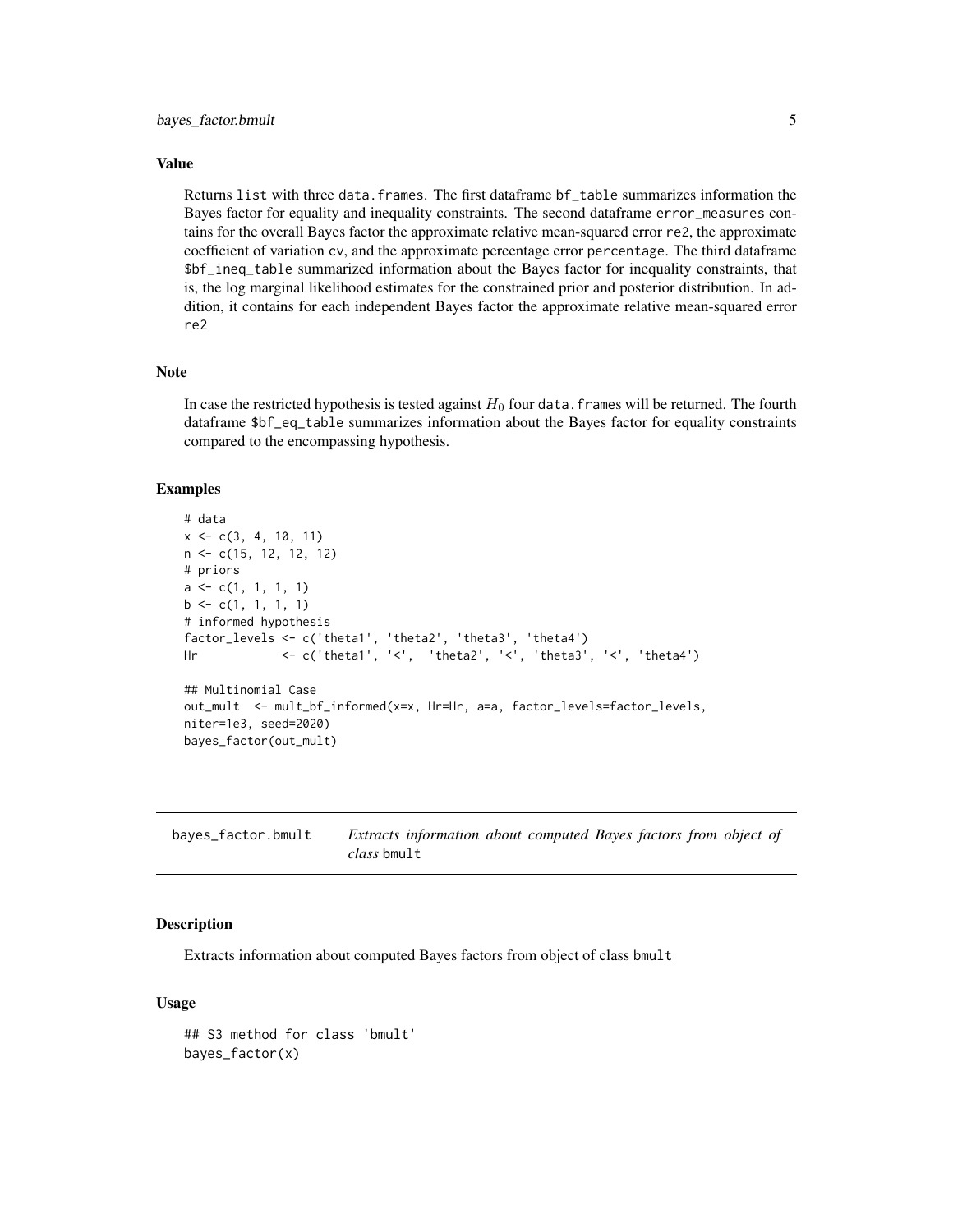#### <span id="page-5-0"></span>Arguments

x object of class bmult as returned from [mult\\_bf\\_informed](#page-27-1) or [binom\\_bf\\_informed](#page-10-1) or an object of class bmult\_bridge as returned from [mult\\_bf\\_inequality](#page-24-1) or [binom\\_bf\\_inequality](#page-7-1)

## Value

Returns list with three data.frames. The first dataframe bf\_table summarizes information the Bayes factor for equality and inequality constraints. The second dataframe error\_measures contains for the overall Bayes factor the approximate relative mean-squared error re2, the approximate coefficient of variation cv, and the approximate percentage error percentage. The third dataframe \$bf\_ineq\_table summarized information about the Bayes factor for inequality constraints, that is, the log marginal likelihood estimates for the constrained prior and posterior distribution. In addition, it contains for each independent Bayes factor the approximate relative mean-squared error re2

#### Examples

```
# data
x \leq -c(3, 4, 10, 11)n <- c(15, 12, 12, 12)
# priors
a \leftarrow c(1, 1, 1, 1)b \leq c(1, 1, 1, 1)# informed hypothesis
factor_levels <- c('theta1', 'theta2', 'theta3', 'theta4')
Hr <- c('theta1', '<', 'theta2', '<', 'theta3', '<', 'theta4')
## Multinomial Case
out_mult <- mult_bf_informed(x=x, Hr=Hr, a=a, factor_levels=factor_levels,
niter=1e3, seed=2020)
bayes_factor(out_mult)
```
<span id="page-5-1"></span>binom\_bf\_equality *Computes Bayes Factors For Equality Constrained Binomial Parameters*

# **Description**

Computes Bayes factor for equality constrained binomial parameters. Null hypothesis  $H_0$  states that binomial proportions are exactly equal or exactly equal and equal to p. Alternative hypothesis  $H_e$  states that binomial proportions are free to vary.

# Usage

binom\_bf\_equality(x,  $n = NULL$ , a, b,  $p = NULL$ )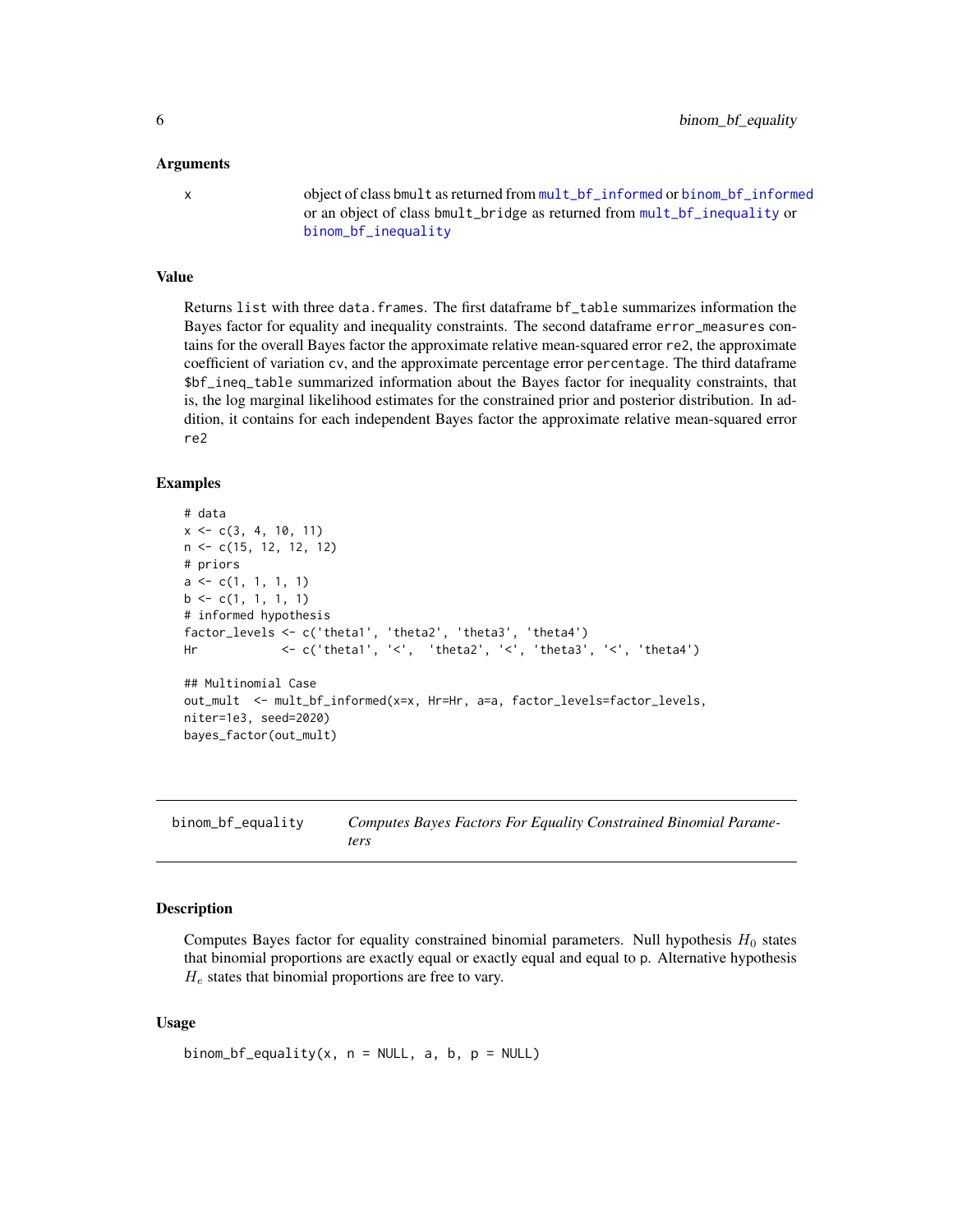#### <span id="page-6-0"></span>**Arguments**

| $\mathsf{x}$ | a vector of counts of successes, or a two-dimensional table (or matrix) with 2<br>columns, giving the counts of successes and failures, respectively                                 |
|--------------|--------------------------------------------------------------------------------------------------------------------------------------------------------------------------------------|
| n            | numeric. Vector of counts of trials. Must be the same length as x. Ignored if x<br>is a matrix or a table                                                                            |
| a            | numeric. Vector with alpha parameters. Must be the same length as x. Default<br>sets all alpha parameters to 1                                                                       |
| b            | numeric. Vector with beta parameters. Must be the same length as x. Default<br>sets all beta parameters to 1                                                                         |
| p            | numeric. Hypothesized probability of success. Must be greater than 0 and less<br>than 1. Default sets all binomial proportions exactly equal without specifying a<br>specific value. |

# Details

The model assumes that the data in x (i.e.,  $x_1, ..., x_K$ ) are the observations of K independent binomial experiments, based on  $n_1, ..., n_K$  observations. Hence, the underlying likelihood is the product of the  $k = 1, ..., K$  individual binomial functions:

$$
(x_1,...x_K)\prod Binomial(N_k,\theta_k)
$$

Furthermore, the model assigns a beta distribution as prior to each model parameter (i.e., underlying binomial proportions). That is:

 $\theta_k \text{Beta}(\alpha_k, \beta_k)$ 

## Value

Returns a data. frame containing the Bayes factors LogBFe0, BFe0, and BF0e

# References

Damien P, Walker SG (2001). "Sampling truncated normal, beta, and gamma densities." *Journal of Computational and Graphical Statistics*, 10, 206–215.

Gronau QF, Sarafoglou A, Matzke D, Ly A, Boehm U, Marsman M, Leslie DS, Forster JJ, Wagenmakers E, Steingroever H (2017). "A tutorial on bridge sampling." *Journal of Mathematical Psychology*, 81, 80–97.

Frühwirth-Schnatter S (2004). "Estimating marginal likelihoods for mixture and Markov switching models using bridge sampling techniques." *The Econometrics Journal*, 7, 143–167.

Sarafoglou A, Haaf JM, Ly A, Gronau QF, Wagenmakers E–J, Marsman M (2020). "Evaluating Multinomial Order Restrictions with Bridge Sampling." *PsyArXiv*. [https://psyarxiv.com/](https://psyarxiv.com/bux7p/) [bux7p/](https://psyarxiv.com/bux7p/).

#### See Also

Other functions to evaluate informed hypotheses: [binom\\_bf\\_inequality\(](#page-7-1)), [binom\\_bf\\_informed\(](#page-10-1)), [mult\\_bf\\_equality\(](#page-23-1)), [mult\\_bf\\_inequality\(](#page-24-1)), [mult\\_bf\\_informed\(](#page-27-1))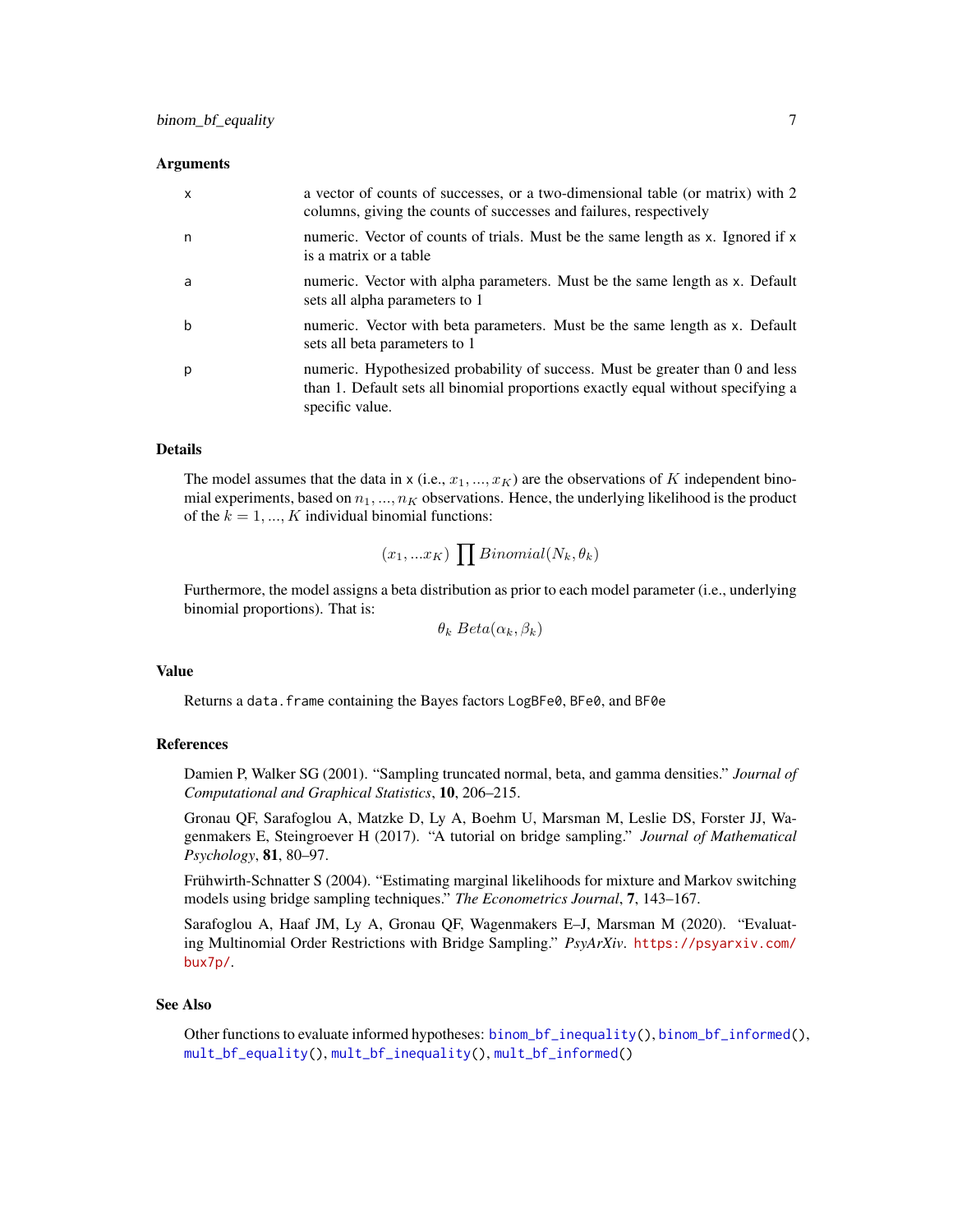# Examples

data(journals) x <- journals\$errors n <- journals\$nr\_NHST  $a \leftarrow \text{rep}(1, \text{ nrow}(journals))$  $b \leftarrow \text{rep}(1, \text{ nrow}(journals))$ binom\_bf\_equality(x=x, n=n, a=a, b=b)

<span id="page-7-1"></span>binom\_bf\_inequality *Computes Bayes Factors For Inequality Constrained Independent Binomial Parameters*

# Description

Computes Bayes factor for inequality constrained binomial parameters using a bridge sampling routine. Restricted hypothesis  $H_r$  states that binomial proportions follow a particular trend. Alternative hypothesis  $H_e$  states that binomial proportions are free to vary.

# Usage

```
binom_bf_inequality(
  samples = NULL,
 restrictions = NULL,
 x = NULL,n = NULL,Hr = NULL,a = rep(1, ncol(samples)),b = rep(1, ncol(samples)),factor_levels = NULL,
 prior = FALSE,
  index = 1,maxiter = 1000,seed = NULL,
 niter = 5000,
 nburnin = niter * 0.05
)
```
#### Arguments

| samples      | matrix of dimension (nsamples x nparams) with samples from truncated Dirich-<br>let density                                                                         |
|--------------|---------------------------------------------------------------------------------------------------------------------------------------------------------------------|
| restrictions | list of class bmult_rl or of class bmult_rl_ineq as returned from generate_restriction_list<br>that encodes inequality constraints for each independent restriction |
| $\mathsf{X}$ | a vector of counts of successes, or a two-dimensional table (or matrix) with 2<br>columns, giving the counts of successes and failures, respectively                |
| n            | numeric. Vector of counts of trials. Must be the same length as x. Ignored if x<br>is a matrix or a table                                                           |

<span id="page-7-0"></span>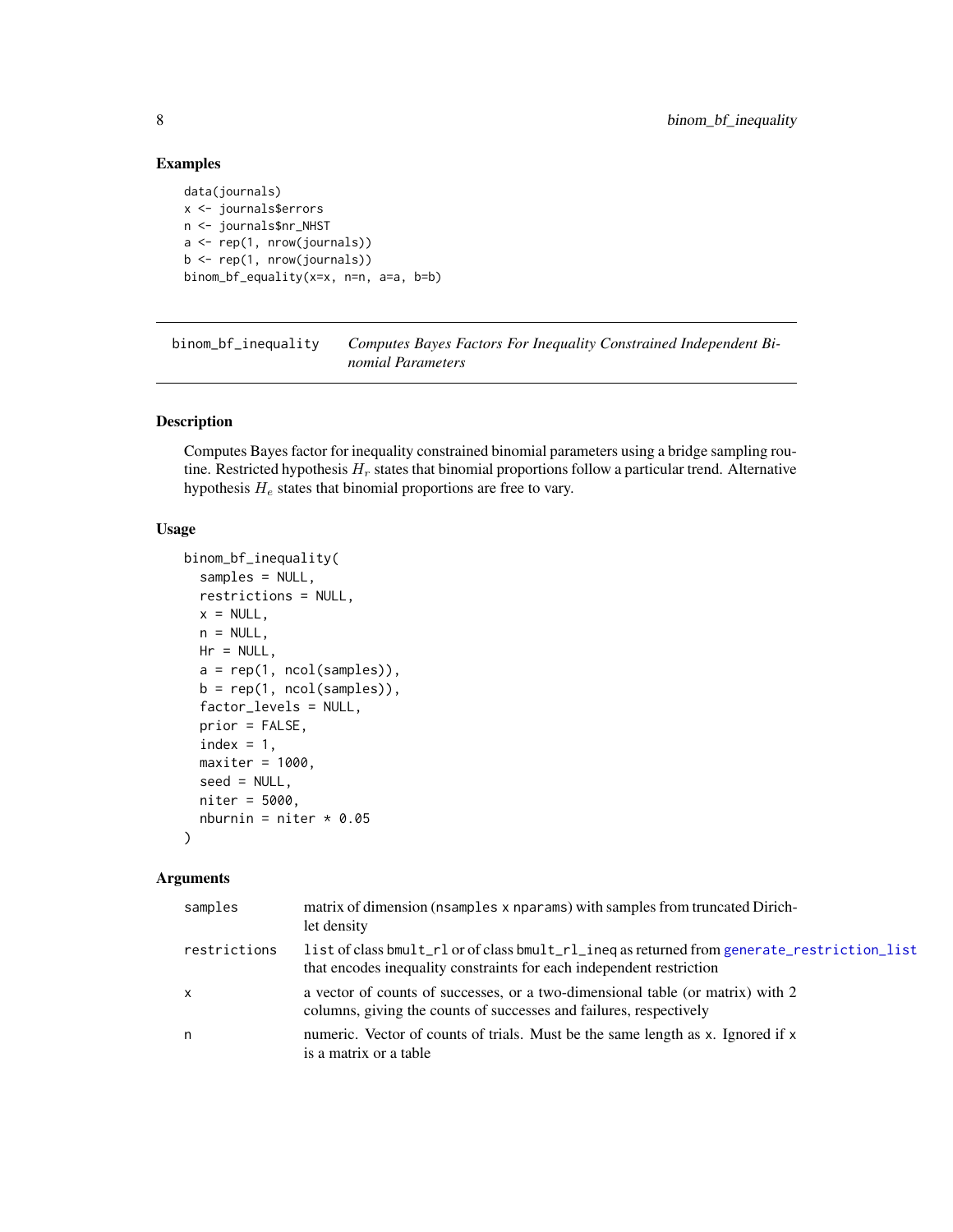| Hr            | string or character. Encodes the user specified informed hypothesis. Use either<br>specified factor_levels or indices to refer to parameters. See "Note" section<br>for details on how to formulate informed hypotheses                                                    |
|---------------|----------------------------------------------------------------------------------------------------------------------------------------------------------------------------------------------------------------------------------------------------------------------------|
| a             | numeric. Vector with alpha parameters. Must be the same length as x. Default<br>sets all alpha parameters to 1                                                                                                                                                             |
| b             | numeric. Vector with beta parameters. Must be the same length as x. Default<br>sets all beta parameters to 1                                                                                                                                                               |
| factor_levels | character. Vector with category names. Must be the same length as x                                                                                                                                                                                                        |
| prior         | logical. If TRUE the function will ignore the data and evaluate only the prior<br>distribution                                                                                                                                                                             |
| index         | numeric. Index of current restriction. Default is 1                                                                                                                                                                                                                        |
| maxiter       | numeric. Maximum number of iterations for the iterative updating scheme used<br>in the bridge sampling routine. Default is 1,000 to avoid infinite loops                                                                                                                   |
| seed          | numeric. Sets the seed for reproducible pseudo-random number generation                                                                                                                                                                                                    |
| niter         | numeric. Vector with number of samples to be drawn from truncated distribution                                                                                                                                                                                             |
| nburnin       | numeric. A single value specifying the number of burn-in samples when draw-<br>ing from the truncated distribution. Minimum number of burn-in samples is 10.<br>Default is 5% of the number of samples. Burn-in samples are removed automat-<br>ically after the sampling. |

# Details

The model assumes that the data in x (i.e.,  $x_1, ..., x_K$ ) are the observations of K independent binomial experiments, based on  $n_1, ..., n_K$  observations. Hence, the underlying likelihood is the product of the  $k = 1, ..., K$  individual binomial functions:

$$
(x_1,...x_K)\prod Binomial(N_k,\theta_k)
$$

Furthermore, the model assigns a beta distribution as prior to each model parameter (i.e., underlying binomial proportions). That is:

 $\theta_k \text{Beta}(\alpha_k, \beta_k)$ 

# Value

List consisting of the following elements:

\$eval • q11: log prior or posterior evaluations for prior or posterior samples

- q12: log proposal evaluations for prior or posterior samples
- q21: log prior or posterior evaluations for samples from proposal
- q22: log proposal evaluations for samples from proposal

\$niter number of iterations of the iterative updating scheme

\$logml estimate of log marginal likelihood

\$hyp evaluated inequality constrained hypothesis

- \$error\_measures re2: the approximate relative mean-squared error for the marginal likelihood estimate
	- cv: the approximate coefficient of variation for the marginal likelihood estimate (assumes that bridge estimate is unbiased)
	- percentage: the approximate percentage error of the marginal likelihood estimate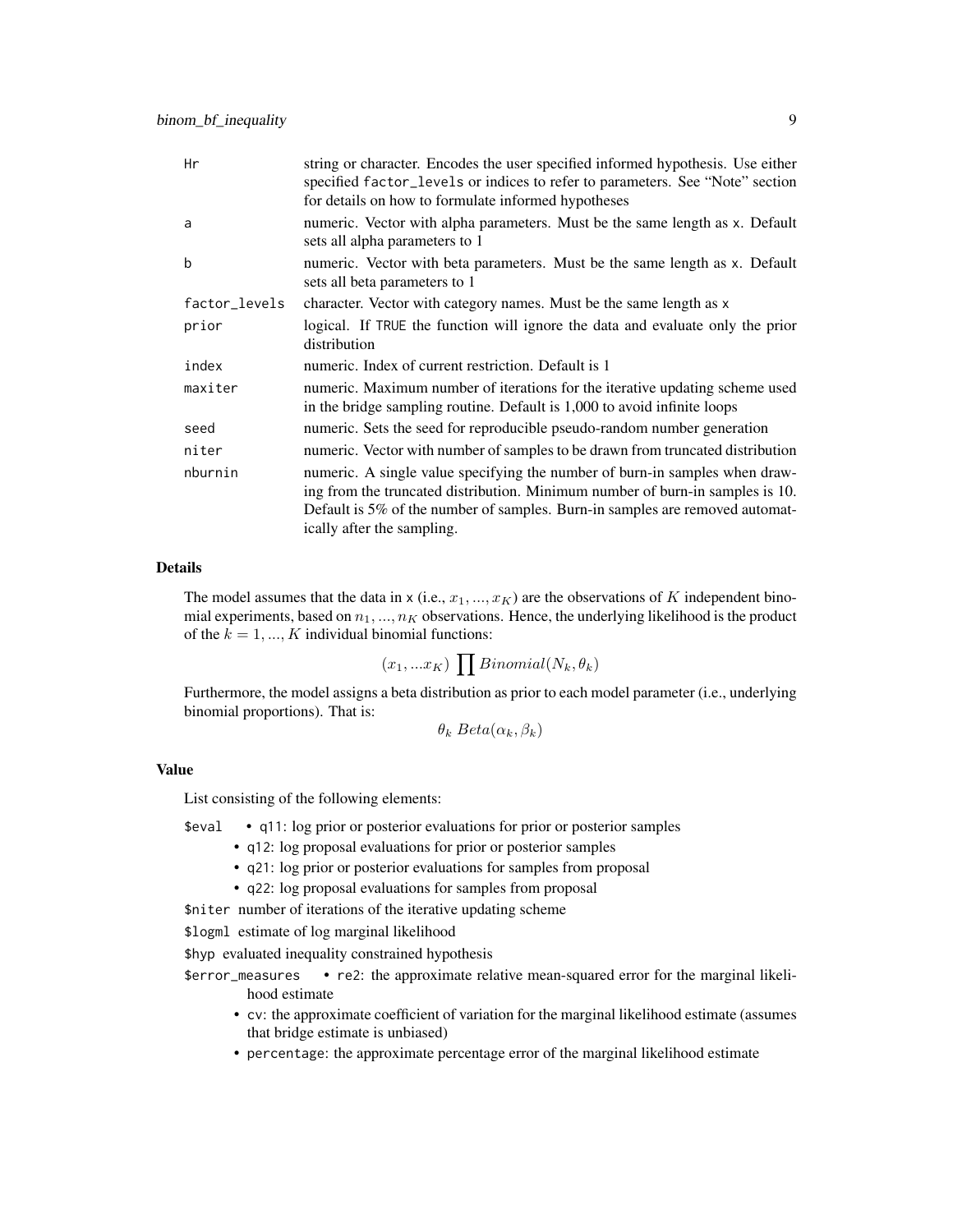Note

The following signs can be used to encode restricted hypotheses: "<" and ">" for inequality constraints, "=" for equality constraints, ", " for free parameters, and "&" for independent hypotheses. The restricted hypothesis can either be a string or a character vector. For instance, the hypothesis c("theta1 < theta2,theta3") means

- theta1 is smaller than both theta2 and theta3
- The parameters theta2 and theta3 both have theta1 as lower bound, but are not influenced by each other.

The hypothesis  $c$  ("theta1 < theta2 = theta3 & theta4 > theta5") means that

- Two independent hypotheses are stipulated: "theta1 < theta2 = theta3" and "theta4 > theta5"
- The restrictions on the parameters theta1, theta2, and theta3 do not influence the restrictions on the parameters theta4 and theta5.
- theta1 is smaller than theta2 and theta3
- theta2 and theta3 are assumed to be equal
- theta4 is larger than theta5

#### References

Gronau QF, Sarafoglou A, Matzke D, Ly A, Boehm U, Marsman M, Leslie DS, Forster JJ, Wagenmakers E, Steingroever H (2017). "A tutorial on bridge sampling." *Journal of Mathematical Psychology*, 81, 80–97.

Sarafoglou A, Haaf JM, Ly A, Gronau QF, Wagenmakers E–J, Marsman M (2020). "Evaluating Multinomial Order Restrictions with Bridge Sampling." *PsyArXiv*. [https://psyarxiv.com/](https://psyarxiv.com/bux7p/) [bux7p/](https://psyarxiv.com/bux7p/).

#### See Also

#### [generate\\_restriction\\_list](#page-17-1)

Other functions to evaluate informed hypotheses: [binom\\_bf\\_equality\(](#page-5-1)), [binom\\_bf\\_informed\(](#page-10-1)), [mult\\_bf\\_equality\(](#page-23-1)), [mult\\_bf\\_inequality\(](#page-24-1)), [mult\\_bf\\_informed\(](#page-27-1))

# Examples

```
# priors
a \leftarrow c(1, 1, 1, 1)b \leq c(1, 1, 1, 1)# informed hypothesis
factor_levels <- c('theta1', 'theta2', 'theta3', 'theta4')
Hr <- c('theta1', '<', 'theta2', '<', 'theta3', '<', 'theta4')
results_prior <- binom_bf_inequality(Hr=Hr, a=a, b=b,
factor_levels=factor_levels, prior=TRUE, seed = 2020)
# corresponds to
```
<span id="page-9-0"></span>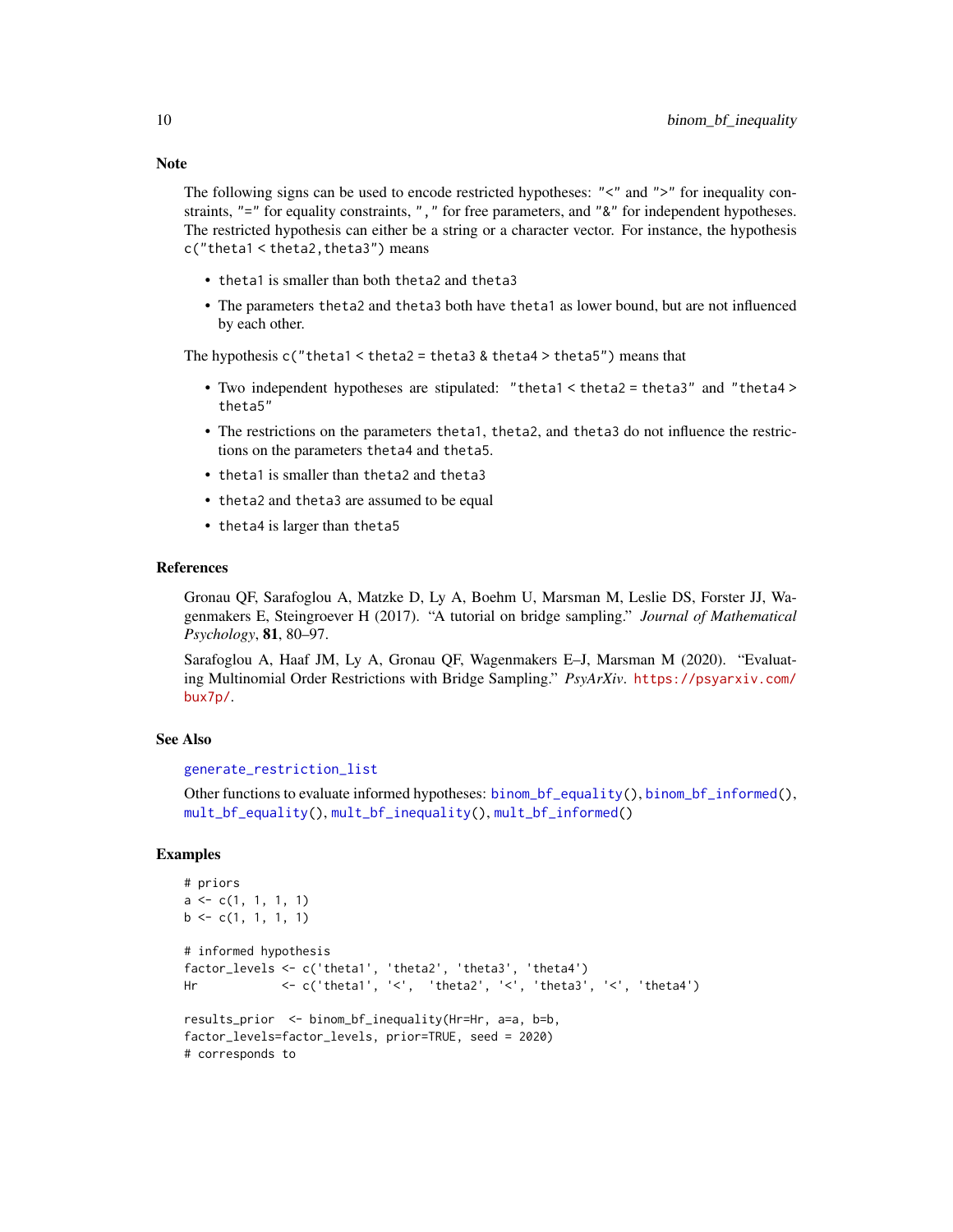# <span id="page-10-0"></span>binom\_bf\_informed 11

```
cbind(exp(results_prior$logml), 1/factorial(4))
# alternative - if you have samples and a restriction list
inequalities <- generate_restriction_list(Hr=Hr, a=a,b=b,
factor_levels=factor_levels)$inequality_constraints
prior_samples <- binom_tsampling(inequalities, niter = 2e3,
prior=TRUE, seed = 2020)
results_prior <- binom_bf_inequality(prior_samples, inequalities, seed=2020)
cbind(exp(results_prior$logml), 1/factorial(4))
```
<span id="page-10-1"></span>binom\_bf\_informed *Evaluates Informed Hypotheses on Multiple Binomial Parameters*

# Description

Evaluates informed hypotheses on multiple binomial parameters. These hypotheses can contain (a mixture of) inequality constraints, equality constraints, and free parameters. Informed hypothesis  $H_r$  states that binomial proportions obey a particular constraint.  $H_r$  can be tested against the encompassing hypothesis  $H_e$  or the null hypothesis  $H_0$ . Encompassing hypothesis  $H_e$  states that binomial proportions are free to vary. Null hypothesis  $H_0$  states that category proportions are exactly equal.

#### Usage

```
binom_bf_informed(
  x,
  n,
  Hr,
  a,
  b,
  factor_levels = NULL,
  cred\_level = 0.95,
  niter = 5000,
  bf_type = "LogBFer",
  seed = NULL,
  maxiter = 1000,
  nburnin = niter * 0.05\mathcal{L}
```
# Arguments

| $\mathsf{x}$ | a vector of counts of successes, or a two-dimensional table (or matrix) with 2<br>columns, giving the counts of successes and failures, respectively |
|--------------|------------------------------------------------------------------------------------------------------------------------------------------------------|
| n            | numeric. Vector of counts of trials. Must be the same length as x. Ignored if x<br>is a matrix or a table                                            |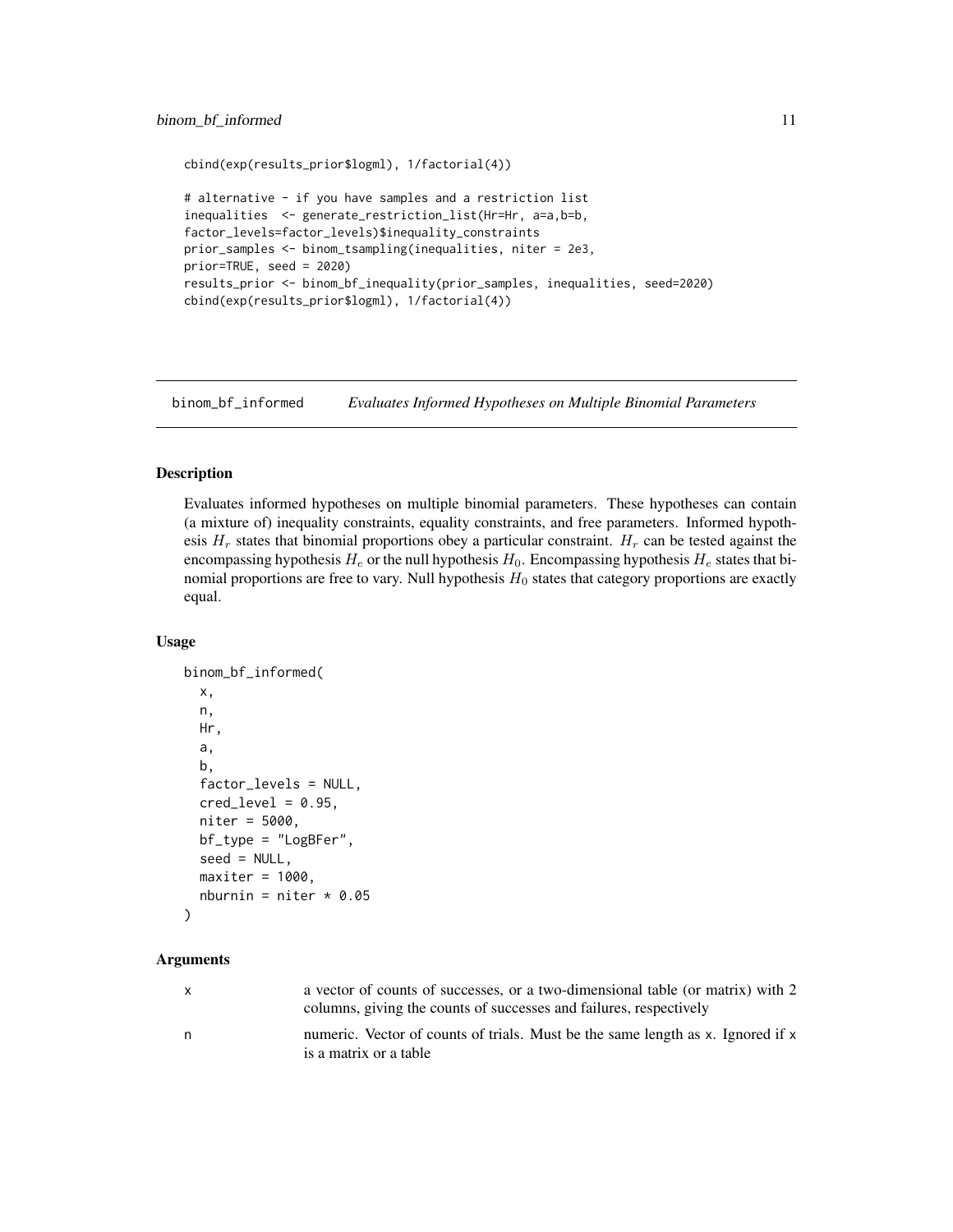| string or character. Encodes the user specified informed hypothesis. Use either<br>specified factor_levels or indices to refer to parameters. See "Note" section<br>for details on how to formulate informed hypotheses                                                                                           |
|-------------------------------------------------------------------------------------------------------------------------------------------------------------------------------------------------------------------------------------------------------------------------------------------------------------------|
| numeric. Vector with alpha parameters. Must be the same length as x. Default<br>sets all alpha parameters to 1                                                                                                                                                                                                    |
| numeric. Vector with beta parameters. Must be the same length as x. Default<br>sets all beta parameters to 1                                                                                                                                                                                                      |
| character. Vector with category names. Must be the same length as x                                                                                                                                                                                                                                               |
| numeric. Credible interval for the posterior point estimates. Must be a single<br>number between 0 and 1                                                                                                                                                                                                          |
| numeric. Vector with number of samples to be drawn from truncated distribution                                                                                                                                                                                                                                    |
| character. The Bayes factor type. When the informed hypothesis is compared<br>to the encompassing hypothesis, the Bayes factor type can be LogBFer, BFer,<br>or BFre. When the informed hypothesis is compared to the null hypothesis, the<br>Bayes factor type can be LogBFr0, BF0r, or BFr0. Default is LogBFer |
| numeric. Sets the seed for reproducible pseudo-random number generation                                                                                                                                                                                                                                           |
| numeric. Maximum number of iterations for the iterative updating scheme used<br>in the bridge sampling routine. Default is 1,000 to avoid infinite loops                                                                                                                                                          |
| numeric. A single value specifying the number of burn-in samples when draw-<br>ing from the truncated distribution. Minimum number of burn-in samples is 10.<br>Default is 5% of the number of samples. Burn-in samples are removed automat-<br>ically after the sampling.                                        |
|                                                                                                                                                                                                                                                                                                                   |

# Details

The model assumes that the data in x (i.e.,  $x_1, ..., x_K$ ) are the observations of K independent binomial experiments, based on  $n_1, ..., n_K$  observations. Hence, the underlying likelihood is the product of the  $k = 1, ..., K$  individual binomial functions:

$$
(x_1,...x_K)\,\prod Binomial(N_k,\theta_k)
$$

Furthermore, the model assigns a beta distribution as prior to each model parameter (i.e., underlying binomial proportions). That is:

$$
\theta_k \text{ Beta}(\alpha_k, \beta_k)
$$

# Value

List consisting of the following elements

\$bf\_list gives an overview of the Bayes factor analysis:

- bf\_type: string. Contains Bayes factor type as specified by the user
- bf: data.frame. Contains Bayes factors for all Bayes factor types
- error\_measures: data.frame. Contains for the overall Bayes factor the approximate relative mean-squared error re2, the approximate coefficient of variation cv, and the approximate percentage error percentage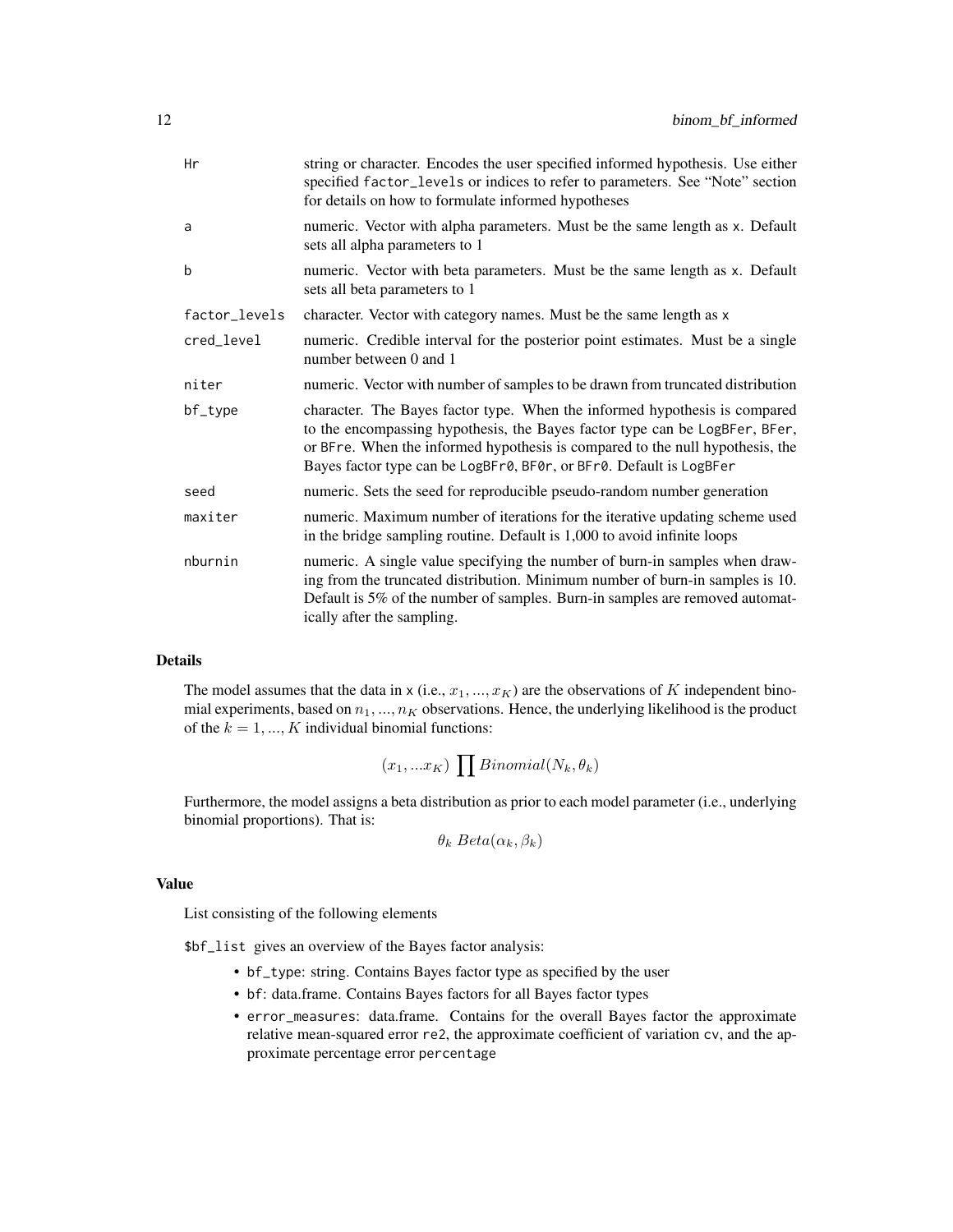- logBFe\_equalities: data.frame. Lists the log Bayes factors for all independent equality constrained hypotheses
- logBFe\_inequalities: data.frame. Lists the log Bayes factor for all independent inequality constrained hypotheses

\$cred\_level numeric. User specified credible interval

\$restrictions list that encodes informed hypothesis for each independent restriction:

- full\_model: list containing the hypothesis, parameter names, data and prior specifications for the full model.
- equality\_constraints: list containing the hypothesis, parameter names, data and prior specifications for each equality constrained hypothesis.
- inequality\_constraints: list containing the hypothesis, parameter names, data and prior specifications for each inequality constrained hypothesis. In addition, in nr\_mult\_equal and nr\_mult\_free encodes which and how many parameters are equality constraint or free, in boundaries includes the boundaries of each parameter, in nineq\_per\_hyp states the number of inequality constraint parameters per independent inequality constrained hypothesis, and in direction states the direction of the inequality constraint.

\$bridge\_output list containing output from bridge sampling function:

- eval: list containing the log prior or posterior evaluations (q11) and the log proposal evaluations (q12) for the prior or posterior samples, as well as the log prior or posterior evaluations (q21) and the log proposal evaluations (q22) for the samples from the proposal distribution
- niter: number of iterations of the iterative updating scheme
- logml: estimate of log marginal likelihood
- hyp: evaluated inequality constrained hypothesis
- error\_measures: list containing in re2 the approximate relative mean-squared error for the marginal likelihood estimate, in cv the approximate coefficient of variation for the marginal likelihood estimate (assumes that bridge estimate is unbiased), and in percentage the approximate percentage error of the marginal likelihood estimate
- \$samples list containing a list for prior samples and a list of posterior samples from truncated distributions which were used to evaluate inequality constraints. Prior and posterior samples of independent inequality constraints are again saved in separate lists. Samples are stored as matrix of dimension nsamples x nparams.

# **Note**

The following signs can be used to encode restricted hypotheses: "<" and ">" for inequality constraints, "=" for equality constraints, ", " for free parameters, and "&" for independent hypotheses. The restricted hypothesis can either be a string or a character vector. For instance, the hypothesis c("theta1 < theta2,theta3") means

- theta1 is smaller than both theta2 and theta3
- The parameters theta2 and theta3 both have theta1 as lower bound, but are not influenced by each other.

The hypothesis  $c$  ("theta1 < theta2 = theta3 & theta4 > theta5") means that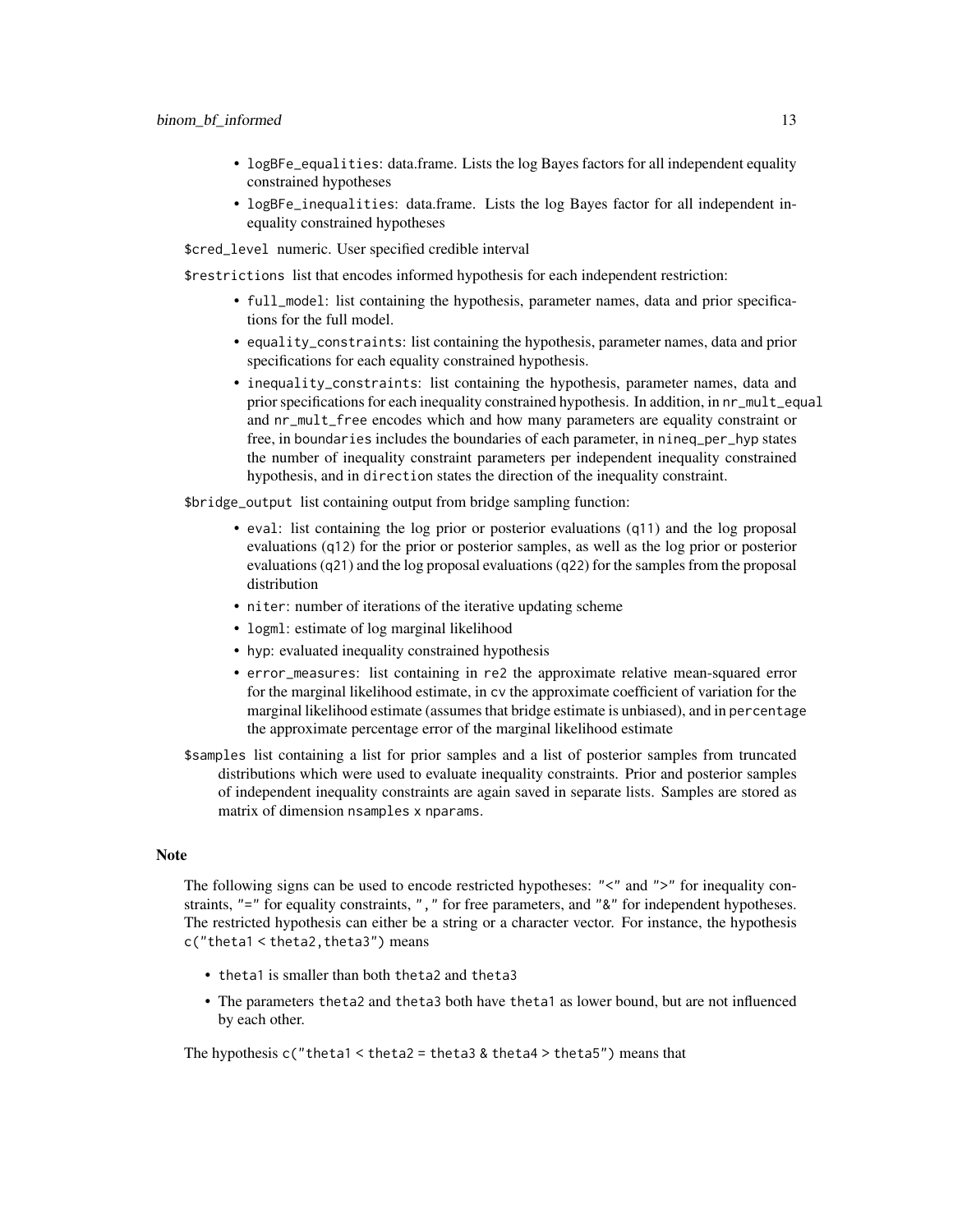- <span id="page-13-0"></span>• Two independent hypotheses are stipulated: "theta1 < theta2 = theta3" and "theta4 > theta5"
- The restrictions on the parameters theta1, theta2, and theta3 do not influence the restrictions on the parameters theta4 and theta5.
- theta1 is smaller than theta2 and theta3
- theta2 and theta3 are assumed to be equal
- theta4 is larger than theta5

# References

Damien P, Walker SG (2001). "Sampling truncated normal, beta, and gamma densities." *Journal of Computational and Graphical Statistics*, 10, 206–215.

Gronau QF, Sarafoglou A, Matzke D, Ly A, Boehm U, Marsman M, Leslie DS, Forster JJ, Wagenmakers E, Steingroever H (2017). "A tutorial on bridge sampling." *Journal of Mathematical Psychology*, 81, 80–97.

Frühwirth-Schnatter S (2004). "Estimating marginal likelihoods for mixture and Markov switching models using bridge sampling techniques." *The Econometrics Journal*, 7, 143–167.

Sarafoglou A, Haaf JM, Ly A, Gronau QF, Wagenmakers E–J, Marsman M (2020). "Evaluating Multinomial Order Restrictions with Bridge Sampling." *PsyArXiv*. [https://psyarxiv.com/](https://psyarxiv.com/bux7p/) [bux7p/](https://psyarxiv.com/bux7p/).

# See Also

Other functions to evaluate informed hypotheses: [binom\\_bf\\_equality\(](#page-5-1)), [binom\\_bf\\_inequality\(](#page-7-1)), [mult\\_bf\\_equality\(](#page-23-1)), [mult\\_bf\\_inequality\(](#page-24-1)), [mult\\_bf\\_informed\(](#page-27-1))

#### Examples

```
# data
x \leq -c(3, 4, 10, 11)n <- c(15, 12, 12, 12)
# priors
a \leftarrow c(1, 1, 1, 1)b \leq c(1, 1, 1, 1)# informed hypothesis
factor_levels <- c('binom1', 'binom2', 'binom3', 'binom4')
Hr <- c('binom1', '<', 'binom2', '<', 'binom3', '<', 'binom4')
output_total <- binom_bf_informed(x, n, Hr, a, b, niter=2e3, factor_levels, seed=2020)
```
binom\_tsampling *Samples From Truncated Beta Densities*

#### **Description**

Based on specified inequality constraints, samples from truncated prior or posterior beta densities.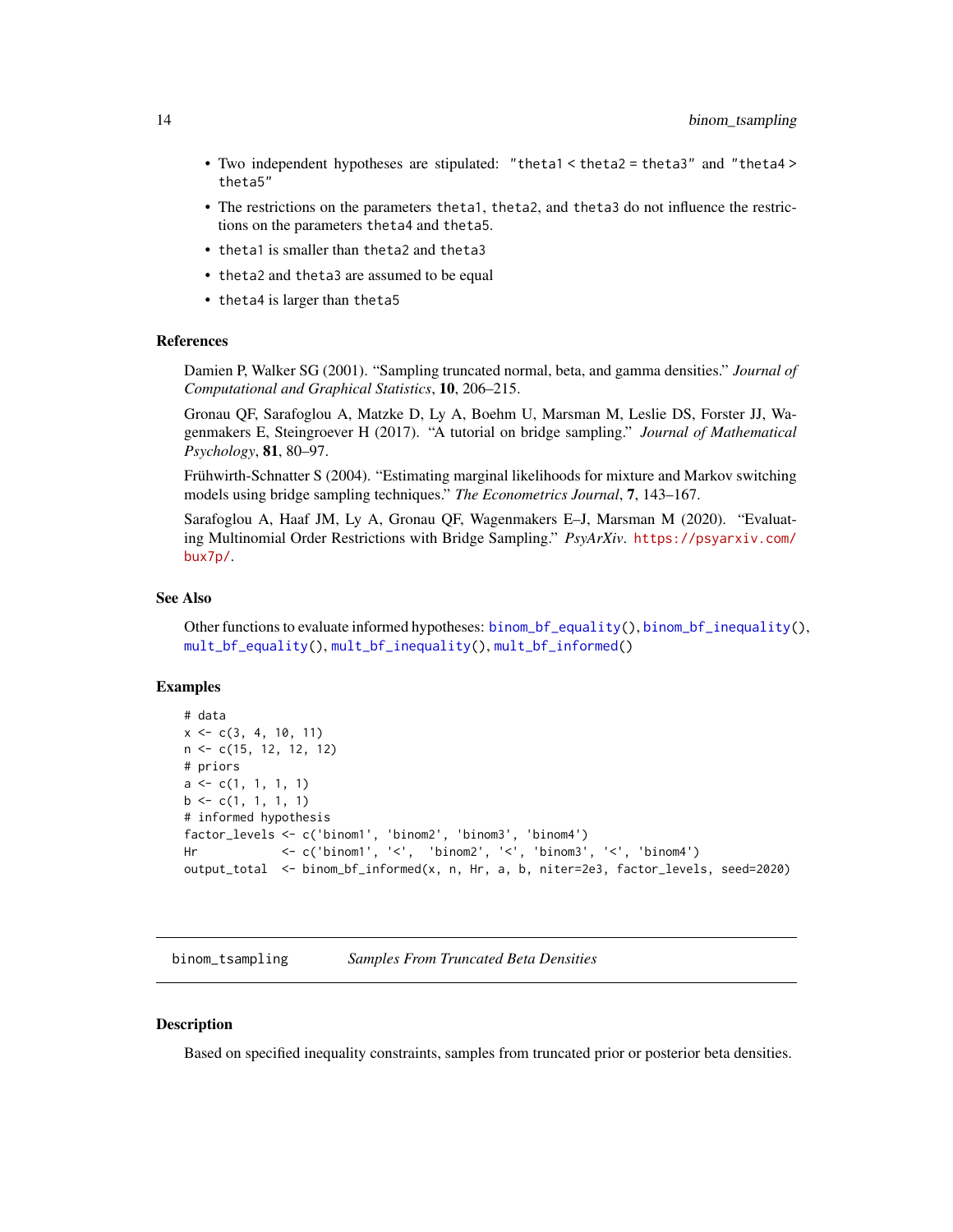# <span id="page-14-0"></span>binom\_tsampling 15

# Usage

```
binom_tsampling(
  inequalities,
  index = 1,niter = 10000,
  prior = FALSE,
  nburnin = niter * 0.05,
  seed = NULL
\mathcal{L}
```
# Arguments

| inequalities | list that contains inequality constraints for each independent inequality con-<br>strained hypotheses. The list is created in the generate_restriction_list<br>function                                                                                                    |
|--------------|----------------------------------------------------------------------------------------------------------------------------------------------------------------------------------------------------------------------------------------------------------------------------|
| index        | numeric. If multiple independent inequality constraints are specified, this index<br>determines for which inequality constraint samples should be drawn. Must be a<br>single value. Default is 1                                                                           |
| niter        | numeric. A single value specifying the number of samples. Default is set to<br>10,000                                                                                                                                                                                      |
| prior        | logical. If TRUE ignores the data that are encoded in inequalities and thus<br>samples from the prior distribution. Default is FALSE.                                                                                                                                      |
| nburnin      | numeric. A single value specifying the number of burn-in samples when draw-<br>ing from the truncated distribution. Minimum number of burn-in samples is 10.<br>Default is 5% of the number of samples. Burn-in samples are removed automat-<br>ically after the sampling. |
| seed         | numeric. Sets the seed for reproducible pseudo-random number generation                                                                                                                                                                                                    |

# Details

The model assumes that the data in x (i.e.,  $x_1, ..., x_K$ ) are the observations of K independent binomial experiments, based on  $n_1, ..., n_K$  observations. Hence, the underlying likelihood is the product of the  $k = 1, ..., K$  individual binomial functions:

$$
(x_1,...x_K)\prod Binomial(N_k,\theta_k)
$$

Furthermore, the model assigns a beta distribution as prior to each model parameter (i.e., underlying binomial proportions). That is:

$$
\theta_k \text{ Beta}(\alpha_k, \beta_k)
$$

# Value

matrix of dimension niter \* nsamples containing samples from truncated beta distributions.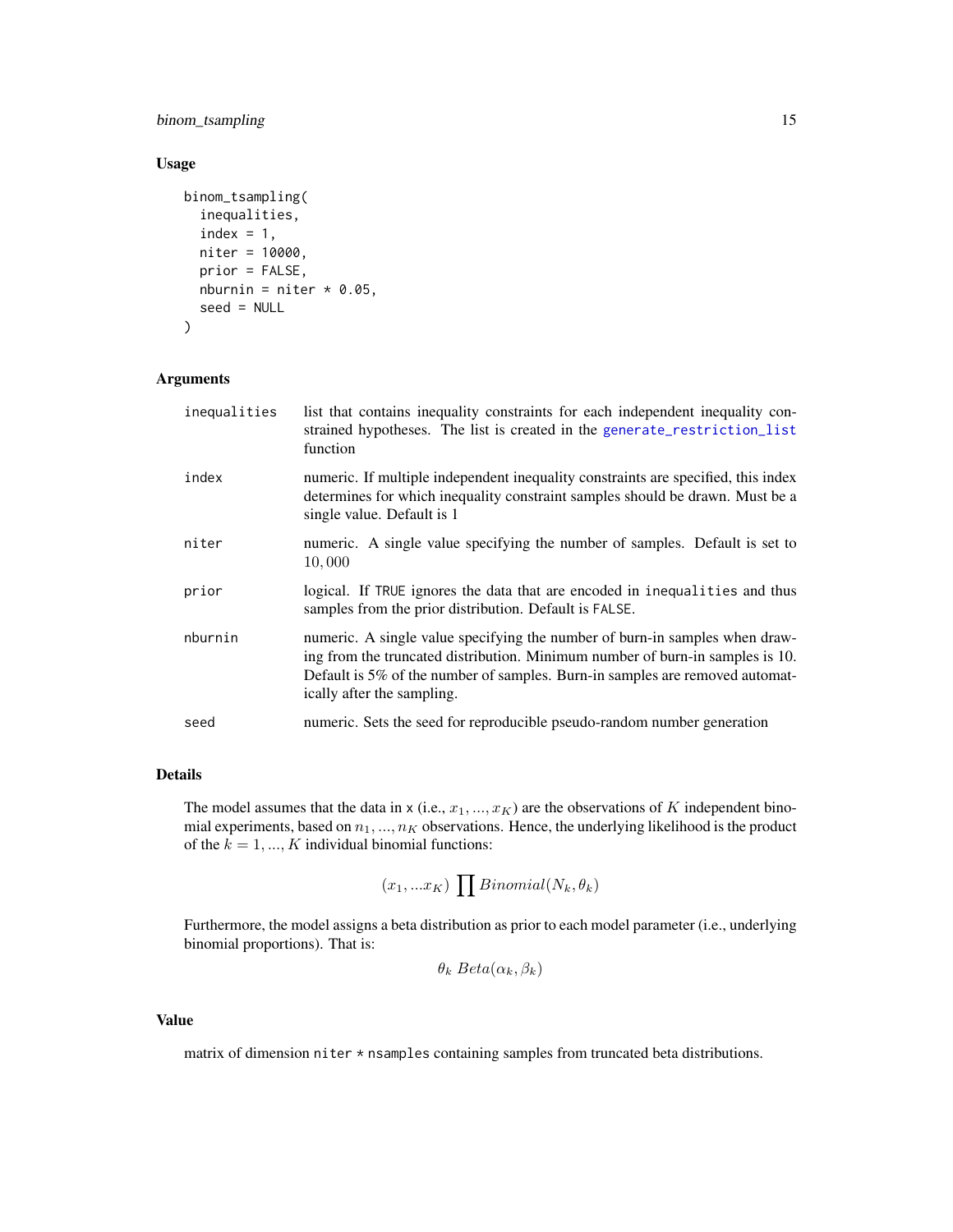# <span id="page-15-0"></span>Note

When equality constraints are specified in the restricted hypothesis, this function samples from the conditional Beta distributions given that the equality constraints hold.

Only inequality constrained parameters are sampled. Free parameters or parameters that are exclusively equality constrained will be ignored.

#### References

Damien P, Walker SG (2001). "Sampling truncated normal, beta, and gamma densities." *Journal of Computational and Graphical Statistics*, 10, 206–215.

# See Also

[generate\\_restriction\\_list](#page-17-1)

#### Examples

```
x <- c(200, 130, 40, 10)
n <- c(200, 200, 200, 200)
a \leftarrow c(1, 1, 1, 1)b \leq c(1, 1, 1, 1)factor_levels <- c('binom1', 'binom2', 'binom3', 'binom4')
Hr <- c('binom1 > binom2 > binom3 > binom4')
# generate restriction list
inequalities <- generate_restriction_list(x=x, n=n, Hr=Hr, a=a, b=b,
factor_levels=factor_levels)$inequality_constraints
# sample from prior distribution
```

```
prior_samples <- binom_tsampling(inequalities, niter = 500,
prior=TRUE)
# sample from posterior distribution
post_samples <- binom_tsampling(inequalities, niter = 500)
```
bridge\_output *S3 method for class* bridge\_output.bmult

#### Description

Extracts bridge sampling output from object of class bmult

#### Usage

```
bridge_output(x)
```
#### Arguments

x object of class bmult as returned from [mult\\_bf\\_informed](#page-27-1) or [binom\\_bf\\_informed](#page-10-1)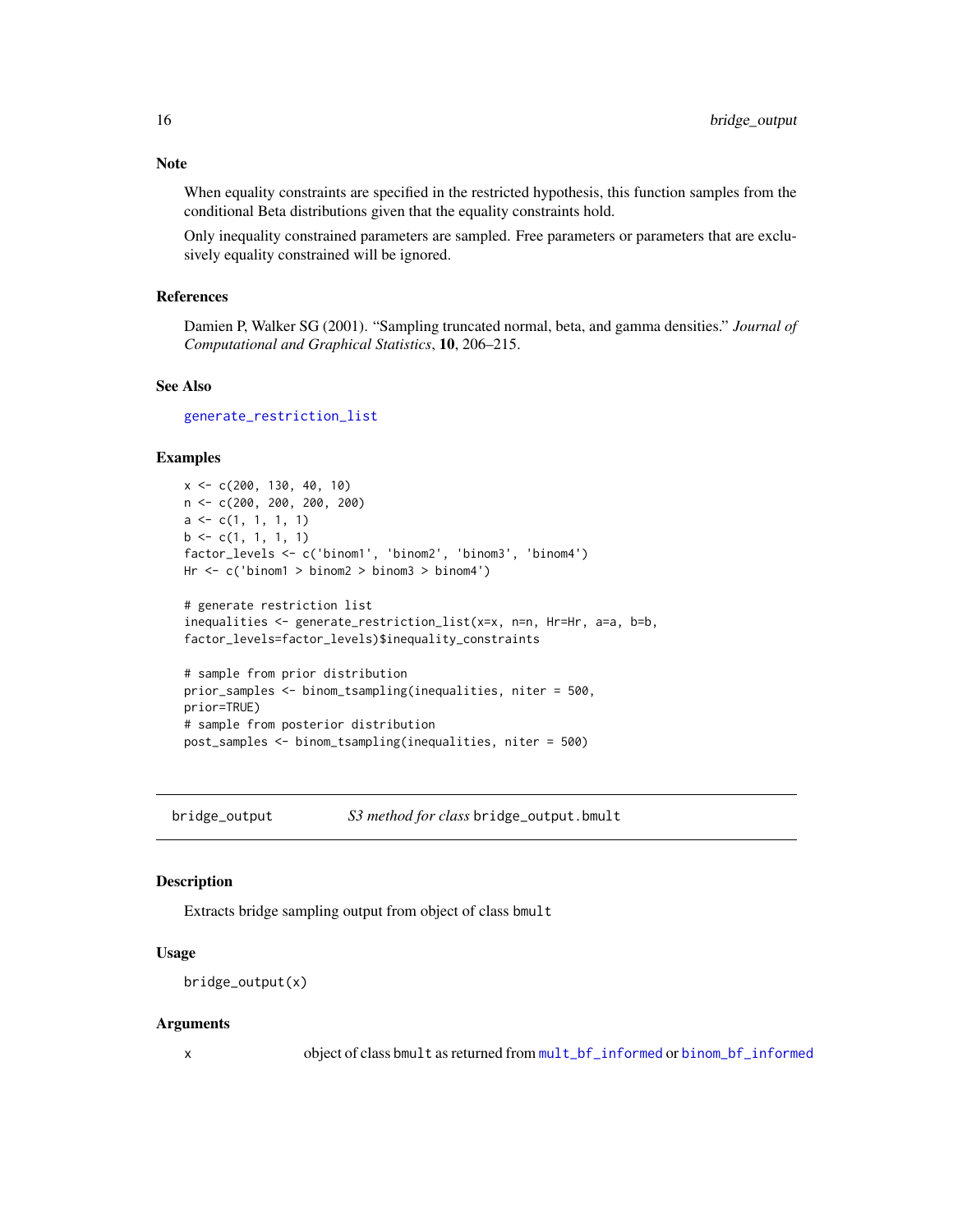# <span id="page-16-0"></span>Value

Extracts output related to the bridge sampling routine. The output contains the following elements::

\$eval • q11: log prior or posterior evaluations for prior or posterior samples

- q12: log proposal evaluations for prior or posterior samples
- q21: log prior or posterior evaluations for samples from proposal
- q22: log proposal evaluations for samples from proposal

\$niter number of iterations of the iterative updating scheme

\$logml estimate of log marginal likelihood

\$hyp evaluated inequality constrained hypothesis

- \$error\_measures re2: the approximate relative mean-squared error for the marginal likelihood estimate
	- cv: the approximate coefficient of variation for the marginal likelihood estimate (assumes that bridge estimate is unbiased)
	- percentage: the approximate percentage error of the marginal likelihood estimate

# Examples

```
# data
x \leq -c(3, 4, 10, 11)n <- c(15, 12, 12, 12)
# priors
a \leftarrow c(1, 1, 1, 1)b \leftarrow c(1, 1, 1, 1)# informed hypothesis
factor_levels <- c('theta1', 'theta2', 'theta3', 'theta4')
Hr <- c('theta1', '<', 'theta2', '<', 'theta3', '<', 'theta4')
## Multinomial Case
out_mult <- mult_bf_informed(x=x, Hr=Hr, a=a, factor_levels=factor_levels,
niter=1e3, seed=2020)
bridge_output <- bridge_output(out_mult)
```
bridge\_output.bmult *Extracts bridge sampling output from object of class* bmult

# Description

Extracts restriction list from an object of class bmult

#### Usage

```
## S3 method for class 'bmult'
bridge_output(x)
```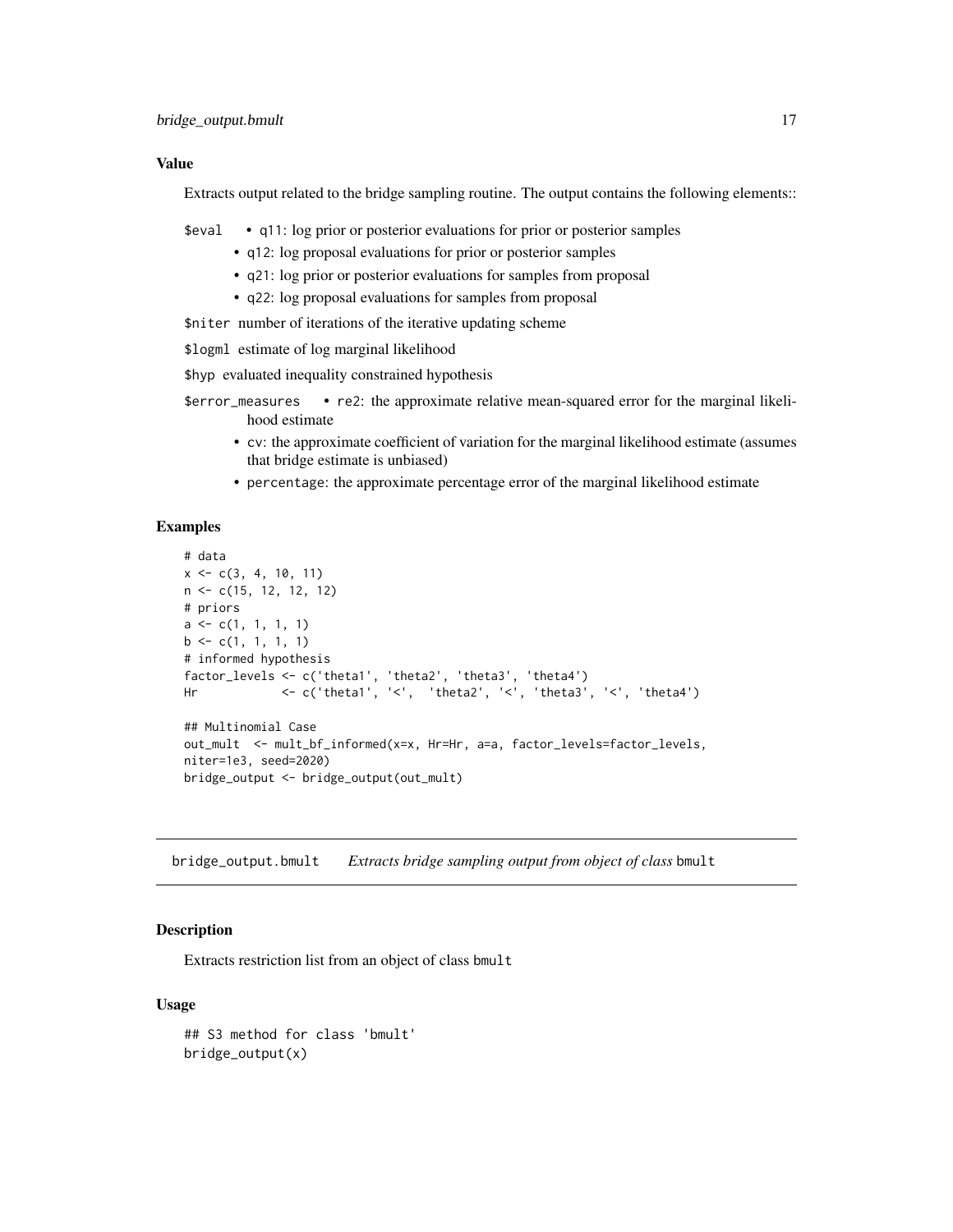#### <span id="page-17-0"></span>Arguments

## Value

Extracts restriction list and associated hypothesis from an object of class bmult

# Examples

```
# data
x \leq -c(3, 4, 10, 11)n <- c(15, 12, 12, 12)
# priors
a \leq c(1, 1, 1, 1)b \leq c(1, 1, 1, 1)# informed hypothesis
factor_levels <- c('theta1', 'theta2', 'theta3', 'theta4')
Hr <- c('theta1', '<', 'theta2', '<', 'theta3', '<', 'theta4')
## Multinomial Case
out_mult <- mult_bf_informed(x=x, Hr=Hr, a=a, factor_levels=factor_levels,
niter=1e3, seed=2020)
restriction_list <- restriction_list(out_mult)
```

```
generate_restriction_list
```
*Creates Restriction List Based On User Specified Informed Hypothesis*

#### Description

Encodes the user specified informed hypothesis. It creates a separate restriction list for the full model, and all independent equality and inequality constraints. The returned list features relevant information for the transformation and sampling of the model parameters, such as information about the upper and lower bound for each parameter, and the indexes of equality constrained and free parameters.

# Usage

```
generate_restriction_list(x = NULL, n = NULL, Hr, a, b = NULL, factor_levels)
```
#### Arguments

| a vector with data (for multinomial models) or a vector of counts of successes, |
|---------------------------------------------------------------------------------|
| or a two-dimensional table (or matrix) with 2 columns, giving the counts of     |
| successes and failures, respectively (for binomial models).                     |
| numeric. Vector of counts of trials. Must be the same length as x. Ignored if x |
|                                                                                 |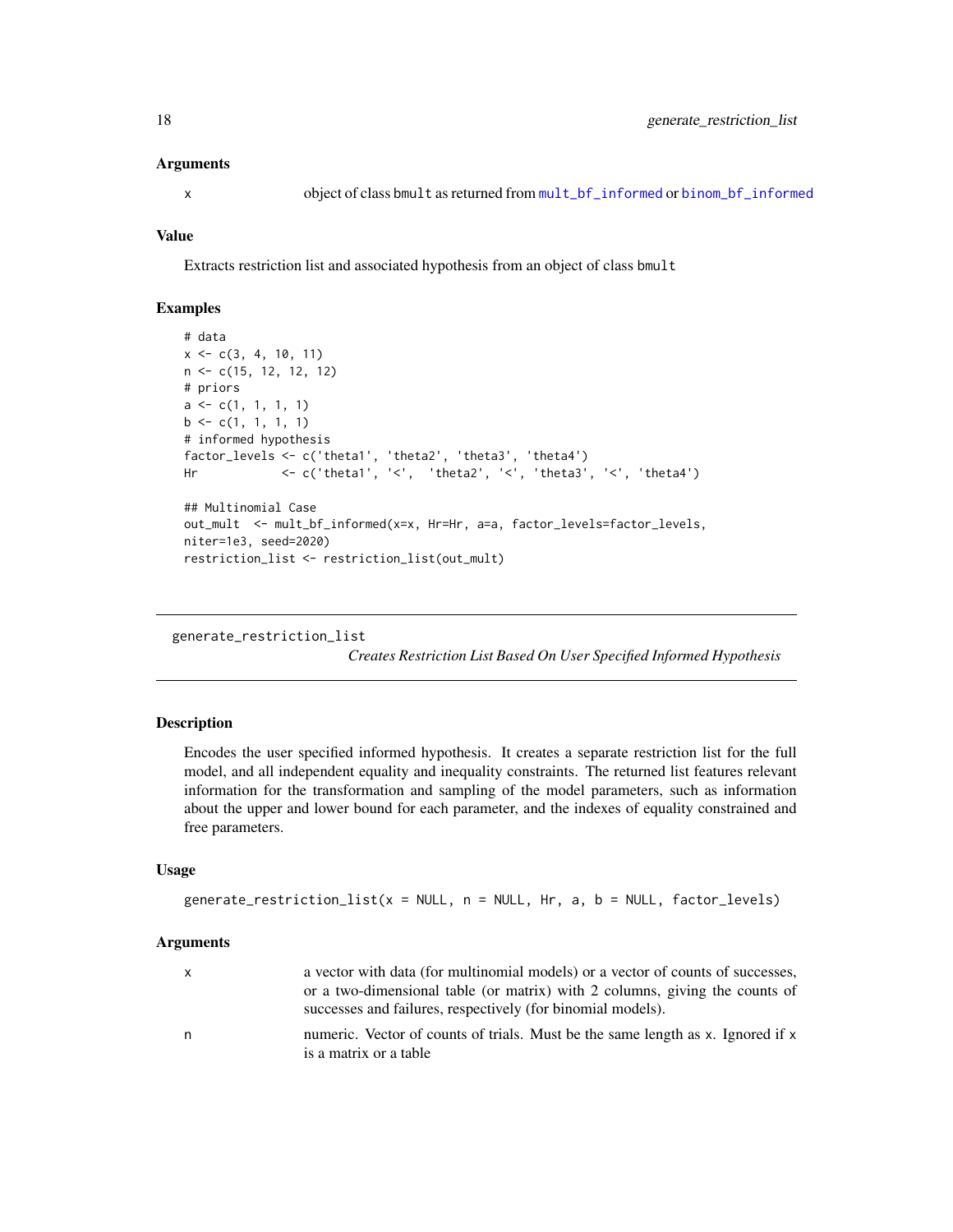| Hr            | string or character. Encodes the user specified informed hypothesis. Use either<br>specified factor_levels or indices to refer to parameters. See "Note" section<br>for details on how to formulate informed hypotheses |
|---------------|-------------------------------------------------------------------------------------------------------------------------------------------------------------------------------------------------------------------------|
| a             | numeric. Vector with concentration parameters of Dirichlet distribution (for<br>multinomial models) or alpha parameters for independent beta distributions (for<br>binomial models). Default sets all parameters to 1   |
| b             | numeric. Vector with beta parameters. Must be the same length as x. Default<br>sets all beta parameters to 1                                                                                                            |
| factor_levels | character. Vector with category names. Must be the same length as x                                                                                                                                                     |

#### Details

The restriction list can be created for both binomial and multinomial models. If multinomial models are specified, the arguments b and n should be left empty and x should not be a table or matrix.

#### Value

Restriction list containing the following elements:

- \$full\_model hyp: character. Vector containing the informed hypothesis as specified by the user
	- parameters\_full: character. Vector containing the names for each constrained parameter
	- alpha\_full: numeric. Vector containing the concentration parameters of the Dirichlet distribution (when evaluating ordered multinomial parameters) or alpha parameters of the beta distribution (when evaluating ordered binomial parameters)
	- beta\_full: numeric. Vector containing the values of beta parameters of the beta distribution (when evaluating ordered binomial parameters)
	- counts\_full: numeric. Vector containing data values (when evaluating multinomial parameters), or number of successes (when evaluating ordered binomial parameters)
	- total\_full: numeric. Vector containing the number of observations (when evaluating ordered binomial parameters, that is, number of successes and failures)

\$equality\_constraints • hyp: list. Contains all independent equality constrained hypotheses

- parameters\_equality: character. Vector containing the names for each equality constrained parameter.
- equality\_hypotheses: list. Contains the indexes of each equality constrained parameter. Note that these indices are based on the vector of all factor levels
- alpha\_equalities: list. Contains the concentration parameters for equality constrained hypotheses (when evaluating multinomial parameters) or alpha parameters of the beta distribution (when evaluating ordered binomial parameters).
- beta\_equalities: list. Contains the values of beta parameters of the beta distribution (when evaluating ordered binomial parameters)
- counts\_equalities: list. Contains data values (when evaluating multinomial parameters), or number of successes (when evaluating ordered binomial parameters) of each equality constrained parameter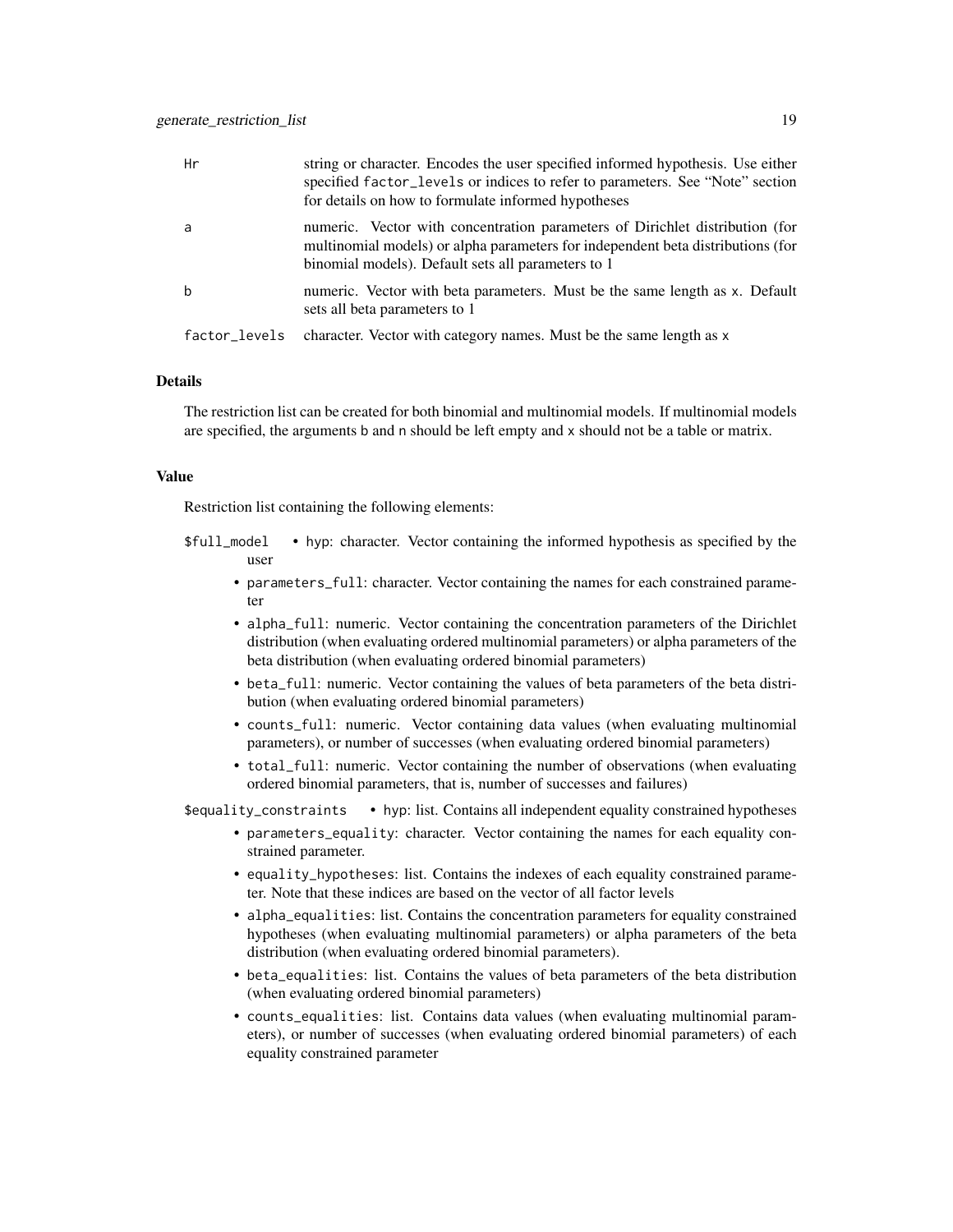- total\_equalitiesl: list. Contains the number of observations of each equality constrained parameter (when evaluating ordered binomial parameters, that is, number of successes and failures)
- \$inequality\_constraints hyp: list. Contains all independent inequality constrained hypotheses
	- parameters\_inequality: list. Contains the names for each inequality constrained parameter
	- inequality\_hypotheses: list. Contains the indices of each inequality constrained parameter
	- alpha\_inequalities: list. Contains for inequality constrained hypotheses the concentration parameters of the Dirichlet distribution (when evaluating ordered multinomial parameters) or alpha parameters of the beta distribution (when evaluating ordered binomial parameters).
	- beta\_inequalities: list. Contains for inequality constrained hypotheses the values of beta parameters of the beta distribution (when evaluating ordered binomial parameters).
	- counts\_inequalities: list. Contains for inequality constrained parameter data values (when evaluating multinomial parameters), or number of successes (when evaluating ordered binomial parameters).
	- total\_inequalities: list. Contains for each inequality constrained parameter the number of observations (when evaluating ordered binomial parameters, that is, number of successes and failures).
	- boundaries: list that lists for each inequality constrained parameter the index of parameters that serve as its upper and lower bounds. Note that these indices refer to the collapsed categories (i.e., categories after conditioning for equality constraints). If a lower or upper bound is missing, for instance because the current parameter is set to be the smallest or the largest, the bounds take the value  $int(0)$ .
	- nr\_mult\_equal: list. Contains multiplicative elements of collapsed categories
	- nr\_mult\_free: list. Contains multiplicative elements of free parameters
	- mult\_equal: list. Contains for each lower and upper bound of each inequality constrained parameter necessary multiplicative elements to recreate the implied order restriction, even for collapsed parameter values. If there is no upper or lower bound, the multiplicative element will be 0.
	- nineq\_per\_hyp: numeric. Vector containing the total number of inequality constrained parameters for each independent inequality constrained hypotheses.
	- direction: character. Vector containing the direction for each independent inequality constrained hypothesis. Takes the values smaller or larger.

#### Note

The following signs can be used to encode restricted hypotheses: "<" and ">" for inequality constraints, "=" for equality constraints, ", " for free parameters, and "&" for independent hypotheses. The restricted hypothesis can either be a string or a character vector. For instance, the hypothesis c("theta1 < theta2,theta3") means

- theta1 is smaller than both theta2 and theta3
- The parameters theta2 and theta3 both have theta1 as lower bound, but are not influenced by each other.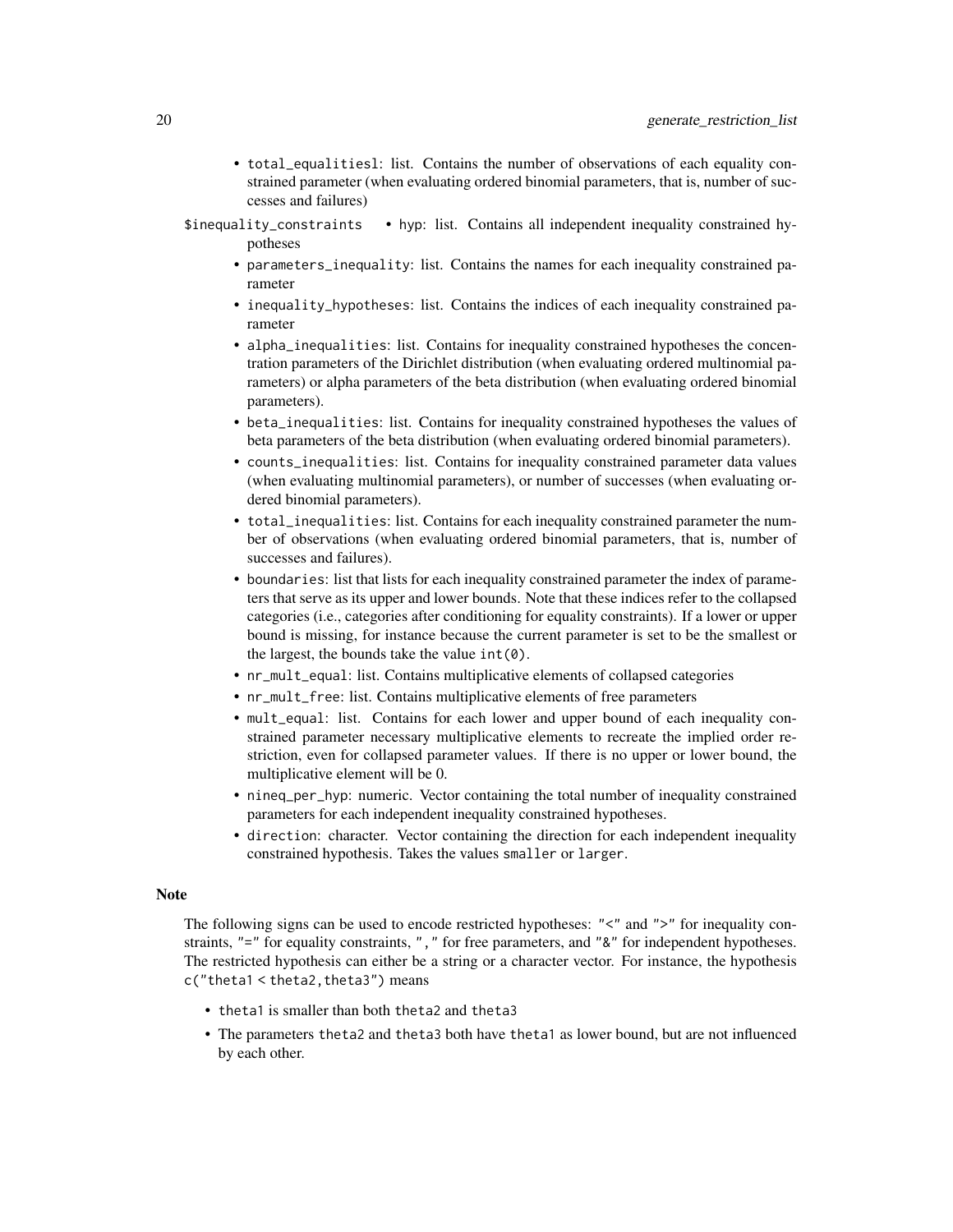#### <span id="page-20-0"></span>journals 21

The hypothesis  $c''$  theta1 < theta2 = theta3 & theta4 > theta5") means that

- Two independent hypotheses are stipulated: "theta1 < theta2 = theta3" and "theta4 > theta5"
- The restrictions on the parameters theta1, theta2, and theta3 do not influence the restrictions on the parameters theta4 and theta5.
- theta1 is smaller than theta2 and theta3
- theta2 and theta3 are assumed to be equal
- theta4 is larger than theta5

#### Examples

```
# Restriction list for ordered multinomial
x \leq -c(1, 4, 1, 10)a \leftarrow c(1, 1, 1, 1)factor_levels <- c('mult1', 'mult2', 'mult3', 'mult4')
Hr \leq c('mult2 > mult1 , mult3 = mult4')restrictions <- generate_restriction_list(x=x, Hr=Hr, a=a,
factor_levels=factor_levels)
```
journals *Prevalence of Statistical Reporting Errors*

#### Description

This data set, "journals" provides a summary of statistical reporting errors (i.e., inconsistencies between reported test statistic and reported p-value) of 16,695 research articles reporting results from null hypothesis significance testing (NHST). The selected articles were published in eight major journals in psychology between 1985 to 2013:

- *Developmental Psychology* (DP)
- *Frontiers in Psychology* (FP)
- *Journal of Applied Psychology* (JAP)
- *Journal of Consulting and Clinical Psychology* (JCCP)
- *Journal of Experimental Psychology: General* (JEPG)
- *Journal of Personality and Social Psychology* (JPSP)
- *Public Library of Science* (PLoS)
- *Psychological Science* (PS)

In total, Nuijten et al. (2016) recomputed 258,105 p-values with the R software package statcheck which extracts statistics from articles and recomputes the p-values. The anonymized dataset and the data documentation was openly available on the Open Science Framework ([https://osf.io/](https://osf.io/d3ukb/) [d3ukb/](https://osf.io/d3ukb/); <https://osf.io/c6ap2/>).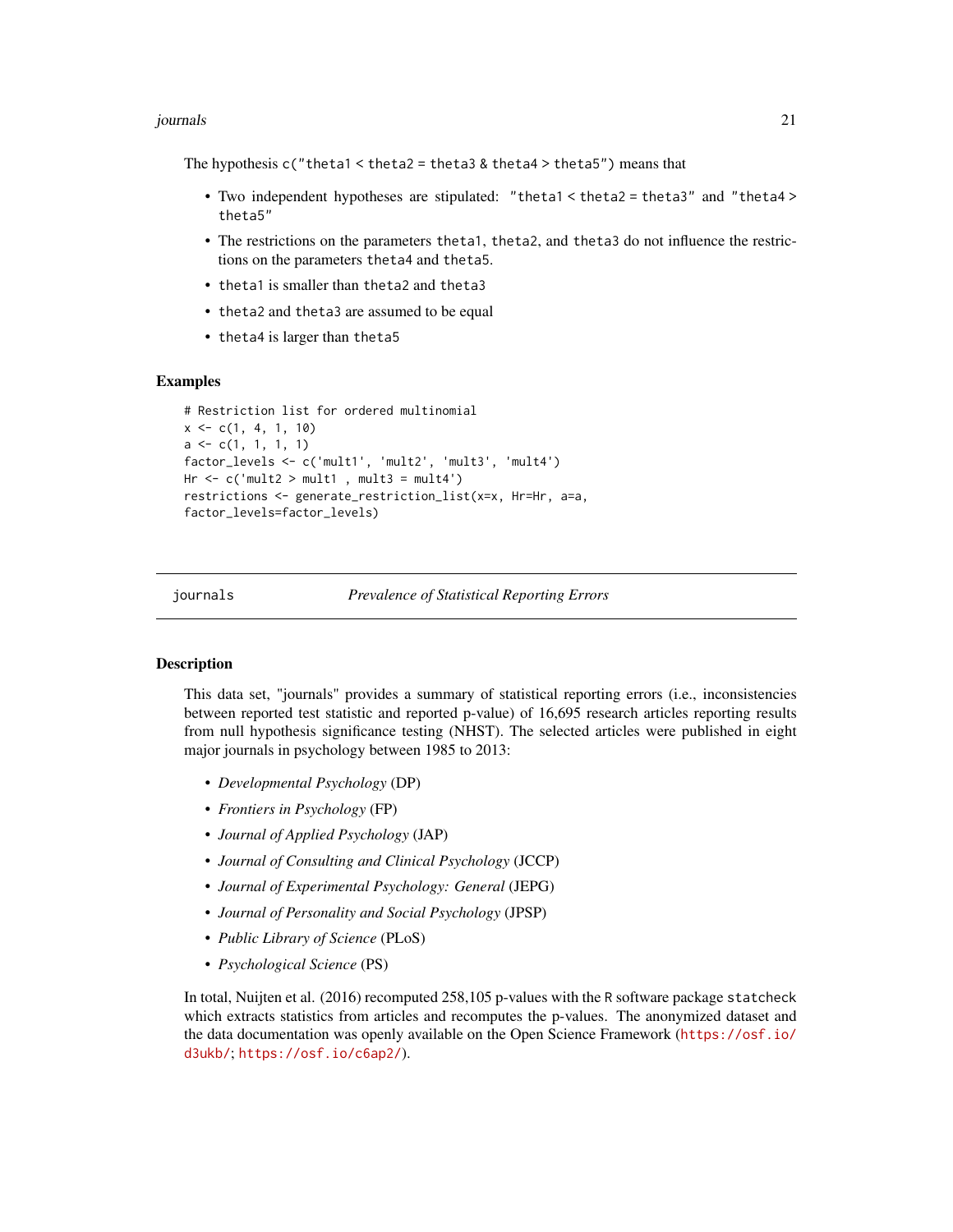#### 22 *journals journals journals journals journals journals journals journals*

# Usage

data(journals)

# Format

A data.frame with 8 rows and 14 variables:

| Variable Name                         | Description                                                                   |
|---------------------------------------|-------------------------------------------------------------------------------|
| iournal                               | The journal name a research article was published in.                         |
| articles_downloaded                   | The number of articles downloaded per journal.                                |
| articles_with_NHST                    | The number of articles with NHST results.                                     |
| perc_articles_with_NHST               | The percentage of all downloaded articles that had NHST results.              |
| $nr_NHST$                             | The total number of NHST results.                                             |
| mean_nr_NHST_per_article_with_NHST    | The mean number of NHST results per article that had at least one NHST res    |
| mean_nr_NHST_per_article_all_included | The mean number of NHST results in all downloaded articles.                   |
| errors                                | The total number of errors.                                                   |
| dec_errors                            | The total number of decision errors (i.e., an error that may have changed the |
| perc_errors                           | The percentage of all results that was an error.                              |
| perc_dec_errors                       | The percentage of all results that was a decision error.                      |
| perc_articles_with_errors             | The percentage of all articles that had at least one error.                   |
| perc_articles_with_dec_errors         | The percentage of all articles that had at least one error.                   |
| APAfactor                             | APA factor: number of detected NHST results / total number of detected p va   |
|                                       |                                                                               |

# References

Nuijten MB, Hartgerink CH, van Assen MA, Epskamp S, Wicherts JM (2016). "The prevalence of statistical reporting errors in psychology (1985–2013)." *Behavior Research Methods*, 48, 1205– 1226.

# Examples

```
data(journals)
# Prior specification
# We assign a uniform Beta distribution on each binomial probability
a \leftarrow rep(1, 8)b \leq rep(1, 8)x <- journals$errors
n <- journals$nr_NHST
factor_levels <- levels(journals$journal)
# restricted hypothesis
Hr1 <- c('JAP , PS , JCCP , PLOS , DP , FP , JEPG < JPSP')
out <- binom_bf_informed(x=x, n=n, Hr=Hr1, a=a, b=b,
factor_levels=factor_levels, niter = 2e3)
summary(out)
```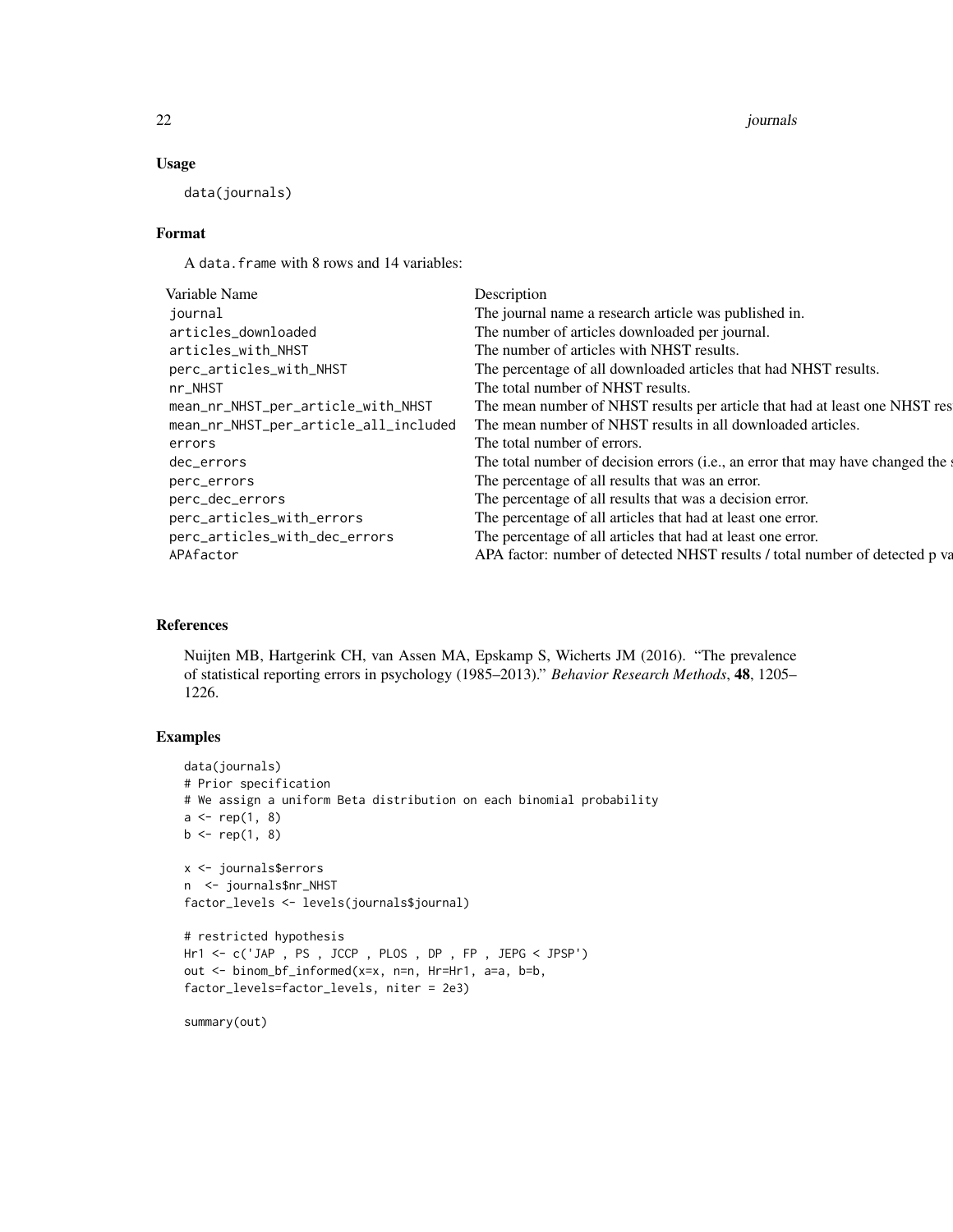#### <span id="page-22-0"></span>Description

This data set, "lifestresses", provides the number of reported life stresses (summed across participants) that occurred in specific months prior to an interview. This data set contains the subset of 147 participants who reported one negative life event over the time span of 18 months prior to an interview. Description taken from the JASP (2020) data library.

#### Usage

data(lifestresses)

#### Format

A data.frame with 18 rows and 3 variables:

month The month in which participants reported a stressful life event.

- stress.freq The number of participants who reported a life stress in the particular month prior to an interview.
- stress.percentage The percentage of participants who reported a life stress in the particular month prior to an interview.

# References

Haberman SJ (1978). *Analysis of qualitative data: Introductory topics*, volume 1. Academic Press.

JASP Team (2020). "JASP (Version 0.13.1.0) [Computer software]."

Sarafoglou A, Haaf JM, Ly A, Gronau QF, Wagenmakers E–J, Marsman M (2020). "Evaluating Multinomial Order Restrictions with Bridge Sampling." *PsyArXiv*. [https://psyarxiv.com/](https://psyarxiv.com/bux7p/) [bux7p/](https://psyarxiv.com/bux7p/).

Uhlenhuth EH, Haberman SJ, Balter MD, Lipman RS (1977). "Remembering life events." In *The origins and course of psychopathology*, 117–134. Springer Verlag.

#### Examples

```
data(lifestresses)
# Prior specification
# We assign a uniform Dirichlet distribution, that is, we set all
# concentration parameters to 1
a <- rep(1, 18)
x <- lifestresses$stress.freq
factor_levels <- lifestresses$month
# Test the following restricted Hypothesis:
# Hr: month1 > month2 > ... > month18
Hr <- paste0(1:18, collapse=">"); Hr
out <- mult_bf_informed(x=x, Hr=Hr, a=a, factor_levels=factor_levels,
```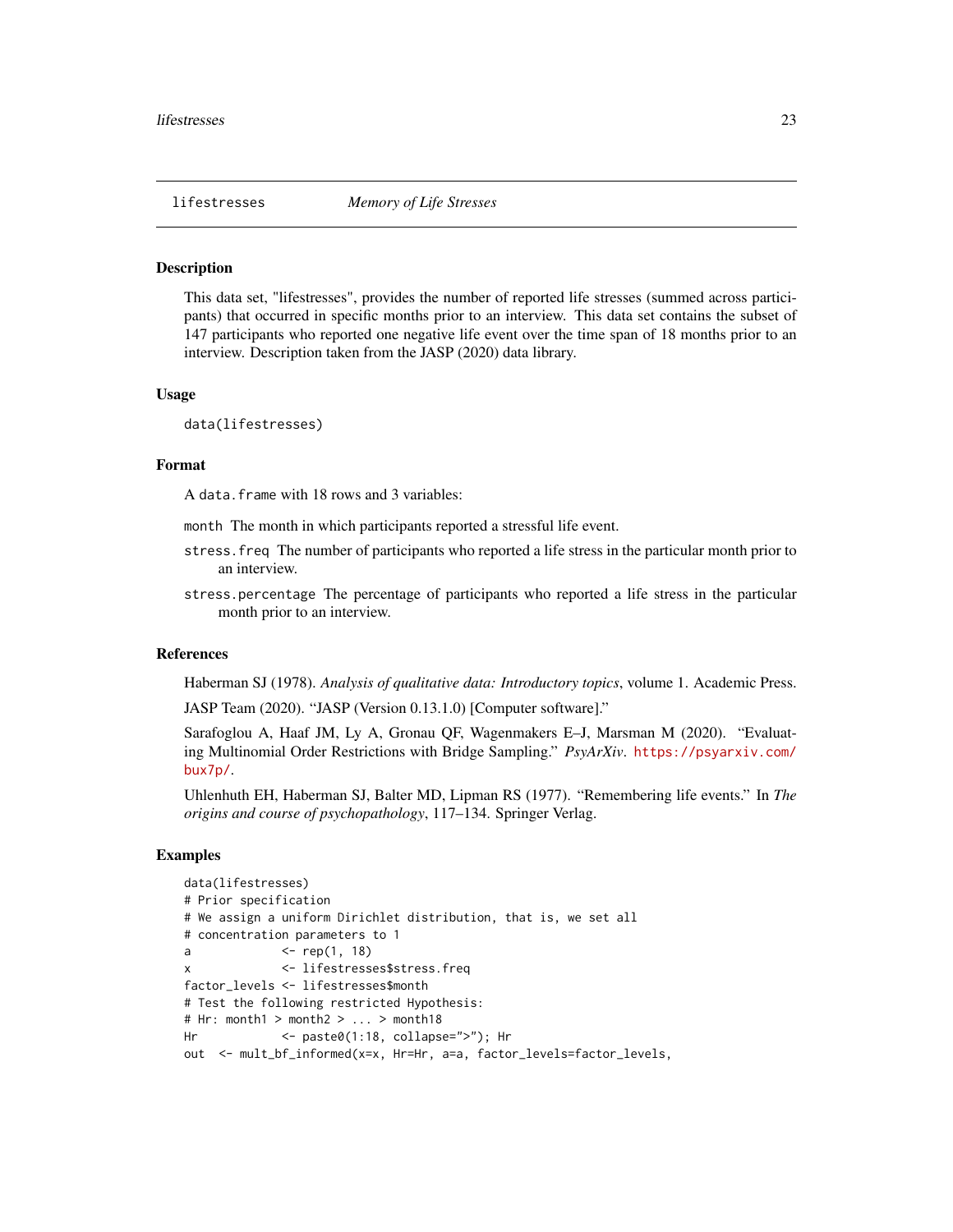```
niter=1e3, bf\_type = 'BFre', seed = 4)m1 <- summary(out)
m1
```
<span id="page-23-1"></span>mult\_bf\_equality *Computes Bayes Factors For Equality Constrained Multinomial Parameters*

#### **Description**

Computes Bayes factor for equality constrained multinomial parameters using the standard Bayesian multinomial test. Null hypothesis  $H_0$  states that category proportions are exactly equal to those specified in p. Alternative hypothesis  $H_e$  states that category proportions are free to vary.

#### Usage

 $mult_bf_{equality}(x, a, p = rep(1/length(a), length(a)))$ 

# Arguments

| $\mathsf{x}$ | numeric. Vector with data                                                                                                                                |
|--------------|----------------------------------------------------------------------------------------------------------------------------------------------------------|
| a            | numeric. Vector with concentration parameters of Dirichlet distribution. Must<br>be the same length as x. Default sets all concentration parameters to 1 |
| p            | numeric. A vector of probabilities of the same length as x. Its elements must be<br>greater than 0 and less than 1. Default is $1/K$                     |

#### Details

The model assumes that data follow a multinomial distribution and assigns a Dirichlet distribution as prior for the model parameters (i.e., underlying category proportions). That is:

```
x Multinomial(N, \theta)\theta Dirichlet(\alpha)
```
# Value

Returns a data. frame containing the Bayes factors LogBFe0, BFe0, and BF0e

# References

Damien P, Walker SG (2001). "Sampling truncated normal, beta, and gamma densities." *Journal of Computational and Graphical Statistics*, 10, 206–215.

Gronau QF, Sarafoglou A, Matzke D, Ly A, Boehm U, Marsman M, Leslie DS, Forster JJ, Wagenmakers E, Steingroever H (2017). "A tutorial on bridge sampling." *Journal of Mathematical Psychology*, 81, 80–97.

Frühwirth-Schnatter S (2004). "Estimating marginal likelihoods for mixture and Markov switching models using bridge sampling techniques." *The Econometrics Journal*, 7, 143–167.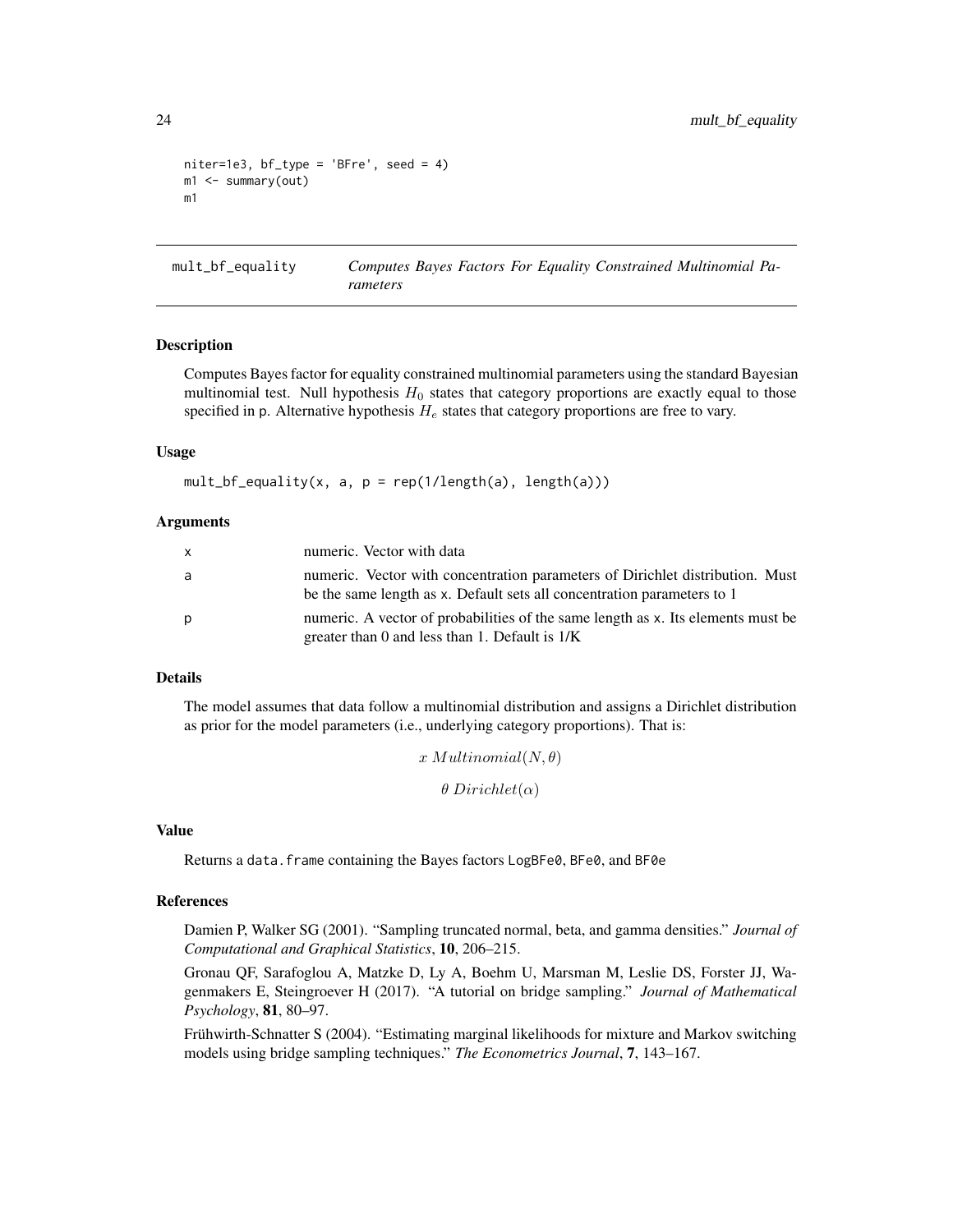# <span id="page-24-0"></span>mult\_bf\_inequality 25

Sarafoglou A, Haaf JM, Ly A, Gronau QF, Wagenmakers E–J, Marsman M (2020). "Evaluating Multinomial Order Restrictions with Bridge Sampling." *PsyArXiv*. [https://psyarxiv.com/](https://psyarxiv.com/bux7p/) [bux7p/](https://psyarxiv.com/bux7p/).

# See Also

Other functions to evaluate informed hypotheses: [binom\\_bf\\_equality\(](#page-5-1)), [binom\\_bf\\_inequality\(](#page-7-1)), [binom\\_bf\\_informed\(](#page-10-1)), [mult\\_bf\\_inequality\(](#page-24-1)), [mult\\_bf\\_informed\(](#page-27-1))

#### Examples

```
data(lifestresses)
x <- lifestresses$stress.freq
a <- rep(1, nrow(lifestresses))
mult_bf_equality(x=x, a=a)
```
<span id="page-24-1"></span>

| mult_bf_inequality | Computes Bayes Factors For Inequality Constrained Multinomial Pa- |
|--------------------|-------------------------------------------------------------------|
|                    | rameters                                                          |

#### Description

Computes Bayes factor for inequality constrained multinomial parameters using a bridge sampling routine. Restricted hypothesis  $H_r$  states that category proportions follow a particular trend. Alternative hypothesis  $H_e$  states that category proportions are free to vary.

# Usage

```
mult_bf_inequality(
  samples = NULL,
 restrictions = NULL,
 x = NULL,Hr = NULL,a = rep(1, ncol(samples)),factor_levels = NULL,
 prior = FALSE,
  index = 1,maxiter = 1000,seed = NULL,
 niter = 5000,
 nburnin = niter * 0.05
```

```
)
```
# Arguments

samples matrix of dimension nsamples x nparams with samples from truncated Dirichlet density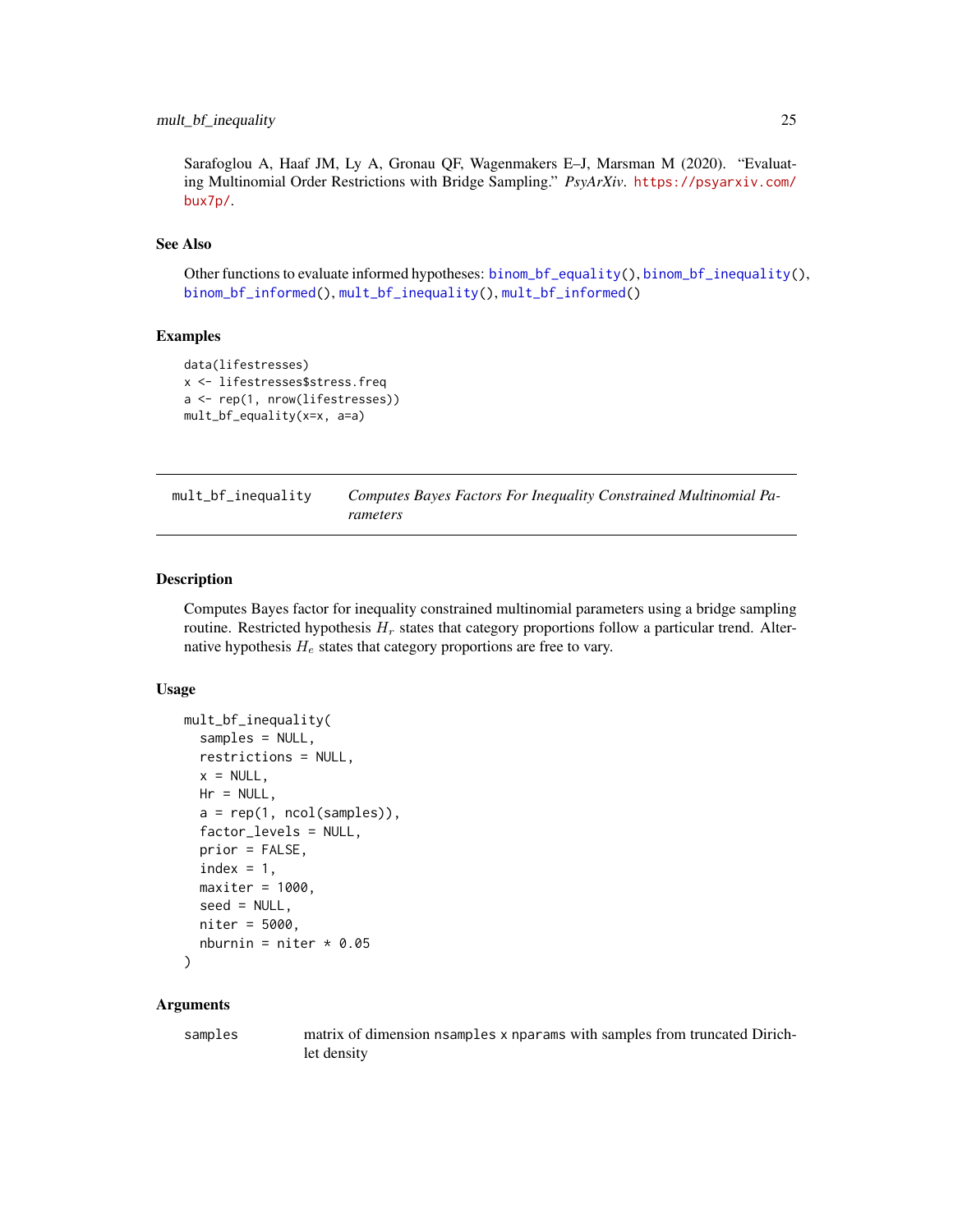<span id="page-25-0"></span>

| restrictions  | list of class bmult_rl or of class bmult_rl_ineq as returned from generate_restriction_list<br>that encodes inequality constraints for each independent restriction                                                                                                        |
|---------------|----------------------------------------------------------------------------------------------------------------------------------------------------------------------------------------------------------------------------------------------------------------------------|
| X             | numeric. Vector with data                                                                                                                                                                                                                                                  |
| Нr            | string or character. Encodes the user specified informed hypothesis. Use either<br>specified factor_levels or indices to refer to parameters. See "Note" section<br>for details on how to formulate informed hypotheses                                                    |
| a             | numeric. Vector with concentration parameters of Dirichlet distribution. Must<br>be the same length as x. Default sets all concentration parameters to 1                                                                                                                   |
| factor_levels | character. Vector with category names. Must be the same length as x                                                                                                                                                                                                        |
| prior         | logical. If TRUE the function will ignore the data and evaluate only the prior<br>distribution                                                                                                                                                                             |
| index         | numeric. Index of current restriction. Default is 1                                                                                                                                                                                                                        |
| maxiter       | numeric. Maximum number of iterations for the iterative updating scheme used<br>in the bridge sampling routine. Default is 1,000 to avoid infinite loops                                                                                                                   |
| seed          | numeric. Sets the seed for reproducible pseudo-random number generation                                                                                                                                                                                                    |
| niter         | numeric. Vector with number of samples to be drawn from truncated distribution                                                                                                                                                                                             |
| nburnin       | numeric. A single value specifying the number of burn-in samples when draw-<br>ing from the truncated distribution. Minimum number of burn-in samples is 10.<br>Default is 5% of the number of samples. Burn-in samples are removed automat-<br>ically after the sampling. |

# Details

The model assumes that data follow a multinomial distribution and assigns a Dirichlet distribution as prior for the model parameters (i.e., underlying category proportions). That is:

 $x$  Multinomial $(N, \theta)$ 

 $\theta$  Dirichlet( $\alpha$ )

# Value

List consisting of the following elements:

| \$eval |  |  |  | • q11: log prior or posterior evaluations for prior or posterior samples |  |  |  |  |
|--------|--|--|--|--------------------------------------------------------------------------|--|--|--|--|
|        |  |  |  |                                                                          |  |  |  |  |

- q12: log proposal evaluations for prior or posterior samples
- q21: log prior or posterior evaluations for samples from proposal
- q22: log proposal evaluations for samples from proposal

\$niter number of iterations of the iterative updating scheme

\$logml estimate of log marginal likelihood

\$hyp evaluated inequality constrained hypothesis

- \$error\_measures re2: the approximate relative mean-squared error for the marginal likelihood estimate
	- cv: the approximate coefficient of variation for the marginal likelihood estimate (assumes that bridge estimate is unbiased)
	- percentage: the approximate percentage error of the marginal likelihood estimate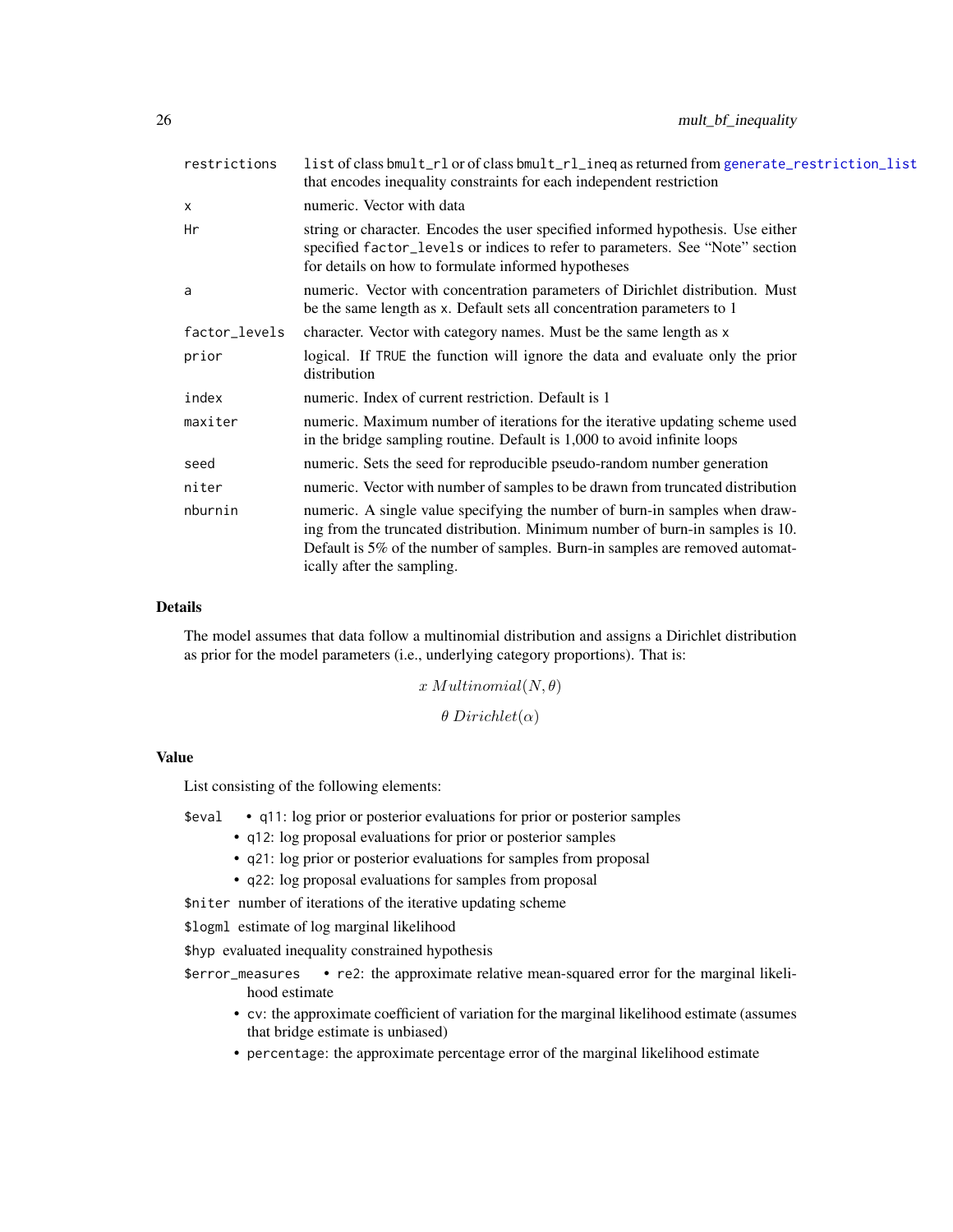#### <span id="page-26-0"></span>**Note**

The following signs can be used to encode restricted hypotheses: "<" and ">" for inequality constraints, "=" for equality constraints, ", " for free parameters, and "&" for independent hypotheses. The restricted hypothesis can either be a string or a character vector. For instance, the hypothesis c("theta1 < theta2,theta3") means

- theta1 is smaller than both theta2 and theta3
- The parameters theta2 and theta3 both have theta1 as lower bound, but are not influenced by each other.

The hypothesis  $c$  ("theta1 < theta2 = theta3 & theta4 > theta5") means that

- Two independent hypotheses are stipulated: "theta1 < theta2 = theta3" and "theta4 > theta5"
- The restrictions on the parameters theta1, theta2, and theta3 do not influence the restrictions on the parameters theta4 and theta5.
- theta1 is smaller than theta2 and theta3
- theta2 and theta3 are assumed to be equal
- theta4 is larger than theta5

#### References

Damien P, Walker SG (2001). "Sampling truncated normal, beta, and gamma densities." *Journal of Computational and Graphical Statistics*, 10, 206–215.

Gronau QF, Sarafoglou A, Matzke D, Ly A, Boehm U, Marsman M, Leslie DS, Forster JJ, Wagenmakers E, Steingroever H (2017). "A tutorial on bridge sampling." *Journal of Mathematical Psychology*, 81, 80–97.

Frühwirth-Schnatter S (2004). "Estimating marginal likelihoods for mixture and Markov switching models using bridge sampling techniques." *The Econometrics Journal*, 7, 143–167.

Sarafoglou A, Haaf JM, Ly A, Gronau QF, Wagenmakers E–J, Marsman M (2020). "Evaluating Multinomial Order Restrictions with Bridge Sampling." *PsyArXiv*. [https://psyarxiv.com/](https://psyarxiv.com/bux7p/) [bux7p/](https://psyarxiv.com/bux7p/).

#### See Also

#### [generate\\_restriction\\_list](#page-17-1)

Other functions to evaluate informed hypotheses: [binom\\_bf\\_equality\(](#page-5-1)), [binom\\_bf\\_inequality\(](#page-7-1)), [binom\\_bf\\_informed\(](#page-10-1)), [mult\\_bf\\_equality\(](#page-23-1)), [mult\\_bf\\_informed\(](#page-27-1))

#### Examples

```
# priors
a \leftarrow c(1, 1, 1, 1)# informed hypothesis
factor_levels <- c('theta1', 'theta2', 'theta3', 'theta4')
Hr <- c('theta1', '<', 'theta2', '<', 'theta3', '<', 'theta4')
```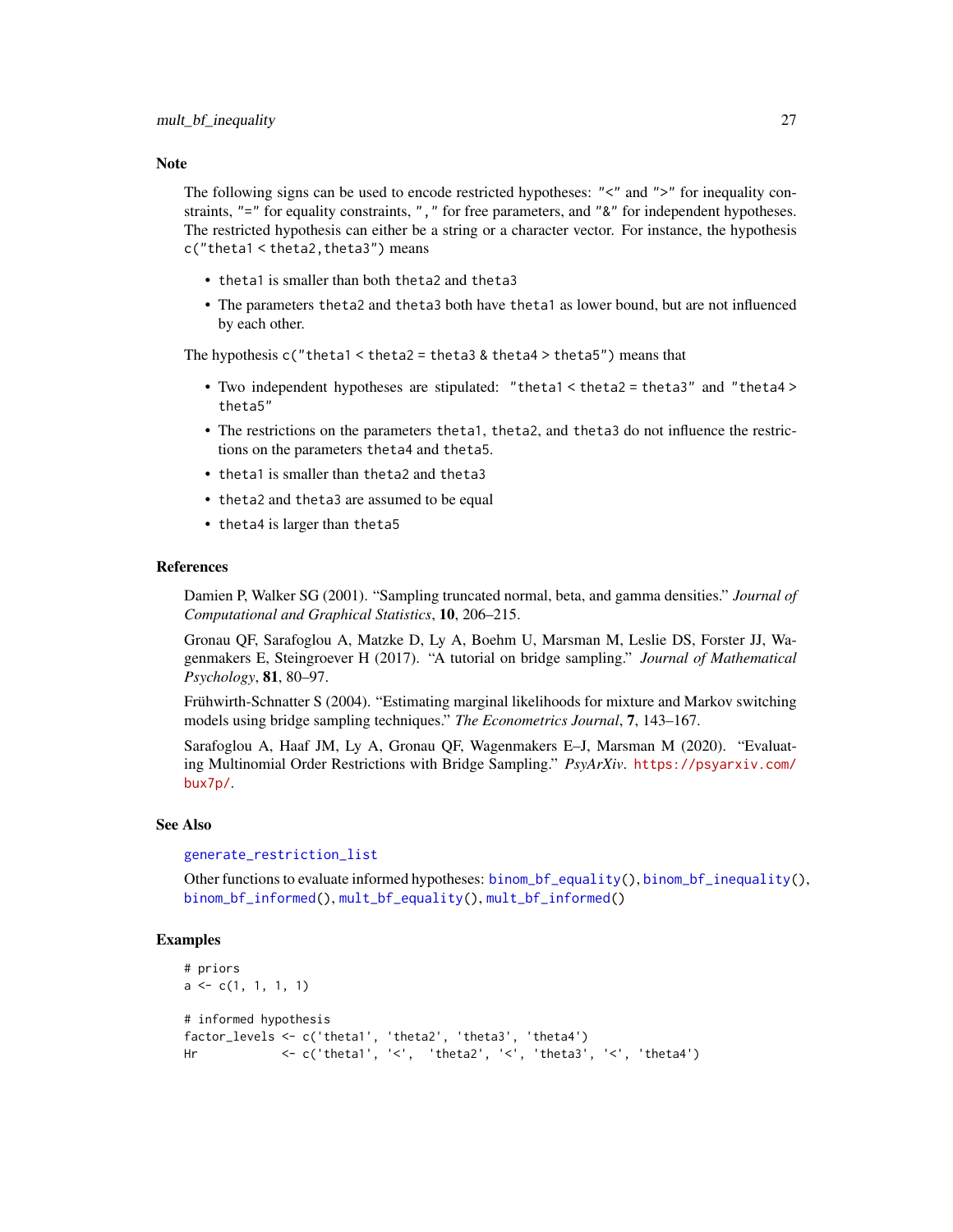```
results_prior <- mult_bf_inequality(Hr=Hr, a=a, factor_levels=factor_levels,
prior=TRUE, seed = 2020)
# corresponds to
cbind(exp(results_prior$logml), 1/factorial(4))
# alternative - if you have samples and a restriction list
inequalities <- generate_restriction_list(Hr=Hr, a=a,
factor_levels=factor_levels)$inequality_constraints
prior_samples <- mult_tsampling(inequalities, niter = 2e3,
prior=TRUE, seed = 2020)
results_prior <- mult_bf_inequality(prior_samples, inequalities, seed=2020)
cbind(exp(results_prior$logml), 1/factorial(4))
```
<span id="page-27-1"></span>mult\_bf\_informed *Evaluates Informed Hypotheses on Multinomial Parameters*

# Description

Evaluates informed hypotheses on multinomial parameters. These hypotheses can contain (a mixture of) inequality constraints, equality constraints, and free parameters. Informed hypothesis  $H_r$ states that category proportions obey the particular constraint.  $H_r$  can be tested against the encompassing hypothesis  $H_e$  or the null hypothesis  $H_0$ . Encompassing hypothesis  $H_e$  states that category proportions are free to vary. Null hypothesis  $H_0$  states that category proportions are exactly equal.

#### Usage

```
mult_bf_informed(
  x,
  Hr,
  a = rep(1, length(x)),factor_levels = NULL,
  cred\_level = 0.95,
  niter = 5000,
  bf_type = "LogBFer",
  seed = NULL,
  maxiter = 1000,
  nburnin = niter * 0.05)
```
# Arguments

| x. | numeric. Vector with data                                                                                                                                                                                               |
|----|-------------------------------------------------------------------------------------------------------------------------------------------------------------------------------------------------------------------------|
| Hr | string or character. Encodes the user specified informed hypothesis. Use either<br>specified factor_levels or indices to refer to parameters. See "Note" section<br>for details on how to formulate informed hypotheses |
| a  | numeric. Vector with concentration parameters of Dirichlet distribution. Must<br>be the same length as x. Default sets all concentration parameters to 1                                                                |

<span id="page-27-0"></span>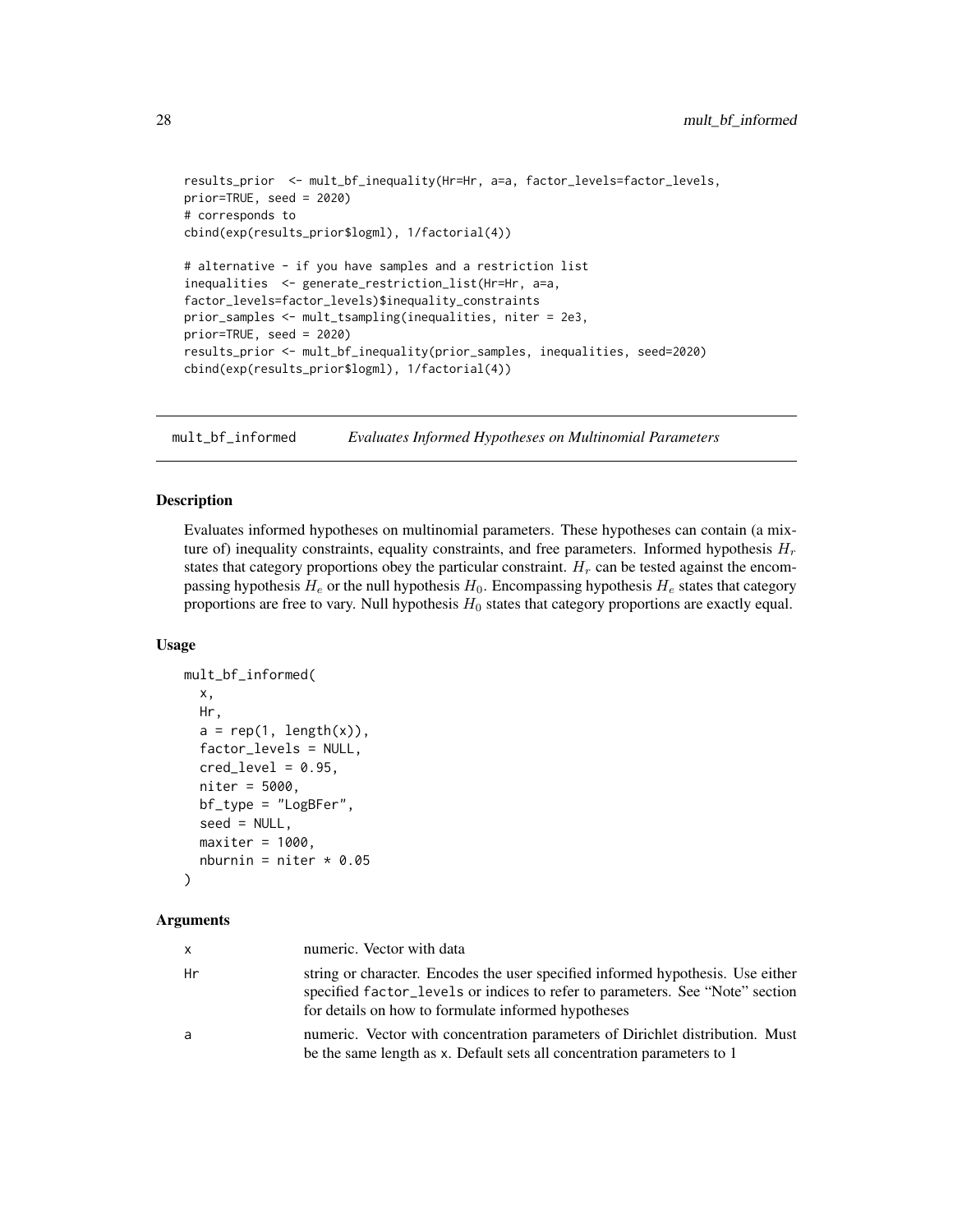| factor levels | character. Vector with category names. Must be the same length as x                                                                                                                                                                                                                                               |
|---------------|-------------------------------------------------------------------------------------------------------------------------------------------------------------------------------------------------------------------------------------------------------------------------------------------------------------------|
| cred_level    | numeric. Credible interval for the posterior point estimates. Must be a single<br>number between 0 and 1                                                                                                                                                                                                          |
| niter         | numeric. Vector with number of samples to be drawn from truncated distribution                                                                                                                                                                                                                                    |
| bf_type       | character. The Bayes factor type. When the informed hypothesis is compared<br>to the encompassing hypothesis, the Bayes factor type can be LogBFer, BFer,<br>or BFre. When the informed hypothesis is compared to the null hypothesis, the<br>Bayes factor type can be LogBFr0, BF0r, or BFr0. Default is LogBFer |
| seed          | numeric. Sets the seed for reproducible pseudo-random number generation                                                                                                                                                                                                                                           |
| maxiter       | numeric. Maximum number of iterations for the iterative updating scheme used<br>in the bridge sampling routine. Default is 1,000 to avoid infinite loops                                                                                                                                                          |
| nburnin       | numeric. A single value specifying the number of burn-in samples when draw-<br>ing from the truncated distribution. Minimum number of burn-in samples is 10.<br>Default is 5% of the number of samples. Burn-in samples are removed automat-<br>ically after the sampling.                                        |

# Details

The model assumes that data follow a multinomial distribution and assigns a Dirichlet distribution as prior for the model parameters (i.e., underlying category proportions). That is:

 $x$  Multinomial $(N, \theta)$ 

 $\theta$  Dirichlet( $\alpha$ )

#### Value

List consisting of the following elements

\$bf\_list gives an overview of the Bayes factor analysis:

- bf\_type: string. Contains Bayes factor type as specified by the user
- bf: data.frame. Contains Bayes factors for all Bayes factor types
- error\_measures: data.frame. Contains for the overall Bayes factor the approximate relative mean-squared error re2, the approximate coefficient of variation cv, and the approximate percentage error percentage
- logBFe\_equalities: data.frame. Lists the log Bayes factors for all independent equality constrained hypotheses
- logBFe\_inequalities: data.frame. Lists the log Bayes factor for all independent inequality constrained hypotheses

\$cred\_level numeric. User specified credible interval

\$restrictions list that encodes informed hypothesis for each independent restriction:

- full\_model: list containing the hypothesis, parameter names, data and prior specifications for the full model.
- equality\_constraints: list containing the hypothesis, parameter names, data and prior specifications for each equality constrained hypothesis.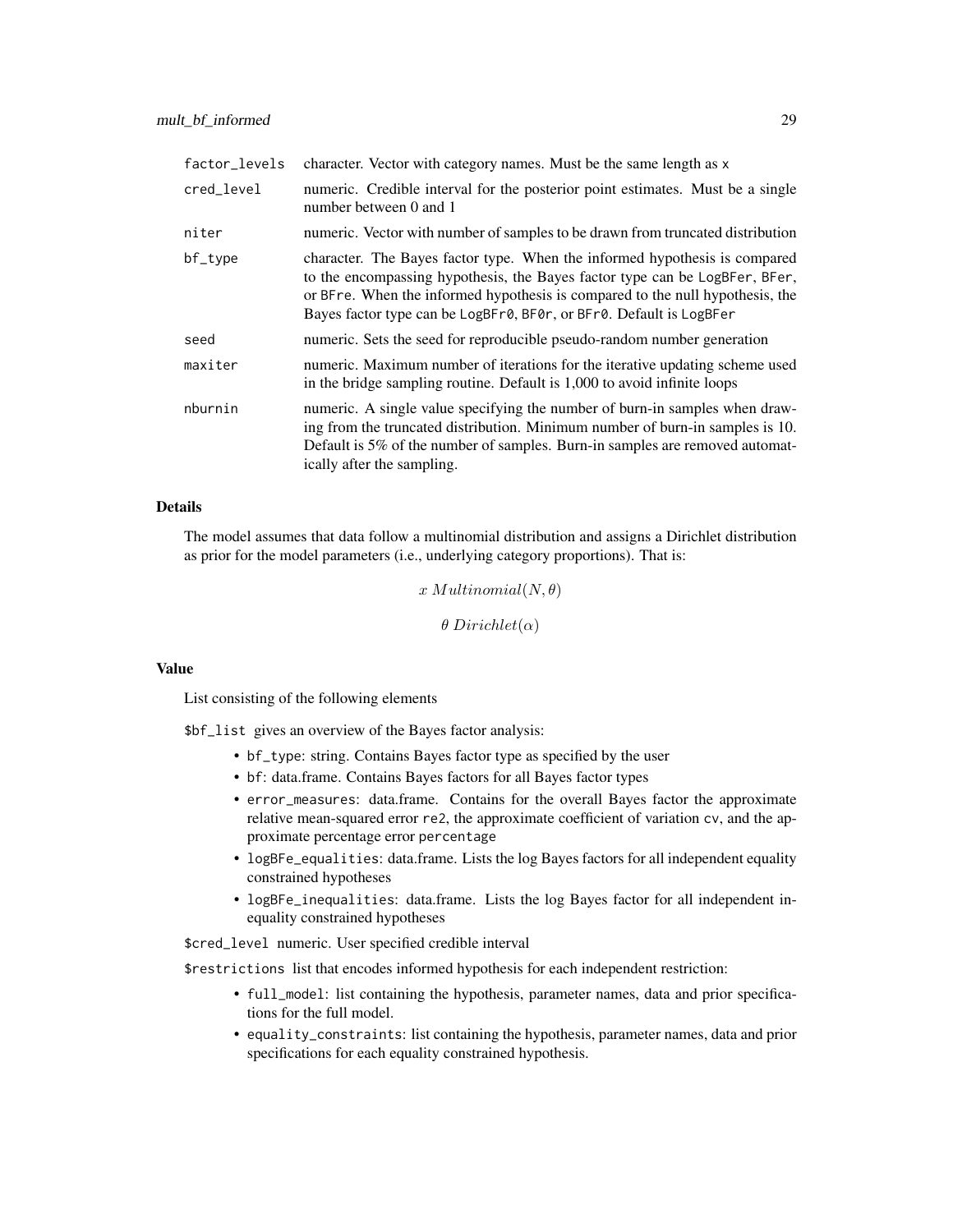• inequality\_constraints: list containing the hypothesis, parameter names, data and prior specifications for each inequality constrained hypothesis. In addition, in nr\_mult\_equal and nr\_mult\_free encodes which and how many parameters are equality constraint or free, in boundaries includes the boundaries of each parameter, in nineq\_per\_hyp states the number of inequality constraint parameters per independent inequality constrained hypothesis, and in direction states the direction of the inequality constraint.

\$bridge\_output list containing output from bridge sampling function:

- eval: list containing the log prior or posterior evaluations (q11) and the log proposal evaluations (q12) for the prior or posterior samples, as well as the log prior or posterior evaluations (q21) and the log proposal evaluations (q22) for the samples from the proposal distribution
- niter: number of iterations of the iterative updating scheme
- logml: estimate of log marginal likelihood
- hyp: evaluated inequality constrained hypothesis
- error\_measures: list containing in re2 the approximate relative mean-squared error for the marginal likelihood estimate, in cv the approximate coefficient of variation for the marginal likelihood estimate (assumes that bridge estimate is unbiased), and in percentage the approximate percentage error of the marginal likelihood estimate
- \$samples list containing a list for prior samples and a list of posterior samples from truncated distributions which were used to evaluate inequality constraints. Prior and posterior samples of independent inequality constraints are again saved in separate lists. Samples are stored as matrix of dimension nsamples x nparams.

#### Note

The following signs can be used to encode restricted hypotheses: "<" and ">" for inequality constraints, "=" for equality constraints, ", " for free parameters, and "&" for independent hypotheses. The restricted hypothesis can either be a string or a character vector. For instance, the hypothesis c("theta1 < theta2,theta3") means

- theta1 is smaller than both theta2 and theta3
- The parameters theta2 and theta3 both have theta1 as lower bound, but are not influenced by each other.

The hypothesis c("theta1 < theta2 = theta3 & theta4 > theta5") means that

- Two independent hypotheses are stipulated: "theta1 < theta2 = theta3" and "theta4 > theta5"
- The restrictions on the parameters theta1, theta2, and theta3 do not influence the restrictions on the parameters theta4 and theta5.
- theta1 is smaller than theta2 and theta3
- theta2 and theta3 are assumed to be equal
- theta4 is larger than theta5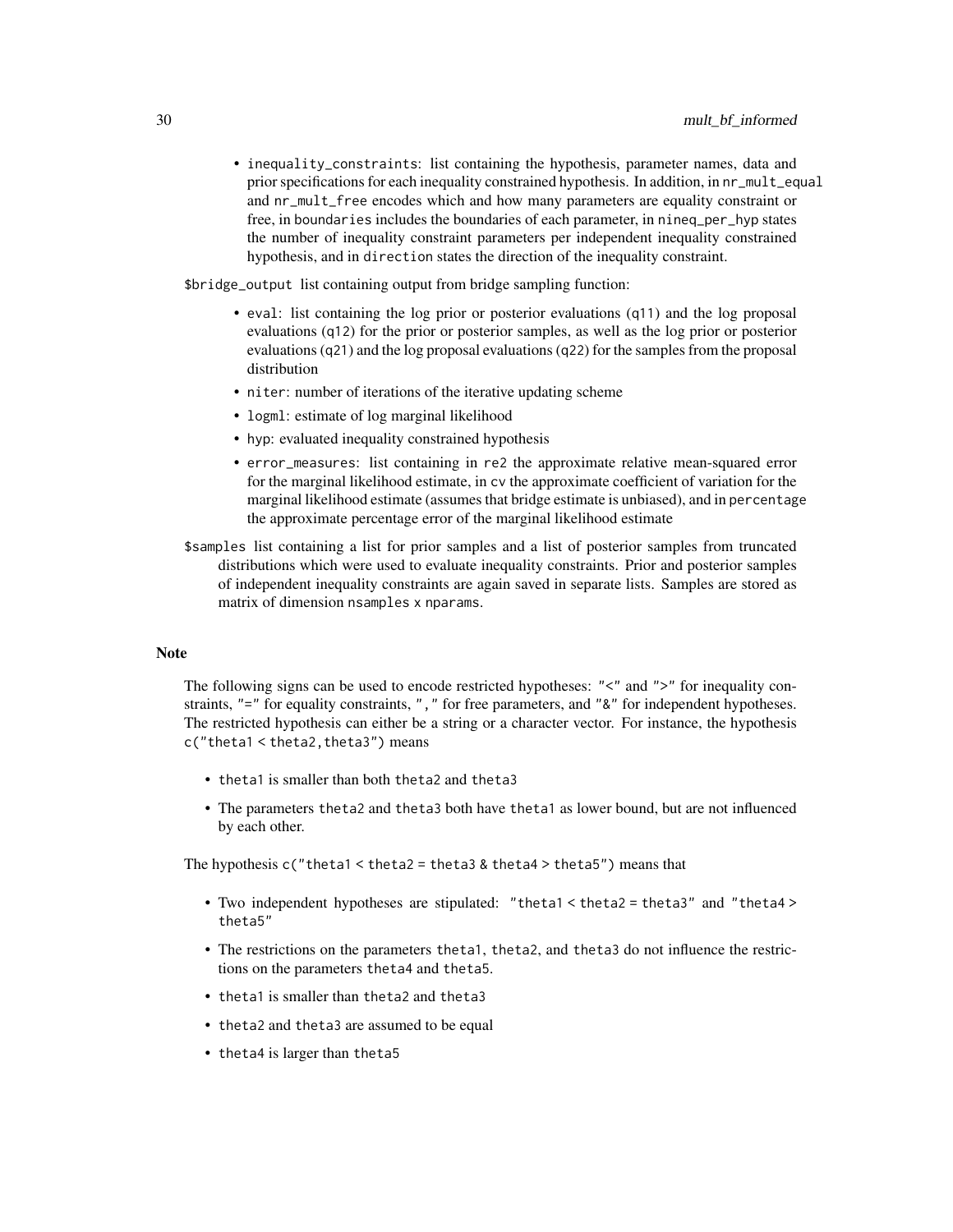#### <span id="page-30-0"></span>mult\_tsampling 31

#### References

Damien P, Walker SG (2001). "Sampling truncated normal, beta, and gamma densities." *Journal of Computational and Graphical Statistics*, 10, 206–215.

Gronau QF, Sarafoglou A, Matzke D, Ly A, Boehm U, Marsman M, Leslie DS, Forster JJ, Wagenmakers E, Steingroever H (2017). "A tutorial on bridge sampling." *Journal of Mathematical Psychology*, 81, 80–97.

Frühwirth-Schnatter S (2004). "Estimating marginal likelihoods for mixture and Markov switching models using bridge sampling techniques." *The Econometrics Journal*, 7, 143–167.

Sarafoglou A, Haaf JM, Ly A, Gronau QF, Wagenmakers E–J, Marsman M (2020). "Evaluating Multinomial Order Restrictions with Bridge Sampling." *PsyArXiv*. [https://psyarxiv.com/](https://psyarxiv.com/bux7p/) [bux7p/](https://psyarxiv.com/bux7p/).

# See Also

Other functions to evaluate informed hypotheses: [binom\\_bf\\_equality\(](#page-5-1)), [binom\\_bf\\_inequality\(](#page-7-1)), [binom\\_bf\\_informed\(](#page-10-1)), [mult\\_bf\\_equality\(](#page-23-1)), [mult\\_bf\\_inequality\(](#page-24-1))

#### Examples

```
# data
x \leq -c(3, 4, 10, 11, 7, 30)# priors
a \leftarrow c(1, 1, 1, 1, 1, 1)# restricted hypothesis
factor_levels <- c('theta1', 'theta2', 'theta3', 'theta4', 'theta5',
'theta6')
Hr <- c('theta1', '<', 'theta2', '&', 'theta3', '=', 'theta4',
',', 'theta5', '<', 'theta6')
output_total <- mult_bf_informed(x, Hr, a, factor_levels, seed=2020, niter=2e3)
```
mult\_tsampling *Samples From Truncated Dirichlet Density*

#### **Description**

Based on specified inequality constraints, samples from truncated prior or posterior Dirichlet density.

#### Usage

```
mult_tsampling(
  inequalities,
  index = 1,
  niter = 10000,
  prior = FALSE,
  nburnin = niter * 0.05,
```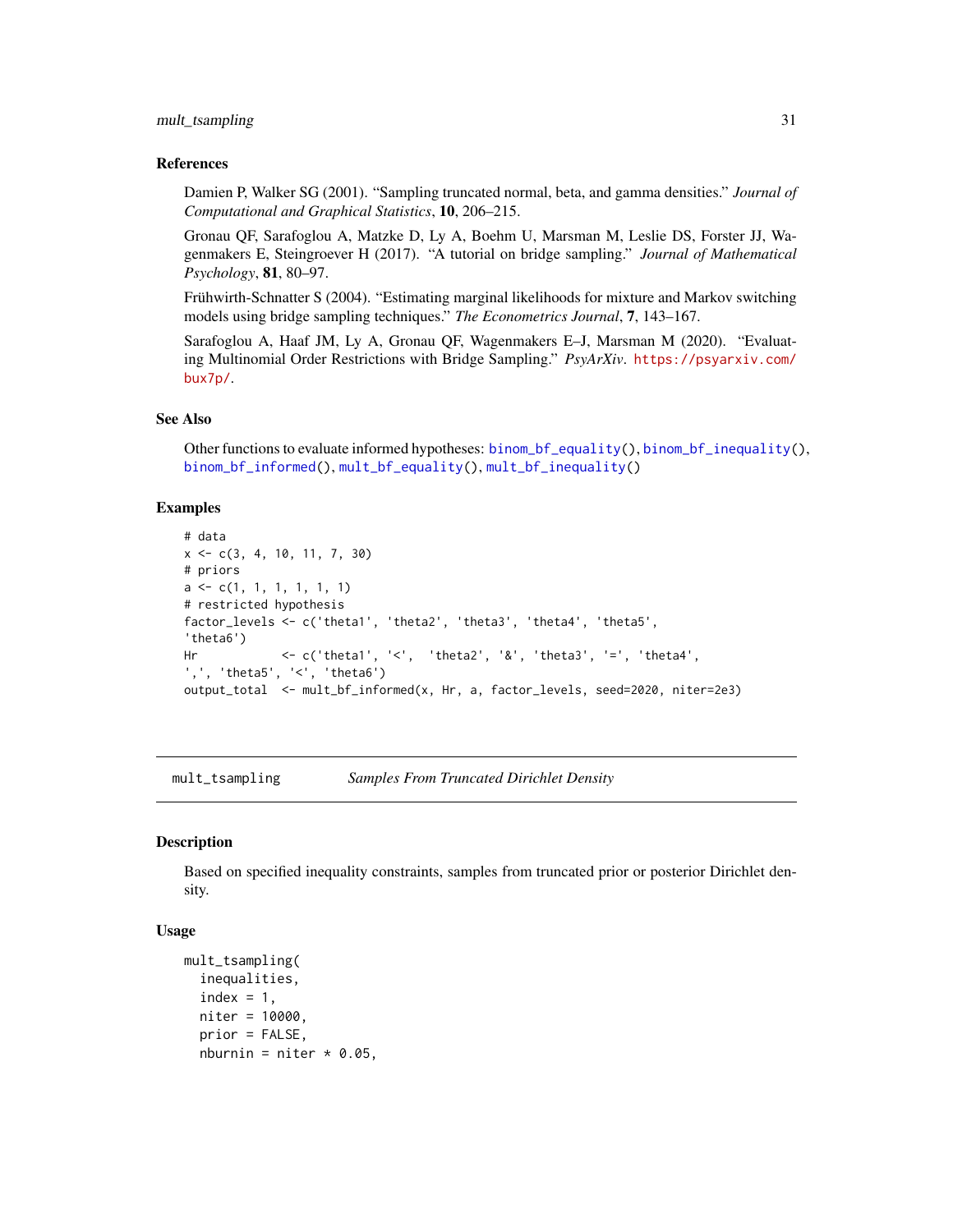```
seed = NULL
\lambda
```
# Arguments

| inequalities | list that contains inequality constraints for each independent inequality con-<br>strained hypotheses. The list is created in the generate_restriction_list<br>function                                                                                                    |
|--------------|----------------------------------------------------------------------------------------------------------------------------------------------------------------------------------------------------------------------------------------------------------------------------|
| index        | numeric. If multiple independent inequality constraints are specified, this index<br>determines for which inequality constraint samples should be drawn. Must be a<br>single value. Default is 1                                                                           |
| niter        | numeric. A single value specifying the number of samples. Default is set to<br>10,000                                                                                                                                                                                      |
| prior        | logical. If TRUE ignores the data that are encoded in inequalities and thus<br>samples from the prior distribution. Default is FALSE.                                                                                                                                      |
| nburnin      | numeric. A single value specifying the number of burn-in samples when draw-<br>ing from the truncated distribution. Minimum number of burn-in samples is 10.<br>Default is 5% of the number of samples. Burn-in samples are removed automat-<br>ically after the sampling. |
| seed         | numeric. Sets the seed for reproducible pseudo-random number generation                                                                                                                                                                                                    |

# Details

The model assumes that data follow a multinomial distribution and assigns a Dirichlet distribution as prior for the model parameters (i.e., underlying category proportions). That is:

> $x$  Multinomial $(N, \theta)$  $\theta$  Dirichlet( $\alpha$ )

#### Value

matrix of dimension niter \* nsamples containing prior or posterior samples from truncated Dirichlet distribution.

# Note

When equality constraints are specified in the restricted hypothesis, this function samples from the conditional Dirichlet distribution given that the equality constraints hold.

Only inequality constrained parameters are sampled. Free parameters or parameters that are exclusively equality constrained will be ignored.

#### References

Damien P, Walker SG (2001). "Sampling truncated normal, beta, and gamma densities." *Journal of Computational and Graphical Statistics*, 10, 206–215.

Sarafoglou A, Haaf JM, Ly A, Gronau QF, Wagenmakers E–J, Marsman M (2020). "Evaluating Multinomial Order Restrictions with Bridge Sampling." *PsyArXiv*. [https://psyarxiv.com/](https://psyarxiv.com/bux7p/) [bux7p/](https://psyarxiv.com/bux7p/).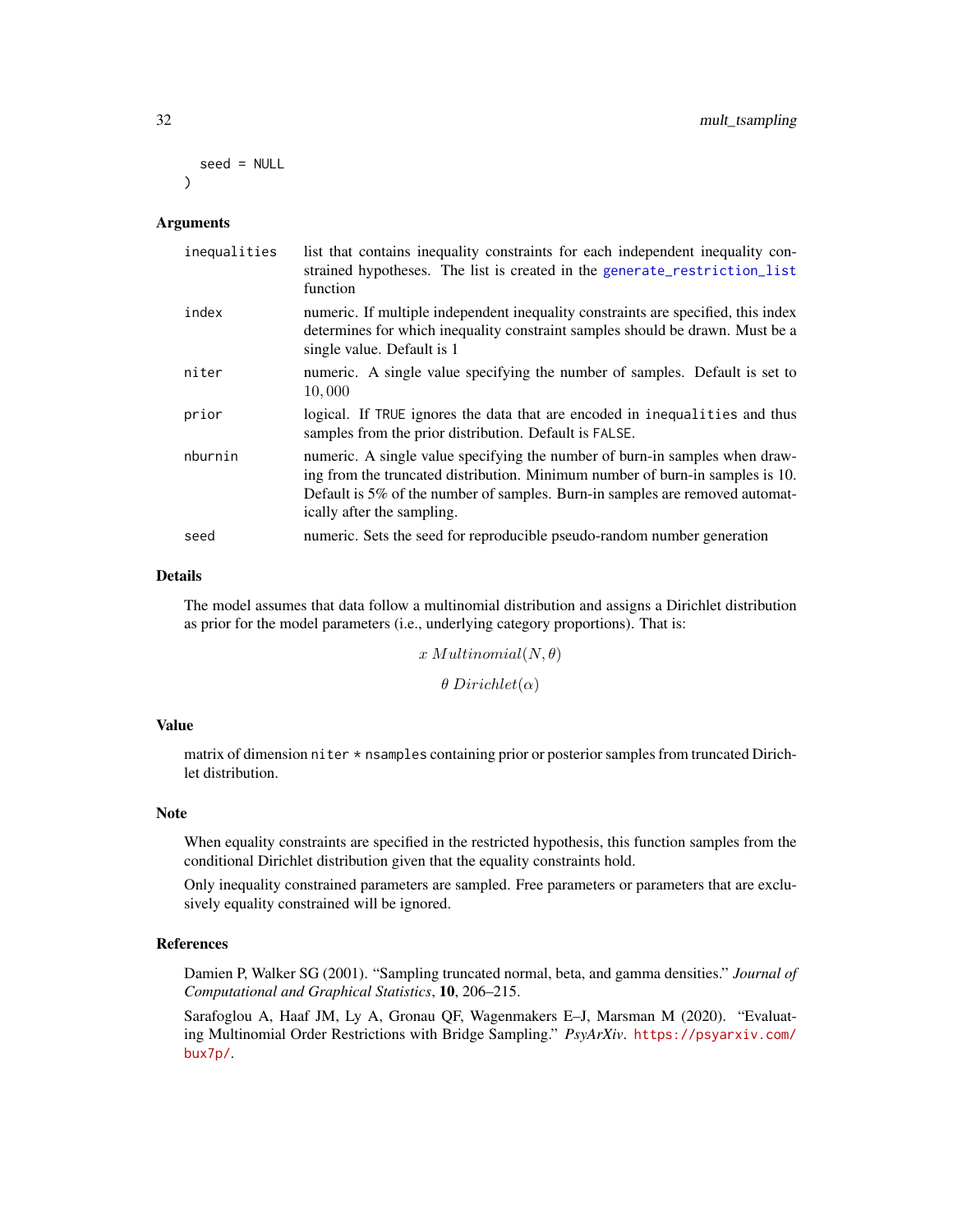<span id="page-32-0"></span>peas 33

# See Also

[generate\\_restriction\\_list](#page-17-1)

# Examples

```
x <- c(200, 130, 40, 10)
a \leftarrow c(1, 1, 1, 1)factor_levels <- c('mult1', 'mult2', 'mult3', 'mult4')
Hr < -c('mult1 > mult2 > mult3 > mult4')
```

```
# generate restriction list
inequalities <- generate_restriction_list(x=x, Hr=Hr, a=a,
factor_levels=factor_levels)$inequality_constraints
```

```
# sample from prior distribution
prior_samples <- mult_tsampling(inequalities, niter = 500, prior=TRUE)
# sample from posterior distribution
post_samples <- mult_tsampling(inequalities, niter = 500)
```
peas *Mendelian Laws of Inheritance*

#### Description

This data set, "peas", provides the categorization of crossbreeds between a plant variety that produced round yellow peas with a plant variety that produced wrinkled green peas. This data set contains the categorization of 556 plants that were categorized either as (1) round and yellow, (2) wrinkled and yellow, (3) round and green, or (4) wrinkled and green.

#### Usage

data(peas)

#### Format

A data.frame with 4 rows and 2 variables:

peas Crossbreeds that are categorized as 'roundYellow', 'wrinkledYellow', 'roundGreen', or 'wrinkledGreen'.

counts The number of plants assigned to a one of the crossbreed categories.

#### References

Mulder J, Wagenmakers E, Marsman M (in press). "A Generalization of the Savage-Dickey Density Ratio for Testing Equality and Order Constrained Hypotheses." *The American Statistician*.

Robertson T (1978). "Testing for and against an order restriction on multinomial parameters." *Journal of the American Statistical Association*, 73, 197–202.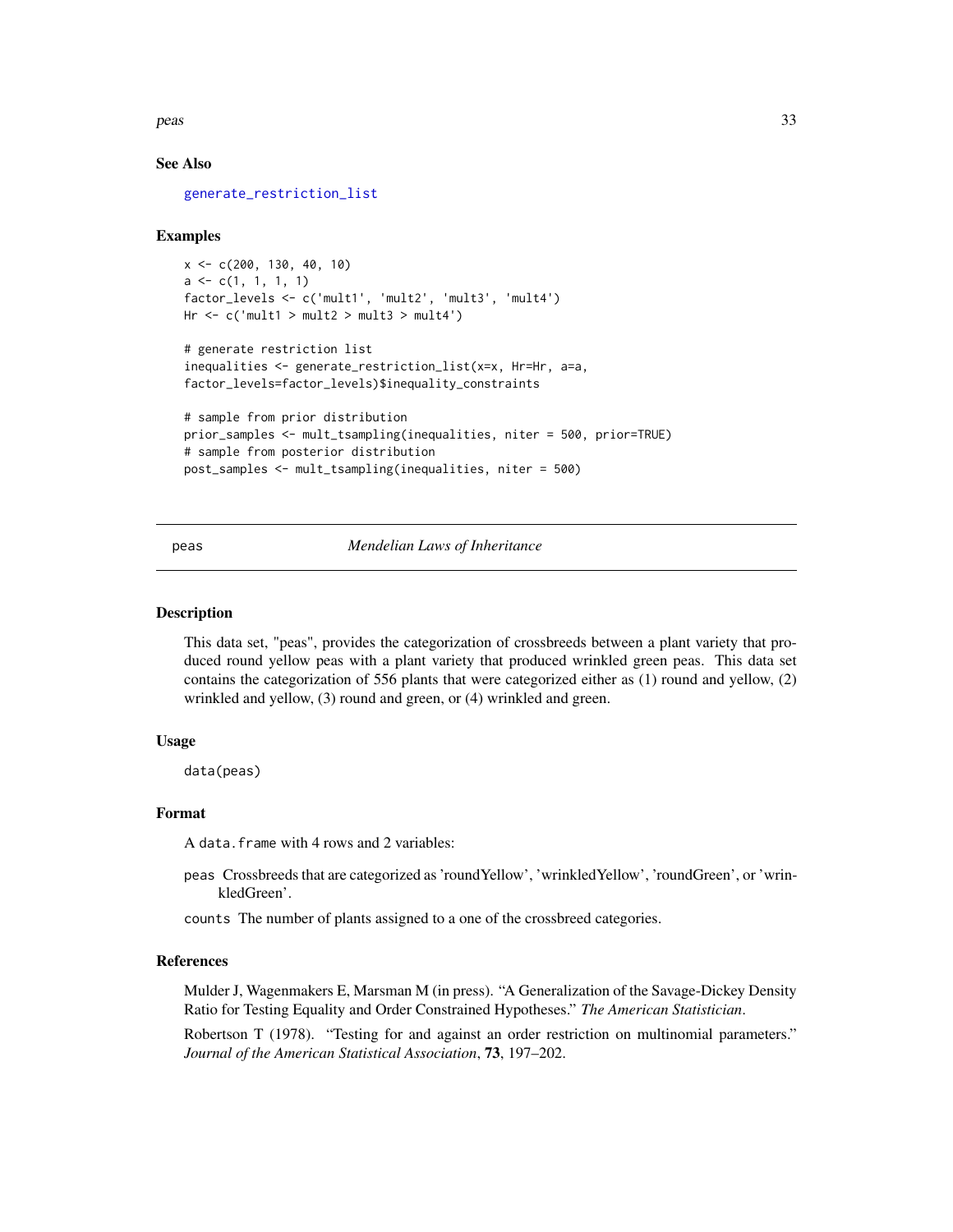<span id="page-33-0"></span>Sarafoglou A, Haaf JM, Ly A, Gronau QF, Wagenmakers E–J, Marsman M (2020). "Evaluating Multinomial Order Restrictions with Bridge Sampling." *PsyArXiv*. [https://psyarxiv.com/](https://psyarxiv.com/bux7p/) [bux7p/](https://psyarxiv.com/bux7p/).

#### Examples

```
data("peas")
# Prior specification
# We assign a uniform Dirichlet distribution, that is, we set all
# concentration parameters to 1
a \leftarrow c(1, 1, 1, 1)x <- peas$counts
factor_levels <- levels(peas$peas)
# Test the following mixed Hypothesis:
# Hr: roundYellow > wrinkledYellow = roundGreen > wrinkledGreen
#
# Be careful: Factor levels are usually ordered alphabetically!
# When specifying hypotheses using indexes, make sure they refer to the
# correct factor levels.
Hr < -c('1 > 2 = 3 > 4')# To avoid mistakes, write out factor levels explicitly:
Hr <- c('roundYellow > wrinkledYellow = roundGreen > wrinkledGreen')
out <- mult_bf_informed(x=x, Hr=Hr, a=a, factor_levels=factor_levels, niter=2e3,
bf_type = 'BFre')
summary(out)
```
plot.summary.bmult *Plot estimates*

#### **Description**

Plots the posterior estimates from the unconstrained multi- or binomial model.

#### Usage

```
## S3 method for class 'summary.bmult'
plot(
  x,
  main = NULL,xlab = NULL,
  vlab = NULL,xlim = NULL,vlim = NULL,
 panel.first = NULL,
  ...
)
```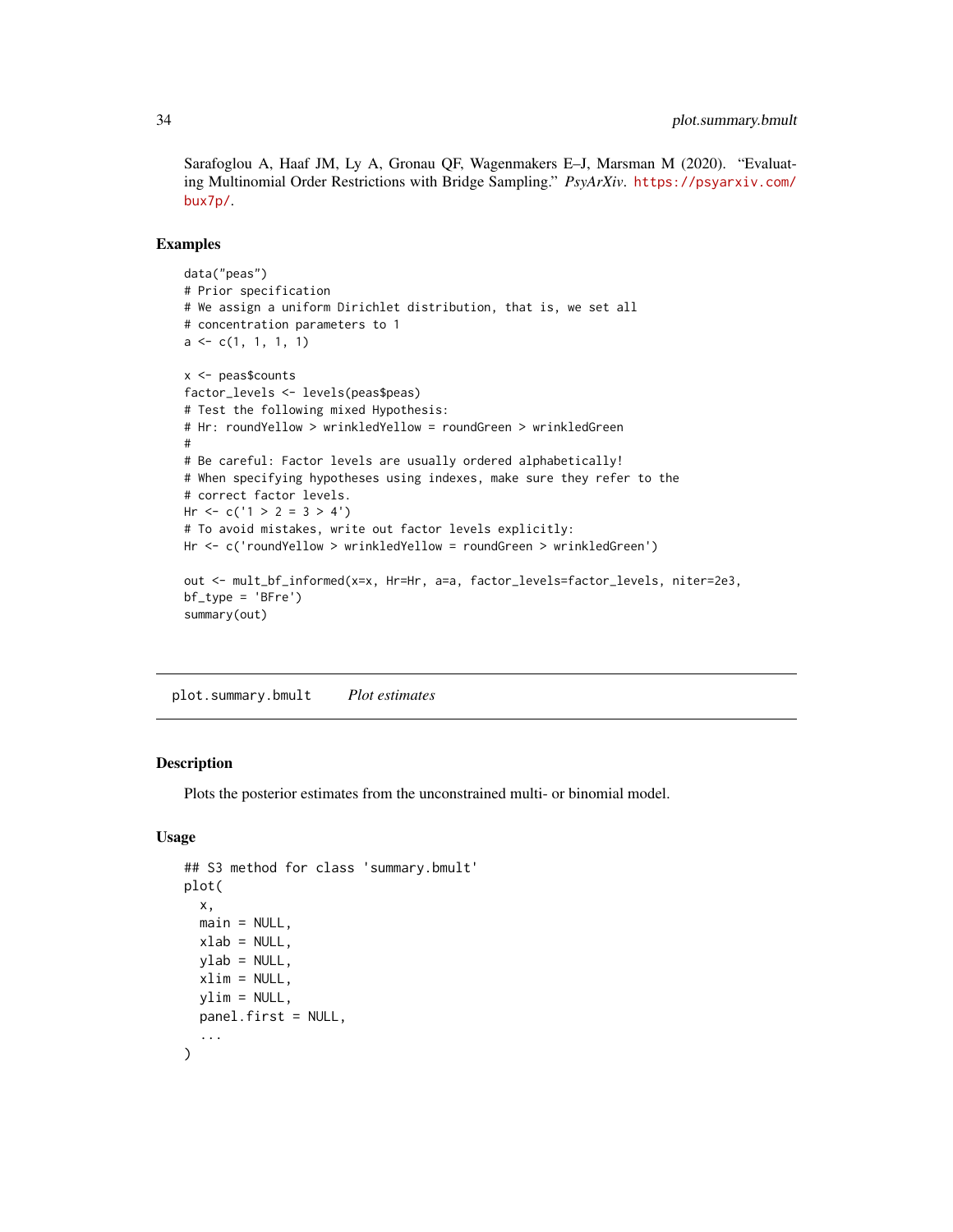# <span id="page-34-0"></span>print.bmult 35

# Arguments

| $\mathsf{x}$ | A summary.bmult-object returned by summary().                                                                                                                            |
|--------------|--------------------------------------------------------------------------------------------------------------------------------------------------------------------------|
| main         | character. A string used as title. Defaults to the informed hypothesis and the<br>Bayes factor.                                                                          |
| xlab         | character. A string used as title for the x-axis.                                                                                                                        |
| ylab         | character. A string used as title for the y-axis.                                                                                                                        |
| xlim         | numeric vectors of length 2, giving the x and y coordinates ranges.                                                                                                      |
| vlim         | numeric vectors of length 2, giving the x and y coordinates ranges.                                                                                                      |
| panel.first  | expression. Evaluated after the plot axes are set up but before any plotting<br>takes place. This can be useful for drawing background grids or null distribu-<br>tions. |
| $\ddotsc$    | additional arguments passed to plot. summary. bmult-method.                                                                                                              |

#### Value

Invisibly returns a data. frame with the plotted estimates.

# Examples

```
# data
x <- c(3, 4, 10, 11, 7, 30)
# priors
a <- c(1, 1, 1, 1, 1, 1)
# restricted hypothesis
factor_levels <- c('theta1', 'theta2', 'theta3', 'theta4', 'theta5',
                   'theta6')
Hr <- c('theta1', '<', 'theta2', '&', 'theta3', '=',
'theta4', ',', 'theta5', '<', 'theta6')
output_total <- mult_bf_informed(x, Hr, a, factor_levels, seed=2020,
niter=1e3, bf_type = "BFer")
plot(summary(output_total))
# data for a big Bayes factor
x \leq -c(3, 4, 10, 11, 7, 30) * 1000output_total <- mult_bf_informed(x, Hr, a, factor_levels, seed=2020,
niter=1e3, bf_type = "BFre")
plot(summary(output_total))
```
print.bmult *print method for class* bmult

#### Description

Prints model specification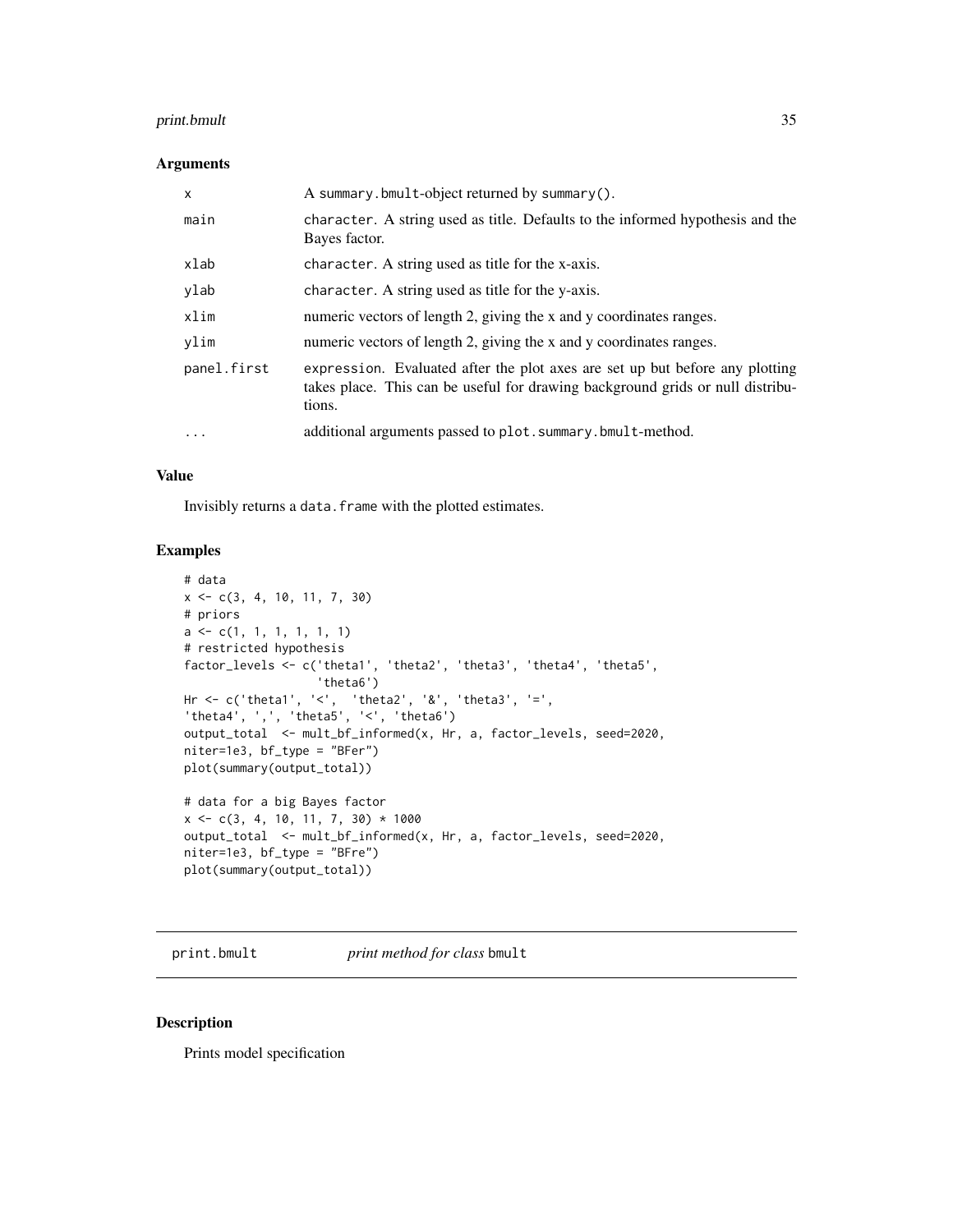#### Usage

```
## S3 method for class 'bmult'
print(x, \ldots)
```
#### Arguments

|          | object of class bmult as returned from mult_bf_informed or binom_bf_informed |
|----------|------------------------------------------------------------------------------|
| $\cdots$ | additional arguments, currently ignored                                      |

# Value

The print methods print the model specifications and descriptives and return nothing

# Examples

```
# data
x \leq -c(3, 4, 10, 11)n <- c(15, 12, 12, 12)
# priors
a \leftarrow c(1, 1, 1, 1)b \leq c(1, 1, 1, 1)# informed hypothesis
factor_levels <- c('theta1', 'theta2', 'theta3', 'theta4')
Hr <- c('theta1', '<', 'theta2', '<', 'theta3', '<', 'theta4')
## Binomial Case
out_binom <- binom_bf_informed(x=x, n=n, Hr=Hr, a=a, b=b, niter=1e3,factor_levels, seed=2020)
out_binom
## Multinomial Case
out_mult <- mult_bf_informed(x=x, Hr=Hr, a=a, niter=1e3,factor_levels, seed=2020)
out_mult
```
print.bmult\_bridge *Print method for class* bmult\_bridge

# Description

Prints model specification

#### Usage

```
## S3 method for class 'bmult_bridge'
print(x, \ldots)
```
# Arguments

|   | object of class bmult_bridge as returned from mult_bf_inequality or binom_bf_inequality |
|---|-----------------------------------------------------------------------------------------|
| . | additional arguments, currently ignored                                                 |

<span id="page-35-0"></span>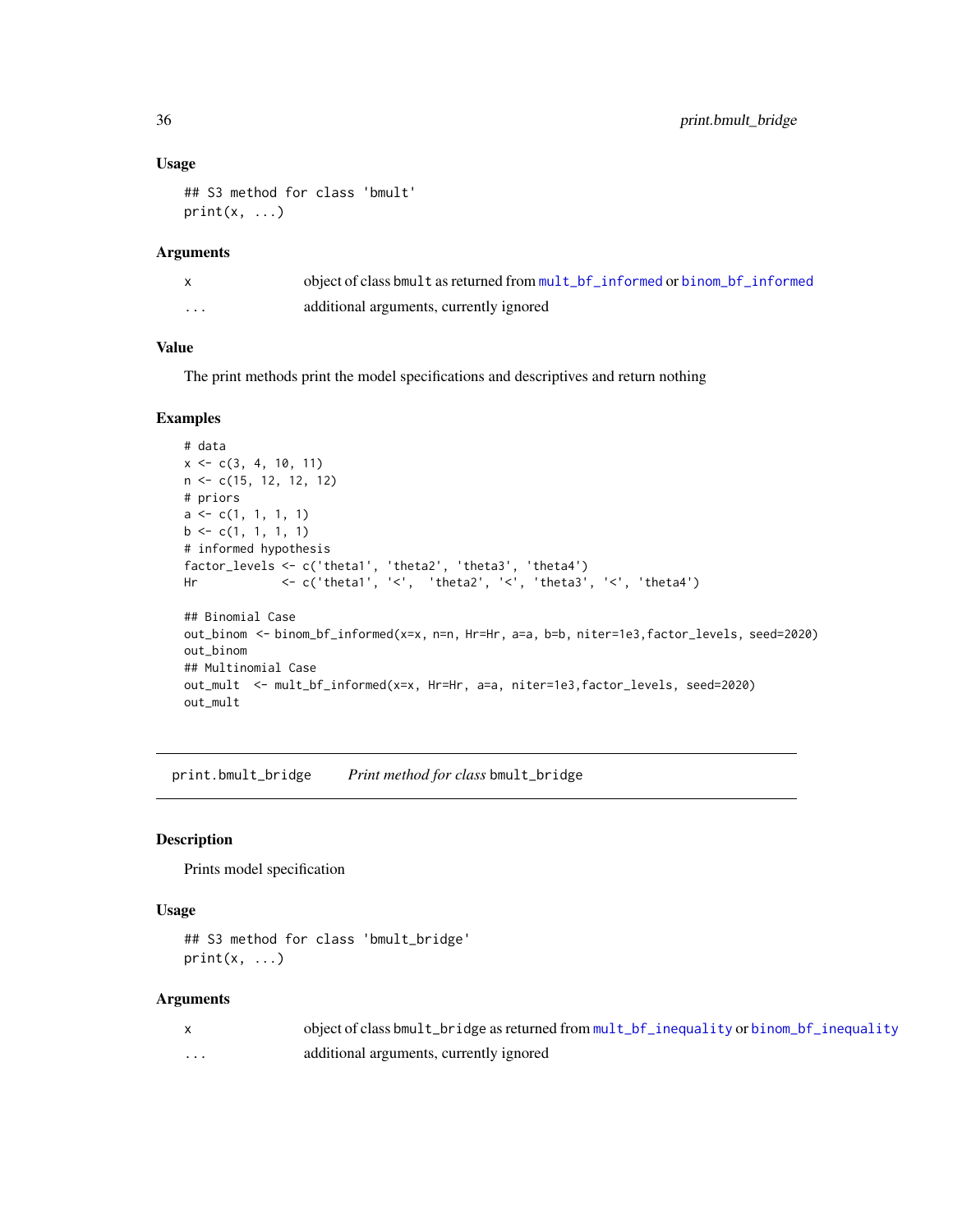<span id="page-36-0"></span>print.summary.bmult 37

# Value

The print methods print the results from the bridge sampling algorithm and return nothing

#### Examples

```
# data
x \leq -c(3, 4, 10, 11)n <- c(15, 12, 12, 12)
# priors
a \leftarrow c(1, 1, 1, 1)b \leftarrow c(1, 1, 1, 1)# informed hypothesis
factor_levels <- c('theta1', 'theta2', 'theta3', 'theta4')
Hr <- c('theta1', '<', 'theta2', '<', 'theta3', '<', 'theta4')
## Multinomial Case
out_mult <- mult_bf_inequality(x=x, Hr=Hr, a=a, factor_levels=factor_levels,
niter=1e3, seed=2020)
out_mult
```
print.summary.bmult *print method for class* summary.bmult

# Description

Prints the summary from Bayes factor analysis

# Usage

## S3 method for class 'summary.bmult'  $print(x, \ldots)$ 

#### Arguments

|   | object of class bmult or summary. bmult as returned from summary. bmult |
|---|-------------------------------------------------------------------------|
| . | additional arguments, currently ignored                                 |

#### Value

The print methods print the summary from the Bayes factor analysis and returns nothing

### Examples

```
# data
x \leq -c(3, 4, 10, 11)n <- c(15, 12, 12, 12)
# priors
a \leftarrow c(1, 1, 1, 1)b \leq c(1, 1, 1, 1)
```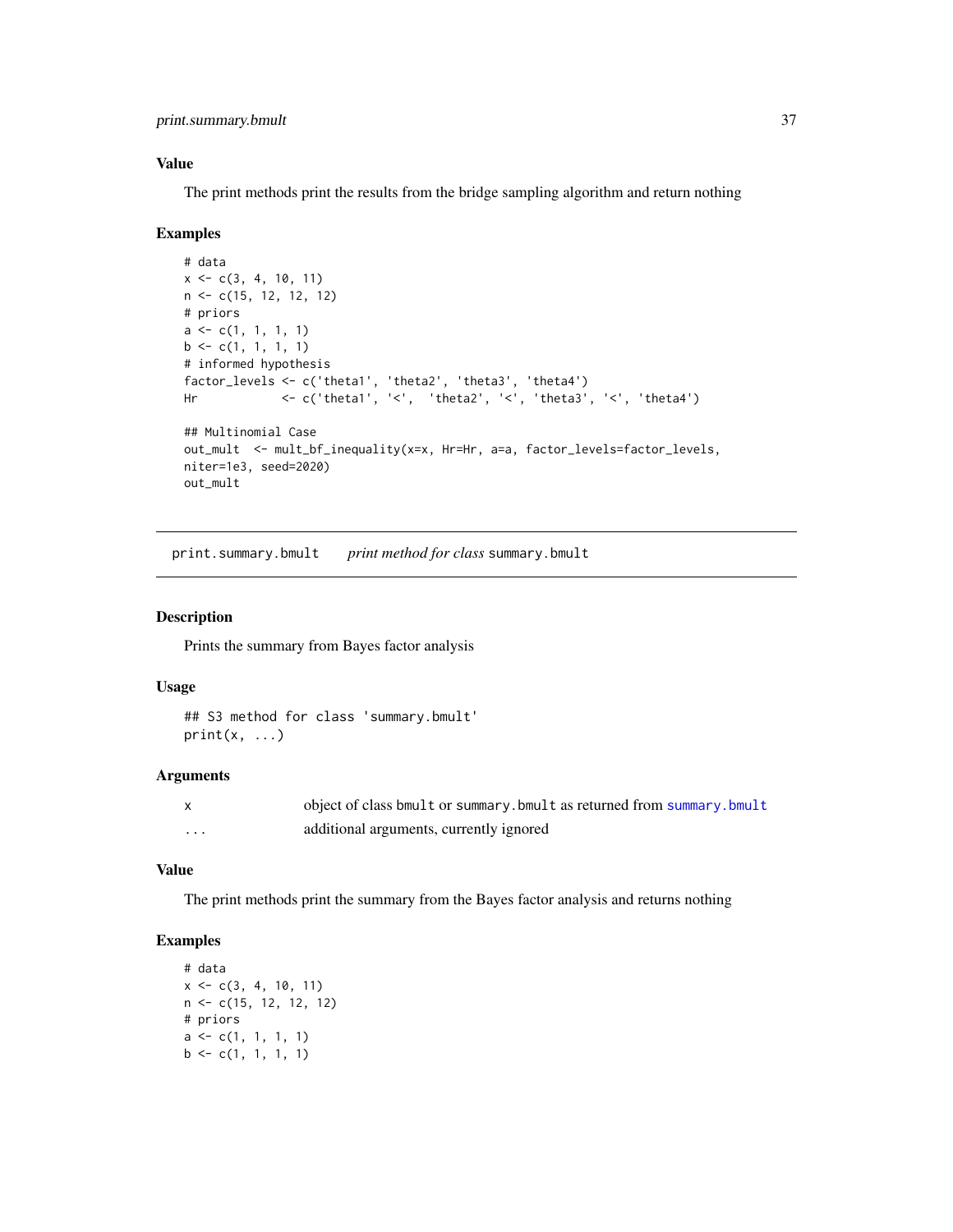```
# informed hypothesis
factor_levels <- c('theta1', 'theta2', 'theta3', 'theta4')
Hr <- c('theta1', '<', 'theta2', '<', 'theta3', '<', 'theta4')
## Binomial Case
out_binom <- binom_bf_informed(x=x, n=n, Hr=Hr, a=a, b=b, niter=1e3,factor_levels, seed=2020)
summary(out_binom)
## Multinomial Case
out_mult <- mult_bf_informed(x=x, Hr=Hr, a=a, niter=1e3,factor_levels, seed=2020)
summary(out_mult)
```
print.summary.bmult\_bridge

*print method for class* summary.bmult\_bridge

#### Description

Prints the summary of bridge sampling output

#### Usage

```
## S3 method for class 'summary.bmult_bridge'
print(x, \ldots)
```
# Arguments

|   | object of class summary.bmult_bridge as returned from summary.bmult_bridge |
|---|----------------------------------------------------------------------------|
| . | additional arguments, currently ignored                                    |

#### Value

The print methods print the summary of the bridge sampling output

#### Examples

```
# data
x \leq -c(3, 4, 10, 11)n <- c(15, 12, 12, 12)
# priors
a \leftarrow c(1, 1, 1, 1)b \leq c(1, 1, 1, 1)# informed hypothesis
factor_levels <- c('theta1', 'theta2', 'theta3', 'theta4')
Hr <- c('theta1', '<', 'theta2', '<', 'theta3', '<', 'theta4')
## Multinomial Case
out_mult <- mult_bf_inequality(x=x, Hr=Hr, a=a, factor_levels=factor_levels,
niter=1e3, seed=2020)
summary(out_mult)
```
<span id="page-37-0"></span>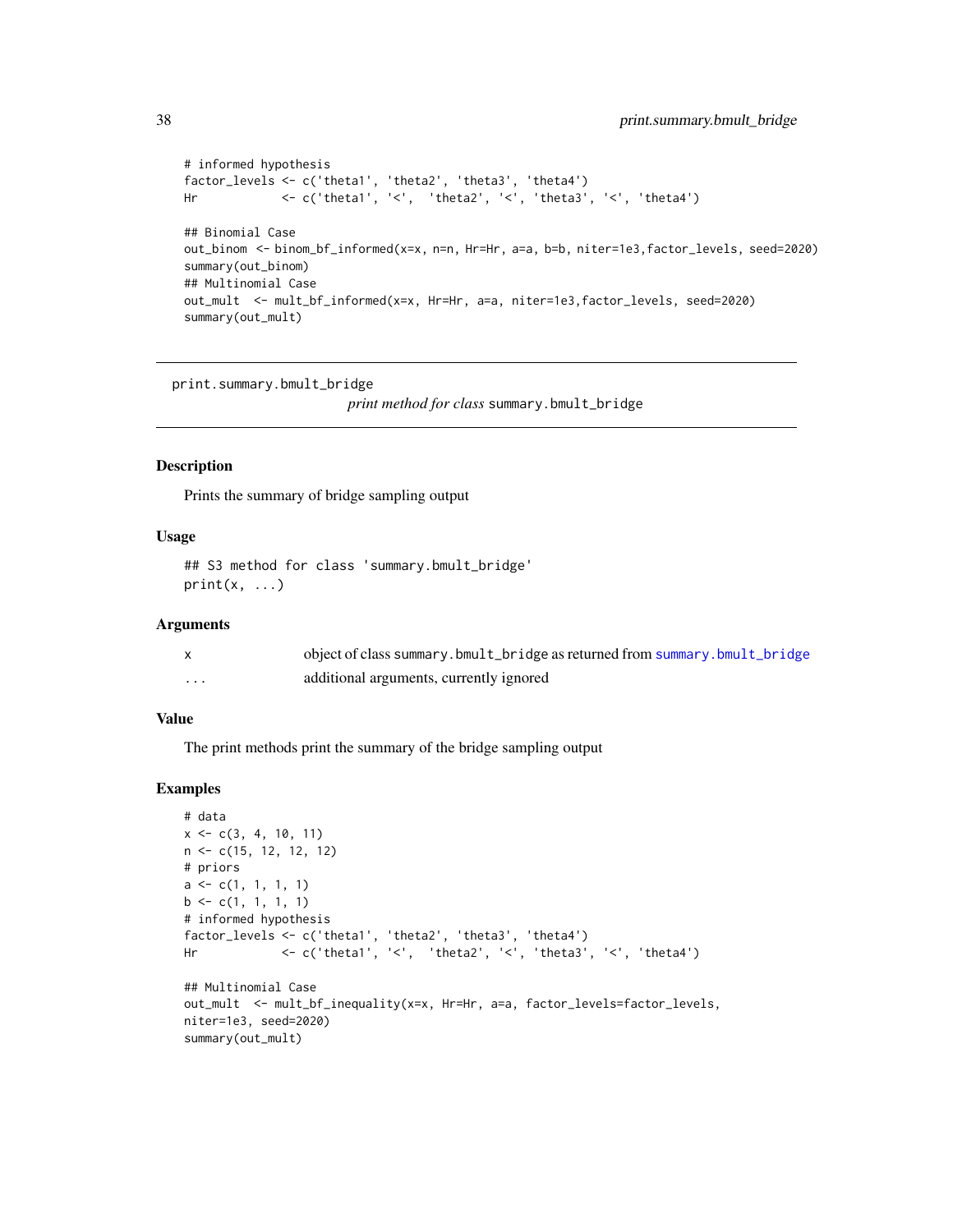<span id="page-38-0"></span>restriction\_list *S3 method for class* restriction\_list.bmult

# Description

Extracts restriction list from an object of class bmult

# Usage

```
restriction_list(x, ...)
```
#### Arguments

|   | object of class bmult as returned from mult_bf_informed or binom_bf_informed |
|---|------------------------------------------------------------------------------|
| . | additional arguments passed to other methods                                 |

#### Value

Extracts restriction list and associated hypothesis from an object of class bmult

# Examples

```
# data
x \leq -c(3, 4, 10, 11)n <- c(15, 12, 12, 12)
# priors
a \leftarrow c(1, 1, 1, 1)b \leftarrow c(1, 1, 1, 1)# informed hypothesis
factor_levels <- c('theta1', 'theta2', 'theta3', 'theta4')
Hr <- c('theta1', '<', 'theta2', '<', 'theta3', '<', 'theta4')
## Multinomial Case
out_mult <- mult_bf_informed(x=x, Hr=Hr, a=a, factor_levels=factor_levels,
niter=1e3, seed=2020)
restriction_list <- restriction_list(out_mult)
```
restriction\_list.bmult

*Extracts restriction list from an object of class* bmult

#### Description

Extracts restriction list from an object of class bmult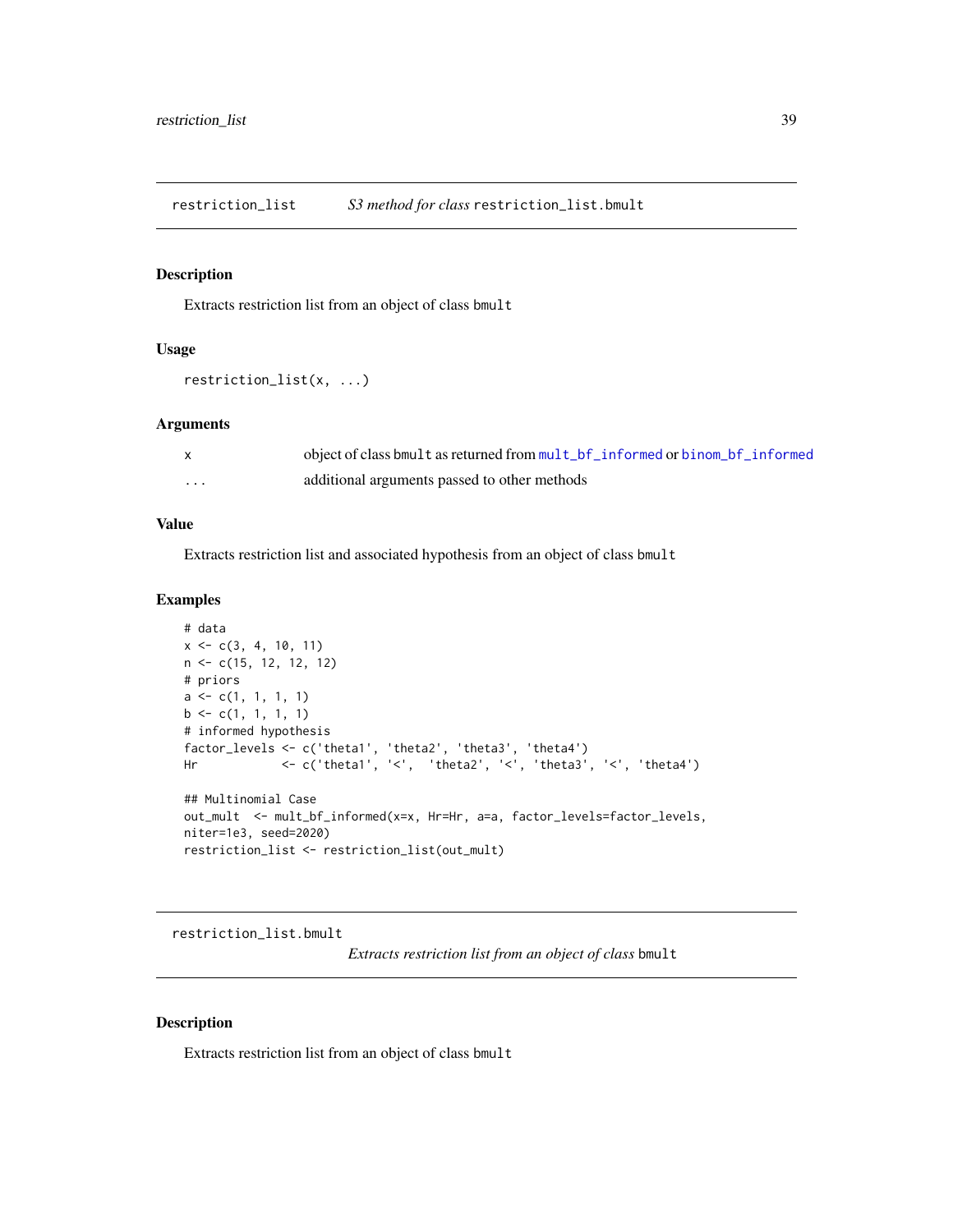#### <span id="page-39-0"></span>Usage

```
## S3 method for class 'bmult'
restriction_list(x, restrictions = "inequalities", ...)
```
# Arguments

| X.           | object of class bmult as returned from mult_bf_informed or binom_bf_informed                              |
|--------------|-----------------------------------------------------------------------------------------------------------|
| restrictions | specifies whether to extract restriction list for equalities or inequalities.<br>Default is inequalities. |
| $\cdots$     | additional arguments, currently ignored                                                                   |

# Value

Extracts restriction list and associated hypothesis from an object of class bmult

# Examples

```
# data
x \leq -c(3, 4, 10, 11)n <- c(15, 12, 12, 12)
# priors
a \leftarrow c(1, 1, 1, 1)b \leftarrow c(1, 1, 1, 1)# informed hypothesis
factor_levels <- c('theta1', 'theta2', 'theta3', 'theta4')
Hr <- c('theta1', '<', 'theta2', '<', 'theta3', '<', 'theta4')
## Multinomial Case
out_mult <- mult_bf_informed(x=x, Hr=Hr, a=a, factor_levels=factor_levels,
niter=1e3, seed=2020)
restriction_list <- restriction_list(out_mult)
```
samples *S3 method for class 'samples.bmult'*

#### Description

Extracts prior and posterior samples (if applicable) from an object of class bmult

# Usage

samples(x)

#### **Arguments**

x object of class bmult as returned from [mult\\_bf\\_informed](#page-27-1) or [binom\\_bf\\_informed](#page-10-1)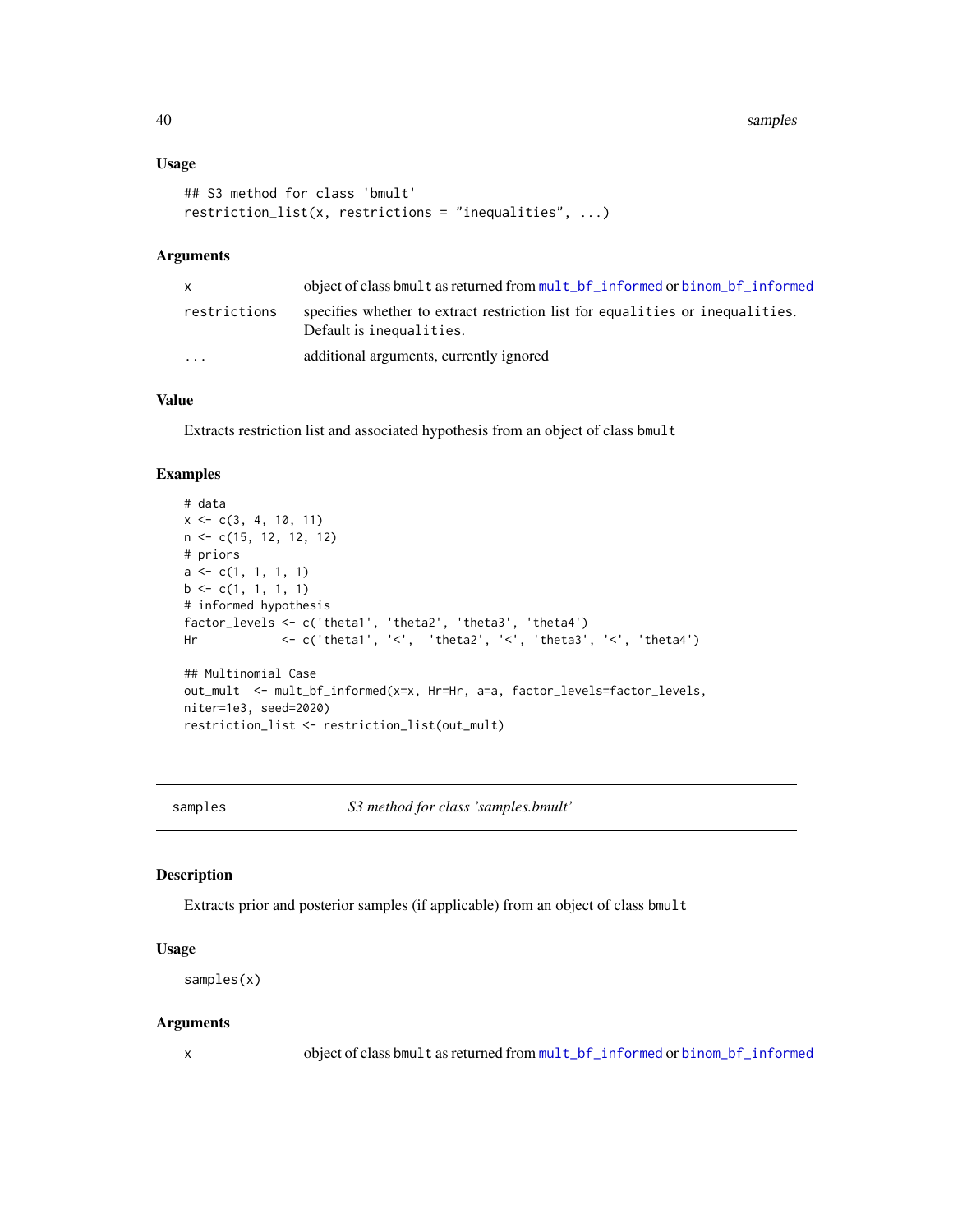<span id="page-40-0"></span>samples.bmult 41

# Value

Returns list with prior and posterior samples (if applicable) from an object of class bmult

#### Examples

```
# data
x \leq -c(3, 4, 10, 11)n <- c(15, 12, 12, 12)
# priors
a \leftarrow c(1, 1, 1, 1)b \leq c(1, 1, 1, 1)# informed hypothesis
factor_levels <- c('theta1', 'theta2', 'theta3', 'theta4')
Hr <- c('theta1', '<', 'theta2', '<', 'theta3', '<', 'theta4')
## Multinomial Case
out_mult <- mult_bf_informed(x=x, Hr=Hr, a=a, factor_levels=factor_levels,
niter=1e3, seed=2020)
sample_list <- samples(out_mult)
```
samples.bmult *Extracts prior and posterior samples (if applicable) from an object of class* bmult

#### Description

Extracts prior and posterior samples (if applicable) from an object of class bmult

# Usage

```
## S3 method for class 'bmult'
samples(x)
```
# Arguments

x object of class bmult as returned from [mult\\_bf\\_informed](#page-27-1) or [binom\\_bf\\_informed](#page-10-1)

# Value

Returns list with prior and posterior samples (if applicable) from an object of class bmult

# Examples

```
# data
x \leq -c(3, 4, 10, 11)n <- c(15, 12, 12, 12)
# priors
a \leftarrow c(1, 1, 1, 1)b \leq c(1, 1, 1, 1)
```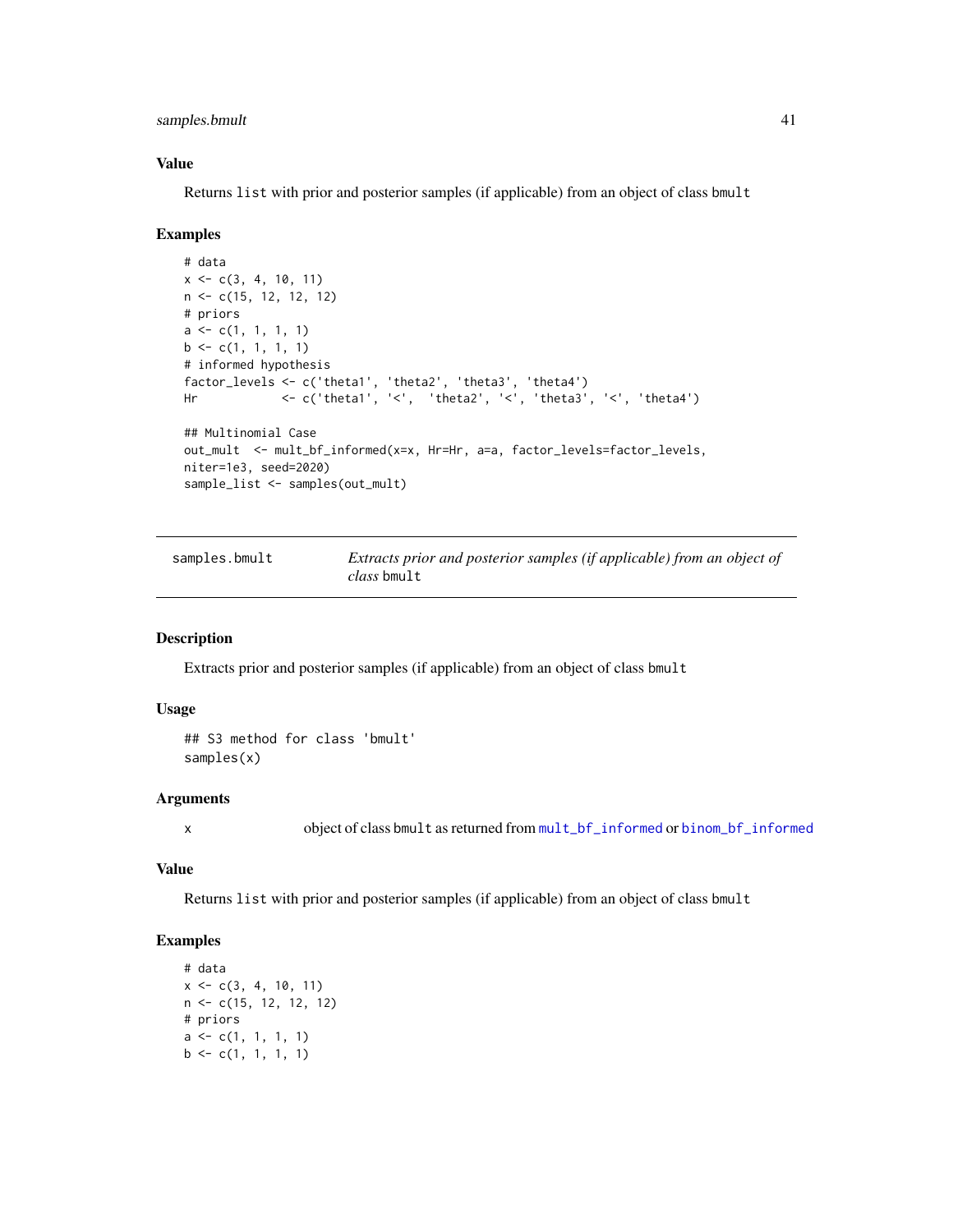```
# informed hypothesis
factor_levels <- c('theta1', 'theta2', 'theta3', 'theta4')
Hr <- c('theta1', '<', 'theta2', '<', 'theta3', '<', 'theta4')
## Multinomial Case
out_mult <- mult_bf_informed(x=x, Hr=Hr, a=a, factor_levels=factor_levels,
niter=1e3, seed=2020)
sample_list <- samples(out_mult)
```
<span id="page-41-1"></span>summary.bmult *summary method for class* bmult

# Description

Summarizes results from Bayes factor analysis

#### Usage

```
## S3 method for class 'bmult'
summary(object, ...)
```
#### Arguments

| object   | object of class bmult as returned from mult_bf_informed or binom_bf_informed |
|----------|------------------------------------------------------------------------------|
| $\cdots$ | additional arguments, currently ignored                                      |

#### Value

Invisibly returns a list which contains the Bayes factor and associated hypotheses for the full model, but also the separate for the independent equality and inequality constraints.

The summary method returns a list with the following elements:

- \$hyp Vector containing the informed hypothesis as specified by the user
- \$bf Contains Bayes factor
- \$bf Contains relative mean-square error for the Bayes factor
- \$bf\_type Contains Bayes factor type as specified by the user
- \$cred\_level Credible interval for the posterior point estimates.
- \$prior List containing the prior parameters.

\$data List containing the data.

- \$nr\_equal Number of independent equality-constrained hypotheses.
- \$nr\_inequal Number of independent inequality-constrained hypotheses.
- \$estimates Parameter estimates for the encompassing model
	- factor\_level: Vector with category names
	- alpha: Vector with posterior concentration parameters of Dirichlet distribution (for multinomial models) or alpha parameters for independent beta distributions (for binomial models)

<span id="page-41-0"></span>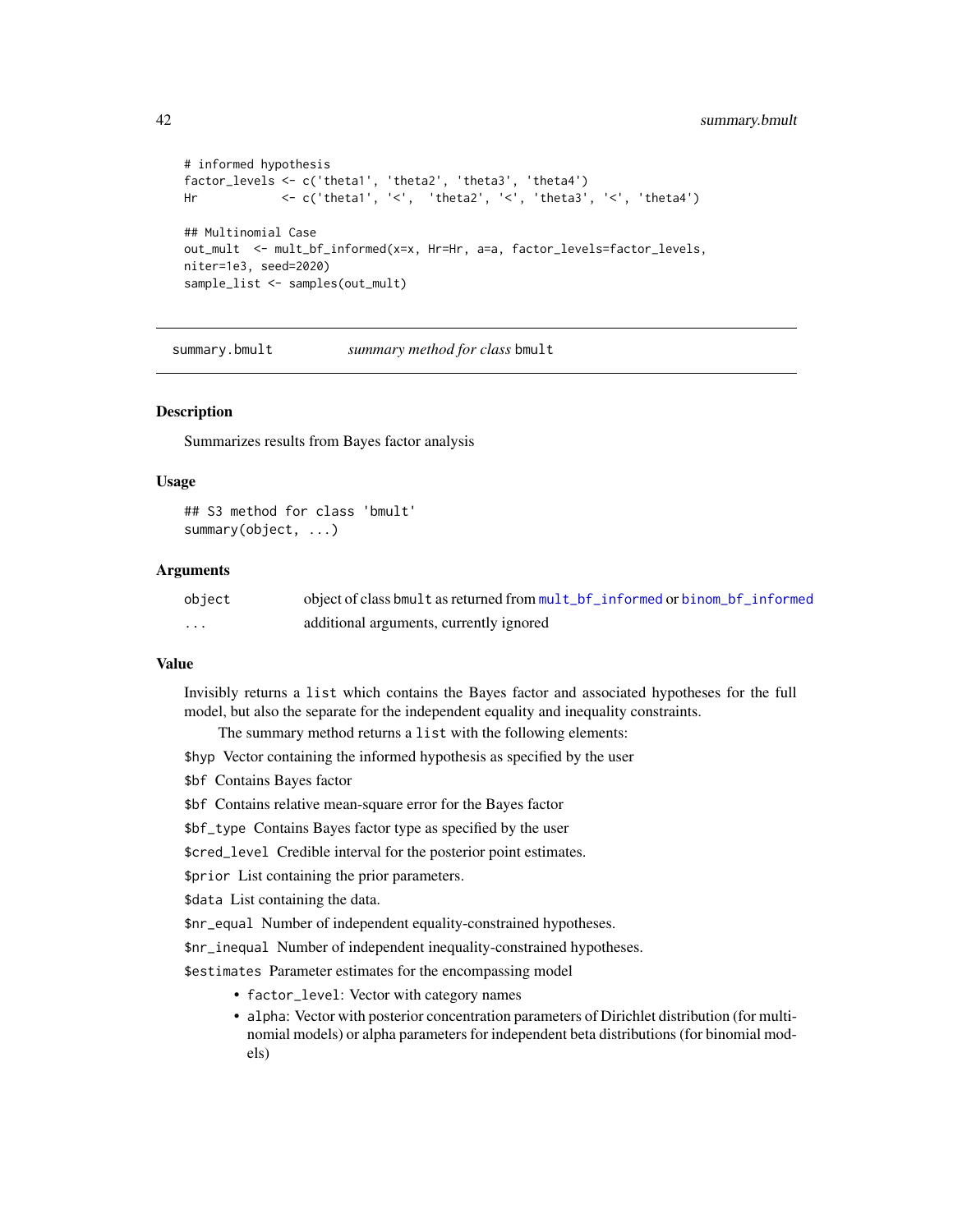- <span id="page-42-0"></span>• beta: Vector with beta parameters for independent beta distributions (for binomial models)
- lower: Lower value of credible intervals of marginal beta distributions
- median: Posterior median of marginal beta distributions
- upper: Upper value of credible intervals of marginal beta distributions

#### Examples

```
# data
x \leq -c(3, 4, 10, 11)n <- c(15, 12, 12, 12)
# priors
a \leftarrow c(1, 1, 1, 1)b \leq c(1, 1, 1, 1)# informed hypothesis
factor_levels <- c('theta1', 'theta2', 'theta3', 'theta4')
Hr <- c('theta1', '<', 'theta2', '<', 'theta3', '<', 'theta4')
## Binomial Case
out_binom <- binom_bf_informed(x=x, n=n, Hr=Hr, a=a, b=b, niter=1e3,factor_levels, seed=2020)
summary(out_binom)
## Multinomial Case
out_mult <- mult_bf_informed(x=x, Hr=Hr, a=a, niter=1e3,factor_levels, seed=2020)
summary(out_mult)
```
<span id="page-42-1"></span>summary.bmult\_bridge *summary method for class* bmult\_bridge

# Description

Summarizes bridge sampling results and associated error measures

#### Usage

```
## S3 method for class 'bmult_bridge'
summary(object, ...)
```
#### Arguments

| object   | object of class bmult_bridge as returned from mult_bf_inequality or binom_bf_inequality |
|----------|-----------------------------------------------------------------------------------------|
| $\cdots$ | additional arguments, currently ignored                                                 |

#### Value

Invisibly returns a list which contains the log marginal likelihood and associated error terms.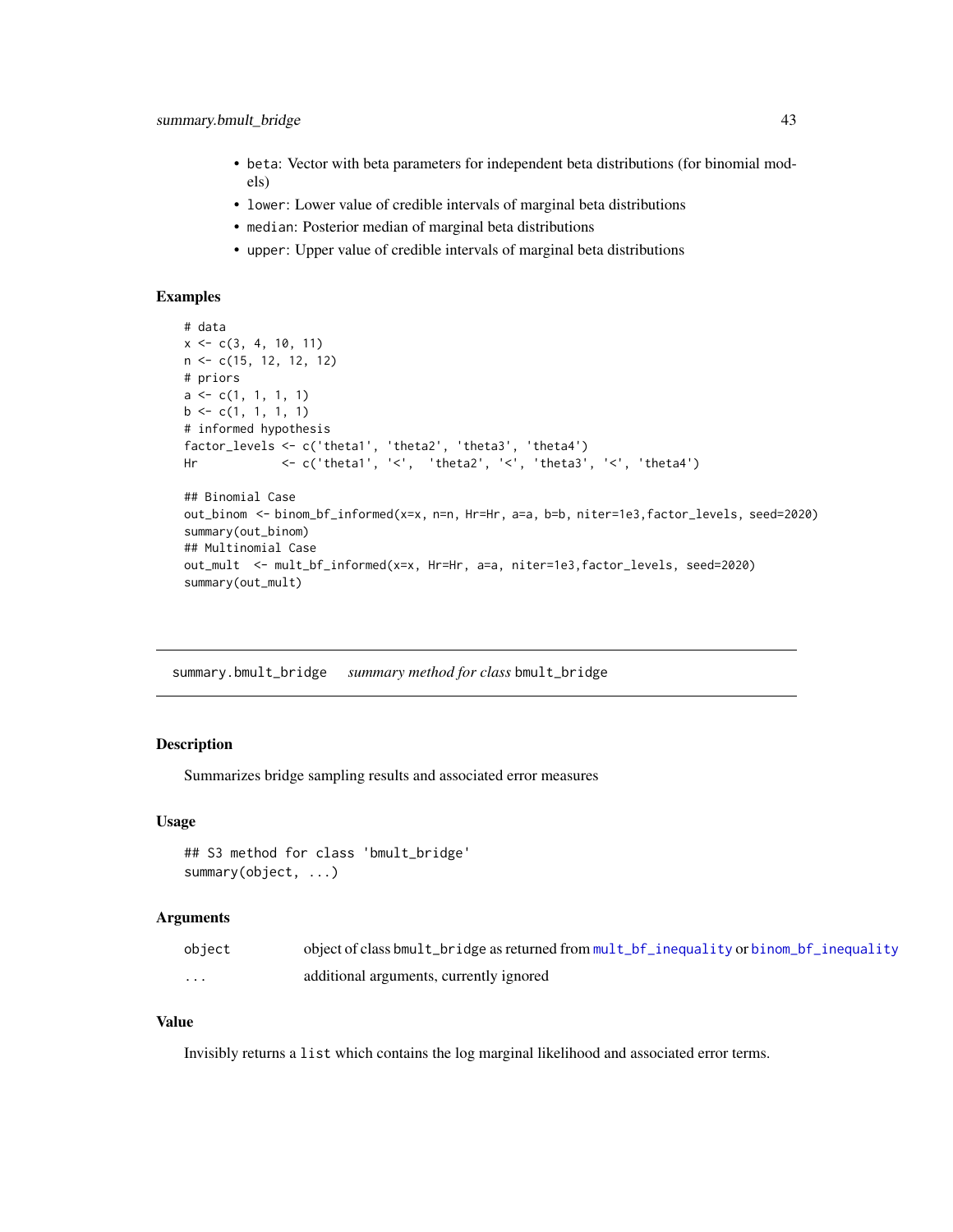#### Examples

```
# data
x \leq -c(3, 4, 10, 11)n <- c(15, 12, 12, 12)
# priors
a \leftarrow c(1, 1, 1, 1)b \leq c(1, 1, 1, 1)# informed hypothesis
factor_levels <- c('theta1', 'theta2', 'theta3', 'theta4')
Hr <- c('theta1', '<', 'theta2', '<', 'theta3', '<', 'theta4')
## Multinomial Case
out_mult <- mult_bf_inequality(x=x, Hr=Hr, a=a, factor_levels=factor_levels,
niter=1e3, seed=2020)
summary(out_mult)
```
tbinom\_backtrans *Backtransforms Samples From Real Line To Beta Parameters*

# Description

Transforms samples from the real line to samples from a truncated beta density using a stickbreaking algorithm. This algorithm is suitable for mixtures of equality constrained parameters, inequality constrained parameters, and free parameters

#### Usage

```
tbinom_backtrans(xi_mat, boundaries, binom_equal, hyp_direction)
```
#### **Arguments**

| $xi$ _mat     | matrix with samples from truncated beta density. These samples should be trans-<br>formed, so they range over the entire real line   |
|---------------|--------------------------------------------------------------------------------------------------------------------------------------|
| boundaries    | list containing indices for upper and lower truncation boundaries                                                                    |
| binom_equal   | multiplicative elements for each lower and upper bound of each inequality con-<br>strained parameter.                                |
| hyp_direction | specifies whether the imposed inequality constrained imposes an increasing (i.e.,<br>'smaller') or decreasing (i.e., 'larger') trend |

# Value

list consisting of the following elements: (1) theta\_mat: matrix with transformed samples (2) lower\_mat: matrix containing the lower bound for each parameter (3) upper\_mat: matrix containing the upper bound for each parameter

<span id="page-43-0"></span>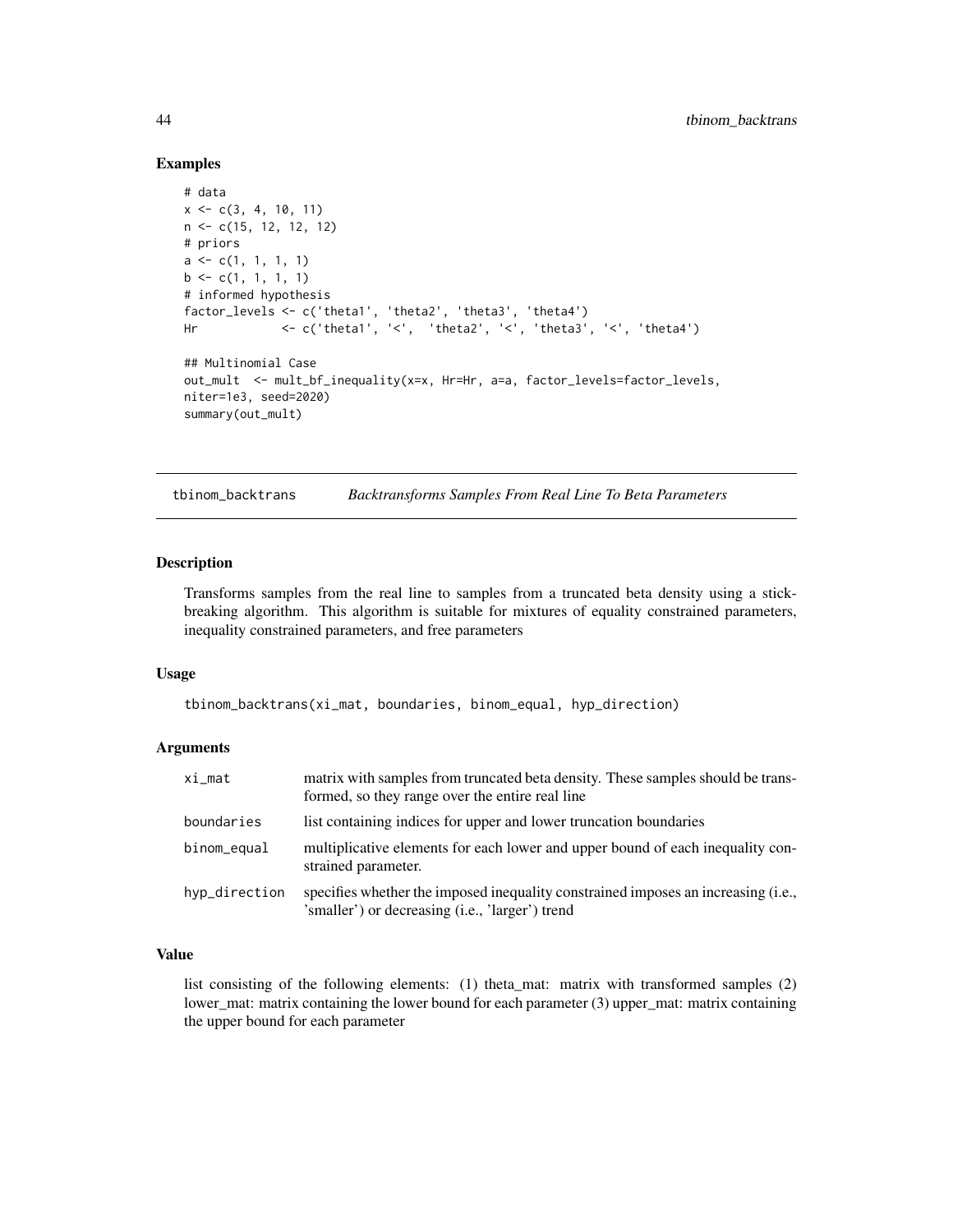# <span id="page-44-0"></span>Description

Transforms samples from a truncated beta density to the real line using a stick-breaking algorithm. This algorithm is suitable for mixtures of equality constrained parameters, inequality constrained parameters, and free parameters

#### Usage

```
tbinom_trans(theta_mat, boundaries, binom_equal, hyp_direction)
```
#### Arguments

| theta_mat     | matrix with samples from truncated beta density                                                                                      |
|---------------|--------------------------------------------------------------------------------------------------------------------------------------|
| boundaries    | list containing indices for upper and lower truncation boundaries                                                                    |
| binom_equal   | multiplicative elements for each lower and upper bound of each inequality con-<br>strained parameter.                                |
| hyp_direction | specifies whether the imposed inequality constrained imposes an increasing (i.e.,<br>'smaller') or decreasing (i.e., 'larger') trend |

# Value

matrix with transformed samples

tdir\_backtrans *Backtransforms Samples From Real Line To Dirichlet Parameters*

# Description

Transforms samples from the real line to samples from a truncated Dirichlet density using a stickbreaking algorithm. This algorithm is suitable for mixtures of equality constrained parameters, inequality constrained parameters, and free parameters

# Usage

```
tdir_backtrans(
  xi_mat,
 boundaries,
 mult_equal,
  nr_mult_equal,
 nr_mult_free,
  hyp_direction
)
```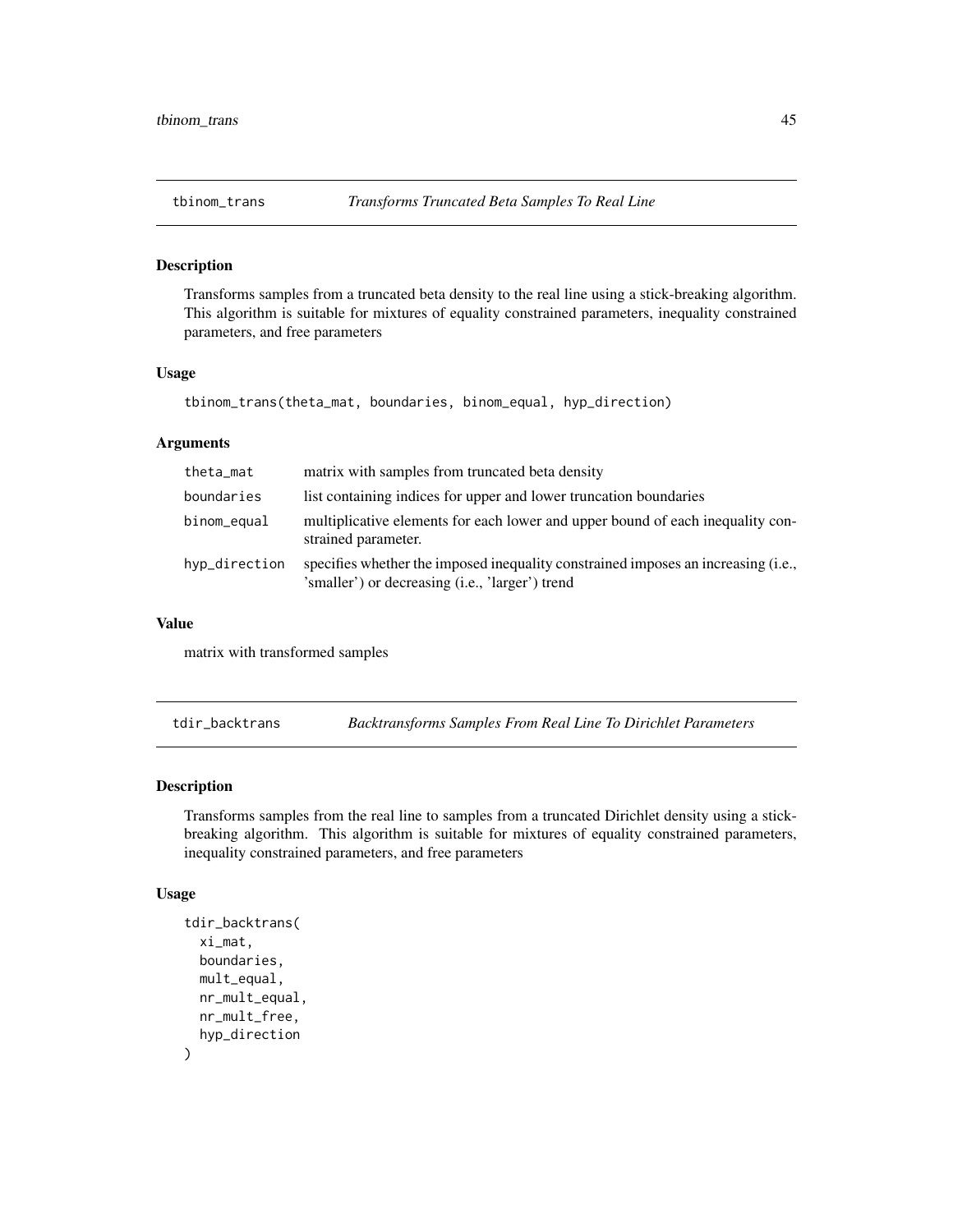# <span id="page-45-0"></span>Arguments

| $xi$ _mat     | matrix with samples from truncated Dirichlet density. These samples should be<br>transformed, so they range over the entire real line |
|---------------|---------------------------------------------------------------------------------------------------------------------------------------|
| boundaries    | list containing indices for upper and lower truncation boundaries                                                                     |
| mult_equal    | multiplicative elements for each lower and upper bound of each inequality con-<br>strained parameter.                                 |
| nr_mult_equal | vector of multiplicative elements of collapsed parameters                                                                             |
| nr_mult_free  | vector of multiplicative elements of free parameters                                                                                  |
| hyp_direction | specifies whether the imposed inequality constrained imposes an increasing (i.e.,<br>'smaller') or decreasing (i.e., 'larger') trend  |

# Value

list consisting of the following elements: (1) theta\_mat: matrix with transformed samples (2) lower\_mat: matrix containing the lower bound for each parameter (3) upper\_mat: matrix containing the upper bound for each parameter

tdir\_trans *Transforms Truncated Dirichlet Samples To Real Line*

# Description

Transforms samples from a truncated Dirichlet density to the real line using a stick-breaking algorithm. This algorithm is suitable for mixtures of equality constrained parameters, inequality constrained parameters, and free parameters

# Usage

```
tdir_trans(
  theta_mat,
  boundaries,
  mult_equal,
  nr_mult_equal,
  nr_mult_free,
  hyp_direction
)
```
#### Arguments

| theta_mat     | matrix with samples from truncated Dirichlet density                                                                                 |
|---------------|--------------------------------------------------------------------------------------------------------------------------------------|
| boundaries    | list containing indices for upper and lower truncation boundaries                                                                    |
| mult_equal    | multiplicative elements for each lower and upper bound of each inequality con-<br>strained parameter.                                |
| nr_mult_equal | vector of multiplicative elements of collapsed parameters                                                                            |
| nr_mult_free  | vector of multiplicative elements of free parameters                                                                                 |
| hyp_direction | specifies whether the imposed inequality constrained imposes an increasing (i.e.,<br>'smaller') or decreasing (i.e., 'larger') trend |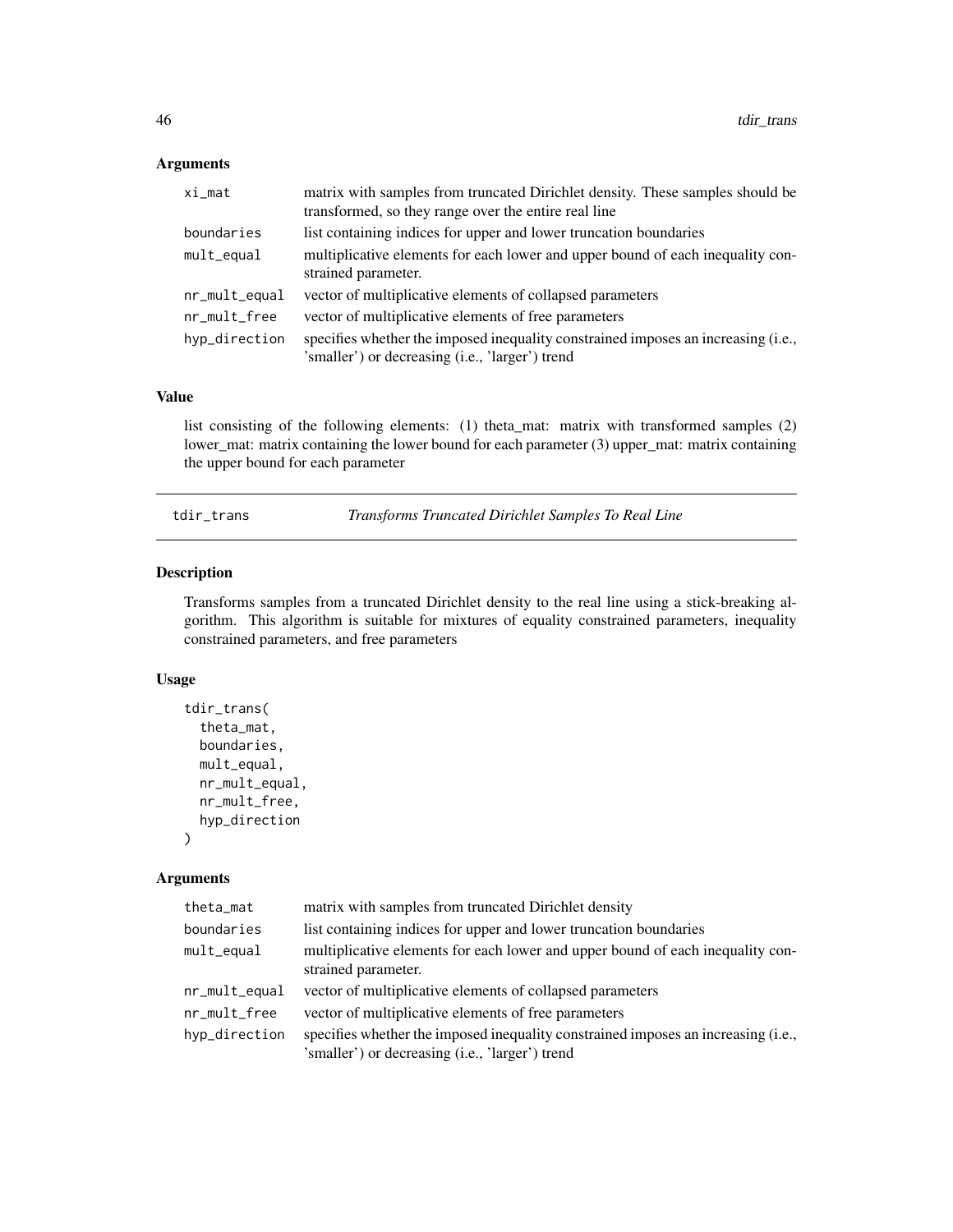tdir\_trans 47

# Value

matrix with transformed samples